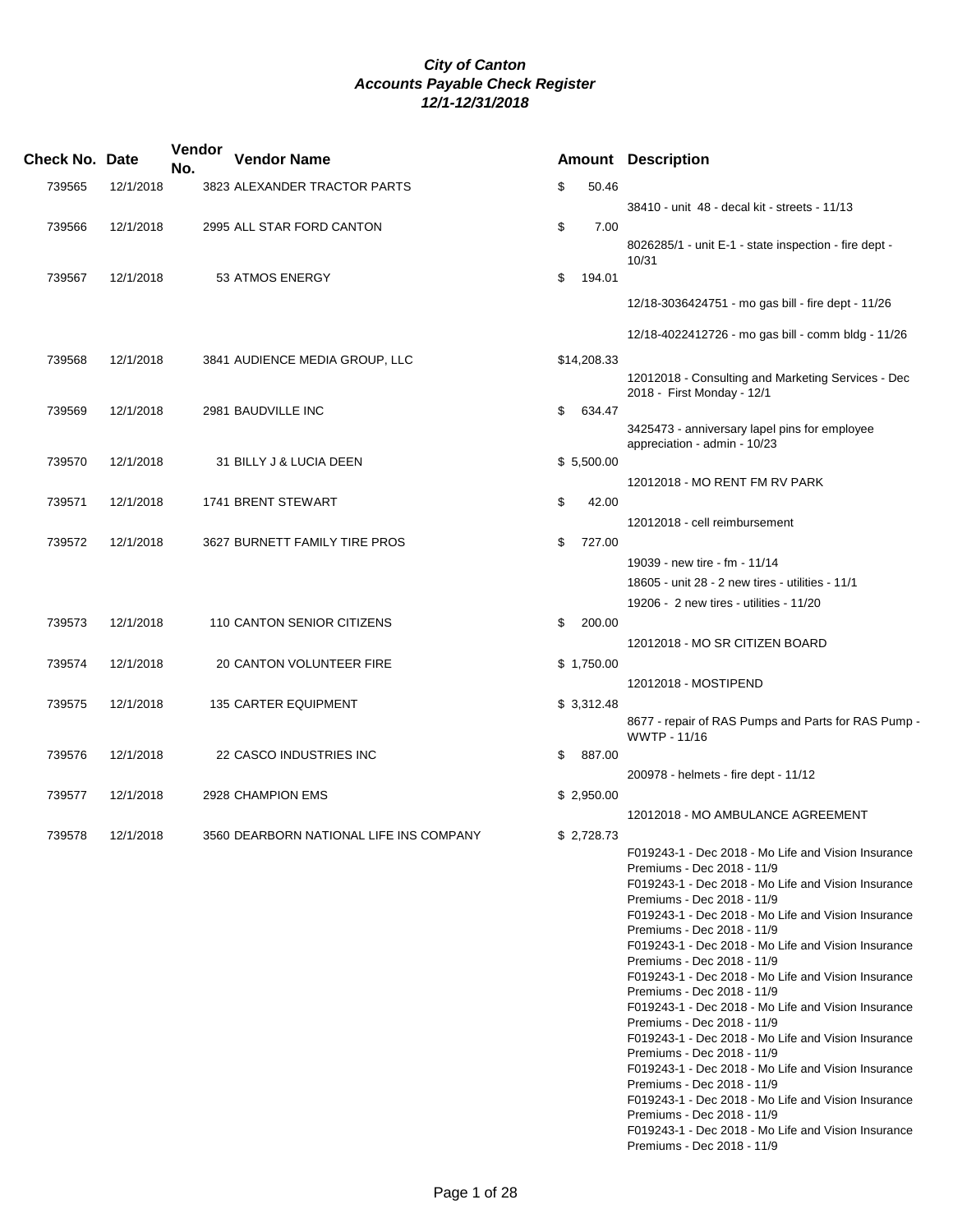|        |           |                               |              | F019243-1 - Dec 2018 - Mo Life and Vision Insurance<br>Premiums - Dec 2018 - 11/9<br>F019243-1 - Dec 2018 - Mo Life and Vision Insurance<br>Premiums - Dec 2018 - 11/9<br>F019243-1 - Dec 2018 - Mo Life and Vision Insurance<br>Premiums - Dec 2018 - 11/9<br>F019243-1 - Dec 2018 - Mo Life and Vision Insurance<br>Premiums - Dec 2018 - 11/9<br>F019243-1 - Dec 2018 - Mo Life and Vision Insurance<br>Premiums - Dec 2018 - 11/9<br>F019243-1 - Dec 2018 - Mo Life and Vision Insurance<br>Premiums - Dec 2018 - 11/9<br>F019243-1 - Dec 2018 - Mo Life and Vision Insurance<br>Premiums - Dec 2018 - 11/9<br>F019243-1 - Dec 2018 - Mo Life and Vision Insurance<br>Premiums - Dec 2018 - 11/9<br>F019243-1 - Dec 2018 - Mo Life and Vision Insurance<br>Premiums - Dec 2018 - 11/9<br>F019243-1 - Dec 2018 - Mo Life and Vision Insurance<br>Premiums - Dec 2018 - 11/9<br>F019243-1 - Dec 2018 - Mo Life and Vision Insurance<br>Premiums - Dec 2018 - 11/9<br>F019243-1 - Dec 2018 - Mo Life and Vision Insurance<br>Premiums - Dec 2018 - 11/9<br>F019243-1 - Dec 2018 - Mo Life and Vision Insurance |
|--------|-----------|-------------------------------|--------------|-----------------------------------------------------------------------------------------------------------------------------------------------------------------------------------------------------------------------------------------------------------------------------------------------------------------------------------------------------------------------------------------------------------------------------------------------------------------------------------------------------------------------------------------------------------------------------------------------------------------------------------------------------------------------------------------------------------------------------------------------------------------------------------------------------------------------------------------------------------------------------------------------------------------------------------------------------------------------------------------------------------------------------------------------------------------------------------------------------------------|
|        |           |                               |              | Premiums - Dec 2018 - 11/9<br>F019243-1 - Dec 2018 - Mo Life and Vision Insurance                                                                                                                                                                                                                                                                                                                                                                                                                                                                                                                                                                                                                                                                                                                                                                                                                                                                                                                                                                                                                               |
|        |           |                               |              | Premiums - Dec 2018 - 11/9                                                                                                                                                                                                                                                                                                                                                                                                                                                                                                                                                                                                                                                                                                                                                                                                                                                                                                                                                                                                                                                                                      |
| 739579 | 12/1/2018 | 622 DEBRA JOHNSON             | \$<br>42.00  |                                                                                                                                                                                                                                                                                                                                                                                                                                                                                                                                                                                                                                                                                                                                                                                                                                                                                                                                                                                                                                                                                                                 |
|        |           |                               |              | 12012018 - Monthly Cell Reimbursement                                                                                                                                                                                                                                                                                                                                                                                                                                                                                                                                                                                                                                                                                                                                                                                                                                                                                                                                                                                                                                                                           |
| 739580 | 12/1/2018 | 1247 ELLIOTT ELECTRIC SUPPLY  | \$1,229.95   | 24-21910-01 - replacement light bulbs for trade centers<br>and civic center - fm - 10/31<br>24-22314-01 - breakers - elect recptls - plugs - row 1<br>concession - $fm - 10/31$<br>24-23402-01 - coil - elect wire - fm - 11/13                                                                                                                                                                                                                                                                                                                                                                                                                                                                                                                                                                                                                                                                                                                                                                                                                                                                                 |
| 739581 | 12/1/2018 | 1013 E-SOFTSYS LLC            | \$<br>710.00 |                                                                                                                                                                                                                                                                                                                                                                                                                                                                                                                                                                                                                                                                                                                                                                                                                                                                                                                                                                                                                                                                                                                 |
|        |           |                               |              | 40988 - mo booth tracker support stmt - fm - 11/30                                                                                                                                                                                                                                                                                                                                                                                                                                                                                                                                                                                                                                                                                                                                                                                                                                                                                                                                                                                                                                                              |
| 739582 | 12/1/2018 | 3489 FRONTIER                 | \$<br>255.28 | 12/18-903-567-0986-093004-5 - mo phone service -<br>blackwell house - 11/16<br>12/18-903-567-2152-041212-5 - mo phone service - fm<br>port lines - 11/16<br>12/18-210-016-6376-031413-5 - phone line svc - dry<br>loop line - water plant - 11/19                                                                                                                                                                                                                                                                                                                                                                                                                                                                                                                                                                                                                                                                                                                                                                                                                                                               |
| 739583 | 12/1/2018 | 858 H AND H CLEANING SERVICE  | \$1,195.00   |                                                                                                                                                                                                                                                                                                                                                                                                                                                                                                                                                                                                                                                                                                                                                                                                                                                                                                                                                                                                                                                                                                                 |
|        |           |                               |              | 0013919 - office cleaning - 11/1-11/30 - city hall - 11/27                                                                                                                                                                                                                                                                                                                                                                                                                                                                                                                                                                                                                                                                                                                                                                                                                                                                                                                                                                                                                                                      |
|        |           |                               |              | 0013919 - office cleaning - 11/1-11/30 - city hall - 11/27                                                                                                                                                                                                                                                                                                                                                                                                                                                                                                                                                                                                                                                                                                                                                                                                                                                                                                                                                                                                                                                      |
|        |           |                               |              | 0013920 - office cleaning - 11/1-11/29 - sr citzn bldg -<br>11/27                                                                                                                                                                                                                                                                                                                                                                                                                                                                                                                                                                                                                                                                                                                                                                                                                                                                                                                                                                                                                                               |
| 739584 | 12/1/2018 | 1671 HEALTH CARE SERVICE CORP | \$<br>627.82 |                                                                                                                                                                                                                                                                                                                                                                                                                                                                                                                                                                                                                                                                                                                                                                                                                                                                                                                                                                                                                                                                                                                 |
|        |           |                               |              | 12/18-026693 - Cobra - BCBS Mo Cobra Insurance<br>Premium - Dec 2018 - Linda Boston - 11/27                                                                                                                                                                                                                                                                                                                                                                                                                                                                                                                                                                                                                                                                                                                                                                                                                                                                                                                                                                                                                     |
| 739585 | 12/1/2018 | 1671 HEALTH CARE SERVICE CORP | \$37,697.10  | 12/18-026693 - BCBS MO Health and Dental Insurance<br>Premiums - 11/17<br>12/18-026693 - BCBS MO Health and Dental Insurance<br>Premiums - 11/17<br>12/18-026693 - BCBS MO Health and Dental Insurance<br>Premiums - 11/17                                                                                                                                                                                                                                                                                                                                                                                                                                                                                                                                                                                                                                                                                                                                                                                                                                                                                      |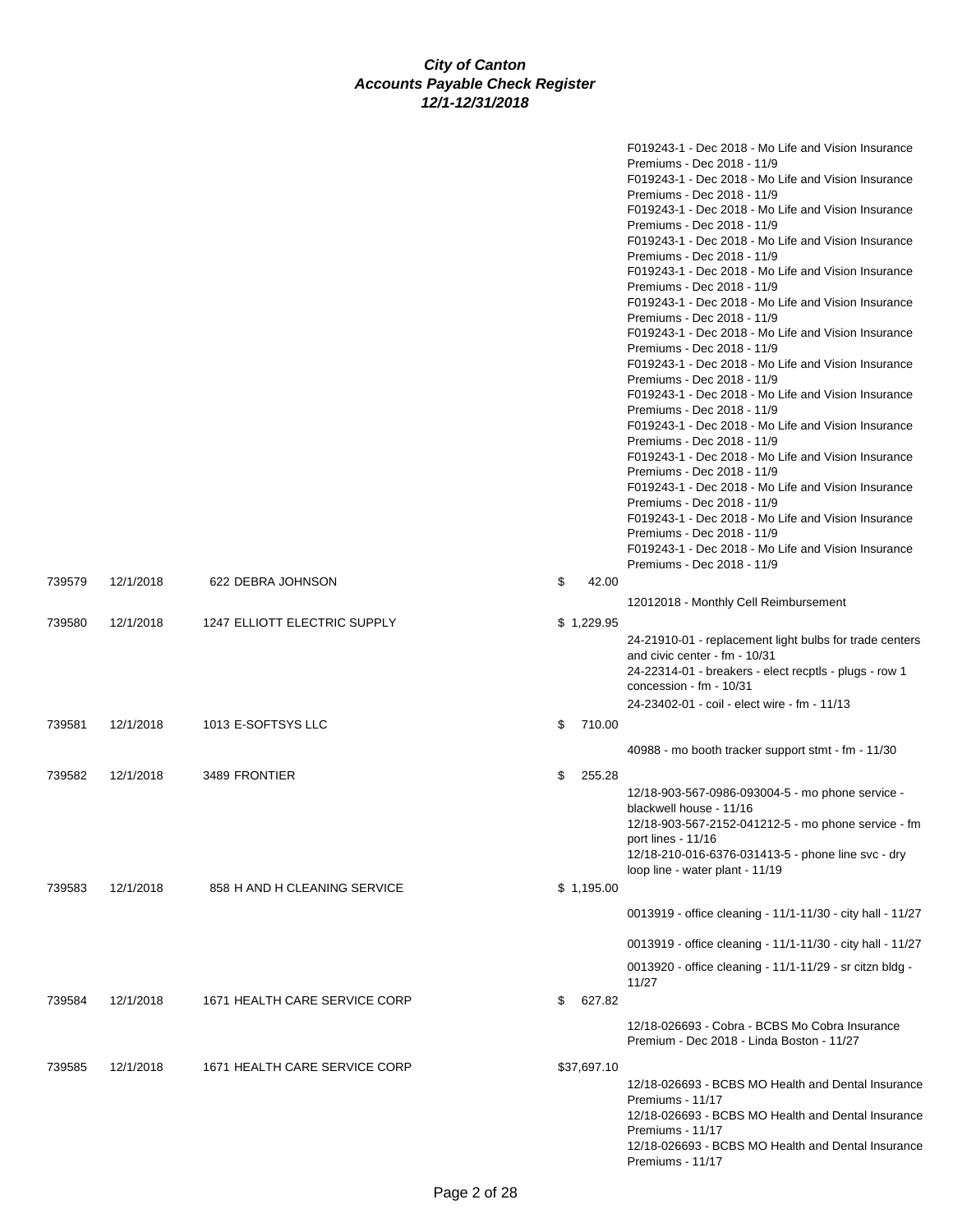|        |           |                                   |              | 12/18-026693 - BCBS MO Health and Dental Insurance                     |
|--------|-----------|-----------------------------------|--------------|------------------------------------------------------------------------|
|        |           |                                   |              | Premiums - 11/17                                                       |
|        |           |                                   |              | 12/18-026693 - BCBS MO Health and Dental Insurance<br>Premiums - 11/17 |
|        |           |                                   |              | 12/18-026693 - BCBS MO Health and Dental Insurance                     |
|        |           |                                   |              | Premiums - 11/17                                                       |
|        |           |                                   |              | 12/18-026693 - BCBS MO Health and Dental Insurance                     |
|        |           |                                   |              | Premiums - 11/17                                                       |
|        |           |                                   |              | 12/18-026693 - BCBS MO Health and Dental Insurance<br>Premiums - 11/17 |
|        |           |                                   |              | 12/18-026693 - BCBS MO Health and Dental Insurance                     |
|        |           |                                   |              | Premiums - 11/17                                                       |
|        |           |                                   |              | 12/18-026693 - BCBS MO Health and Dental Insurance                     |
|        |           |                                   |              | Premiums - 11/17                                                       |
|        |           |                                   |              | 12/18-026693 - BCBS MO Health and Dental Insurance                     |
|        |           |                                   |              | Premiums - 11/17<br>12/18-026693 - BCBS MO Health and Dental Insurance |
|        |           |                                   |              | Premiums - 11/17                                                       |
|        |           |                                   |              | 12/18-026693 - BCBS MO Health and Dental Insurance                     |
|        |           |                                   |              | Premiums - 11/17                                                       |
|        |           |                                   |              | 12/18-026693 - BCBS MO Health and Dental Insurance                     |
|        |           |                                   |              | Premiums - 11/17<br>12/18-026693 - BCBS MO Health and Dental Insurance |
|        |           |                                   |              | Premiums - 11/17                                                       |
|        |           |                                   |              | 12/18-026693 - BCBS MO Health and Dental Insurance                     |
|        |           |                                   |              | Premiums - 11/17                                                       |
|        |           |                                   |              | 12/18-026693 - BCBS MO Health and Dental Insurance                     |
|        |           |                                   |              | Premiums - 11/17<br>12/18-026693 - BCBS MO Health and Dental Insurance |
|        |           |                                   |              | Premiums - 11/17                                                       |
|        |           |                                   |              | 12/18-026693 - BCBS MO Health and Dental Insurance                     |
|        |           |                                   |              | Premiums - 11/17                                                       |
|        |           |                                   |              | 12/18-026693 - BCBS MO Health and Dental Insurance                     |
|        |           |                                   |              | Premiums - 11/17                                                       |
|        |           |                                   |              | 12/18-026693 - BCBS MO Health and Dental Insurance<br>Premiums - 11/17 |
|        |           |                                   |              | 12/18-026693 - BCBS MO Health and Dental Insurance                     |
|        |           |                                   |              | Premiums - 11/17                                                       |
|        |           |                                   |              | 12/18-026693 - BCBS MO Health and Dental Insurance                     |
|        |           |                                   |              | Premiums - 11/17                                                       |
|        |           |                                   |              | 12/18-026693 - BCBS MO Health and Dental Insurance<br>Premiums - 11/17 |
|        |           |                                   |              | 12/18-026693 - BCBS MO Health and Dental Insurance                     |
|        |           |                                   |              | Premiums - 11/17                                                       |
|        |           |                                   |              | 12/18-026693 - BCBS MO Health and Dental Insurance                     |
|        |           |                                   |              | Premiums - 11/17                                                       |
|        |           |                                   |              | 12/18-026693 - BCBS MO Health and Dental Insurance<br>Premiums - 11/17 |
|        |           |                                   |              | 12/18-026693 - BCBS MO Health and Dental Insurance                     |
|        |           |                                   |              | Premiums - 11/17                                                       |
| 739586 | 12/1/2018 | 121 HOWARD PAUL STEGALL           | \$<br>25.00  |                                                                        |
|        |           |                                   |              | 12012018 - MO FIREMAN'S PENSION                                        |
| 739587 | 12/1/2018 | 113 J L PEACE                     | \$<br>25.00  |                                                                        |
|        |           |                                   |              | 12012018 - MO FIREMAN'S PENSION                                        |
| 739588 | 12/1/2018 | 168 JIMMY PEACE                   | \$<br>25.00  |                                                                        |
|        |           |                                   |              | 12012018 - MO FIREMANS PENSION                                         |
| 739589 | 12/1/2018 | 565 JOE FRY CONCRETE CONSTRUCTION | \$<br>700.00 |                                                                        |
|        |           |                                   |              | 11192018-1 - patch concrete at old city hall sidewalk -                |
|        |           |                                   |              | 11/26                                                                  |
|        |           |                                   |              | 11262018 - add concrete step at end of building by                     |
|        |           |                                   |              | kickin mule - admin - 11/26                                            |
| 739590 | 12/1/2018 | 302 JOEY PEACE                    | \$<br>25.00  |                                                                        |
|        |           |                                   |              | 12012018 - MO FIREMANS PENSION                                         |
| 739591 | 12/1/2018 | 2874 JP MARSH                     | \$<br>42.00  |                                                                        |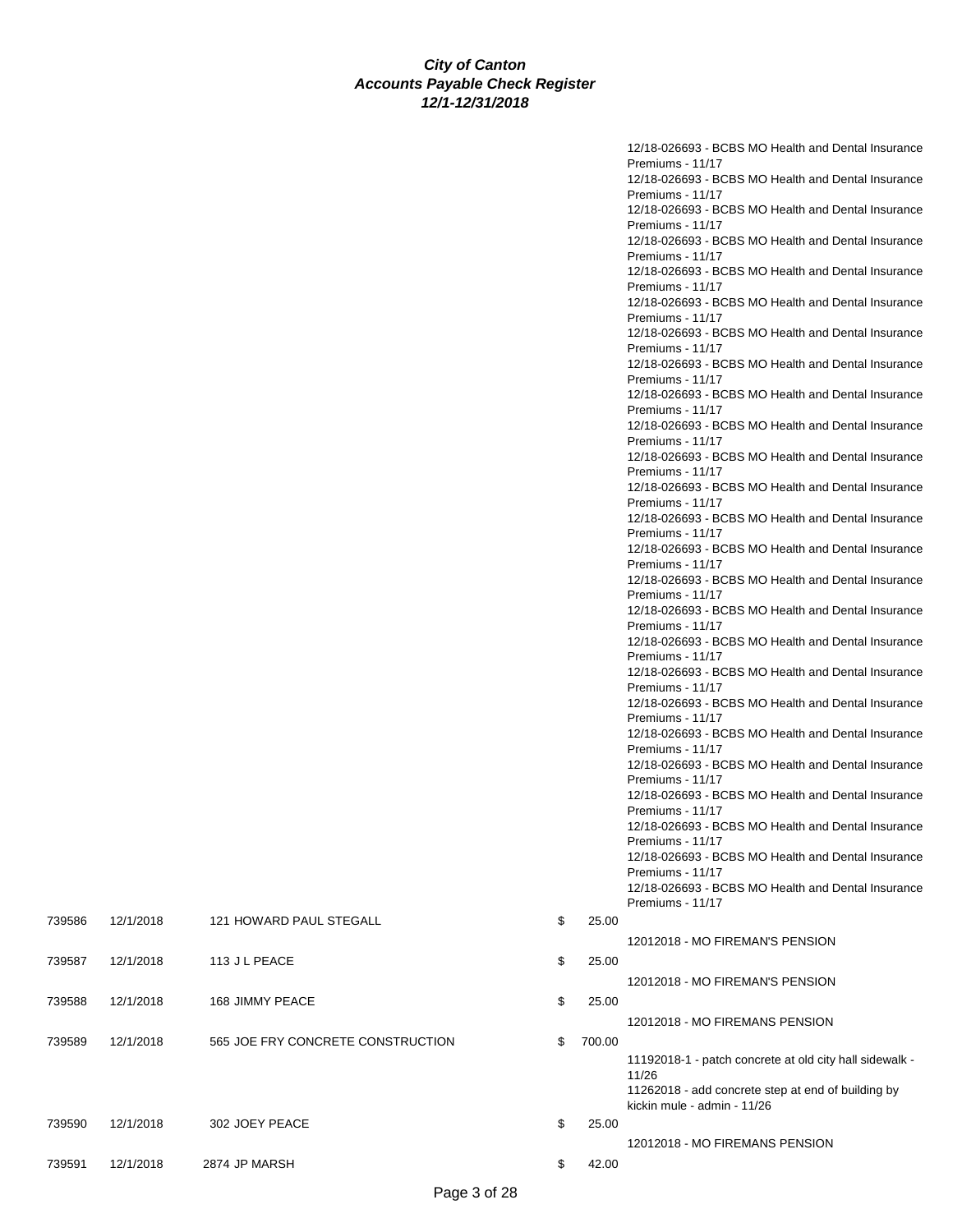|        |           |                                                   |              | 12012018 - monthly cell phone reimbursement                                                     |
|--------|-----------|---------------------------------------------------|--------------|-------------------------------------------------------------------------------------------------|
| 739592 | 12/1/2018 | 2429 JZ SOUTHERN BOYZ SERVICES LLC                | \$2,700.00   |                                                                                                 |
|        |           |                                                   |              | 1560 - Installed 6" Valve - E Goshen and Live Oak                                               |
| 739593 | 12/1/2018 | 1726 LA DEANIA JONES                              | \$<br>42.00  |                                                                                                 |
|        |           |                                                   |              |                                                                                                 |
|        |           |                                                   |              | 12012018 - monthly cell phone reimbursement                                                     |
| 739594 | 12/1/2018 | 292 LILIA V DURHAM                                | \$<br>42.00  |                                                                                                 |
| 739595 | 12/1/2018 | 3512 LINDA AND MICHAEL POHL                       | \$<br>600.00 | 12012018 - MO CELL REIMBURSEMENT                                                                |
|        |           |                                                   |              |                                                                                                 |
|        |           |                                                   |              | 12012018 - monthly lease pmt for Block 24 Lots 104                                              |
| 739596 | 12/1/2018 | 1635 LLOYD GOSSENLINK, ATTORNEYS AT LAW           | \$<br>236.00 | 97496196 - prof svc rendered through Oct 31, 2018 -                                             |
|        |           |                                                   |              | General Employment - Admin - 11/19                                                              |
| 739597 | 12/1/2018 | 3849 MEALS ON WHEELS                              | \$<br>50.00  |                                                                                                 |
|        |           |                                                   |              | 12012018 - MEALS ON WHEELS                                                                      |
| 739598 | 12/1/2018 | 1132 MIKE KING                                    | \$<br>42.00  |                                                                                                 |
|        |           |                                                   |              | 12012018 - MONTHLY CELL REIMBURSEMENT                                                           |
| 739599 | 12/1/2018 | 1127 MITCHELL OIL COMPANY                         | \$1,956.78   |                                                                                                 |
|        |           |                                                   |              | 7723 - 250 gal diesel @ 26.99 - fm - 11/15                                                      |
|        |           |                                                   |              | 7729 - 475 gal Deisel for New Generator - WWTP -<br>11/19                                       |
| 739600 | 12/1/2018 | 59 MITCHELL WELDING SUPPLY                        | \$<br>66.00  |                                                                                                 |
|        |           |                                                   |              | R112109 - Rental on Large Oxygen and Small                                                      |
|        |           |                                                   |              | Acetylene Cylinders - Utilities - WW Coll - 11/25<br>R112109 - Rental on Large Oxygen and Small |
|        |           |                                                   |              | Acetylene Cylinders - Utilities - WW Coll - 11/25                                               |
| 739601 | 12/1/2018 | 1991 PERDUE, BRANDON, FIELDER, COLLINS & MOTT LLP | \$1,168.75   | IVC00043010 - Attorneys fees for Prof Svc Provided in                                           |
|        |           |                                                   |              | collecting fines and fees - 10/1-10/31 - Muni Court -                                           |
|        |           |                                                   |              | 11/8                                                                                            |
| 739602 | 12/1/2018 | 3121 PRESTON SEPTIC SERVICE                       | \$<br>275.00 |                                                                                                 |
|        |           |                                                   |              | 11257 - pump grease trap - civic center - fm - 11/15                                            |
| 739603 | 12/1/2018 | 3135 RICK'S MOWING SERVICE                        | \$<br>800.00 |                                                                                                 |
|        |           |                                                   |              | 12012018 - Cemetery Mowing                                                                      |
| 739604 | 12/1/2018 | 2751 RON HAMMACK                                  | \$<br>42.00  | 12012018 - Cell Allowance                                                                       |
| 739605 | 12/1/2018 | 322 RUBY NORMAN                                   | \$<br>16.67  |                                                                                                 |
|        |           |                                                   |              | 12012018 - FIREMAN'S PENSION                                                                    |
| 739606 | 12/1/2018 | 3755 RUDD ALARMS                                  | \$<br>70.00  |                                                                                                 |
|        |           |                                                   |              | 19380 - mo fire alarm monitoring - city hall - 11/1                                             |
|        |           |                                                   |              |                                                                                                 |
|        |           |                                                   |              | 19349 - mo security alarm monitoring - city hall - 11/1                                         |
| 739607 | 12/1/2018 | 3508 SMARTPHONE METER READING                     | \$<br>380.00 |                                                                                                 |
|        |           |                                                   |              | SPMR1811 - SmartPhone Meter Reading Mo Stmt -<br>Nov 2018 - Utilities - 9/30                    |
| 739608 | 12/1/2018 | 2468 SYSLOGIC TECHNOLOGY SERVICES                 | \$<br>200.00 |                                                                                                 |
|        |           |                                                   |              | 22622 - Msaccess license and install on debbie<br>computer - admin - 11/27                      |
| 739609 | 12/1/2018 | 3832 TERI PRUITT                                  | \$<br>42.00  |                                                                                                 |
|        |           |                                                   |              | 12012018 - Mo Cell Reimbursement                                                                |
| 739610 | 12/1/2018 | <b>160 TEXAS MUNICIPAL RETIREMENT</b>             | \$54,414.11  |                                                                                                 |
|        |           |                                                   |              | 12012018 - TMRS Contributions for November 2018 -<br>12/1                                       |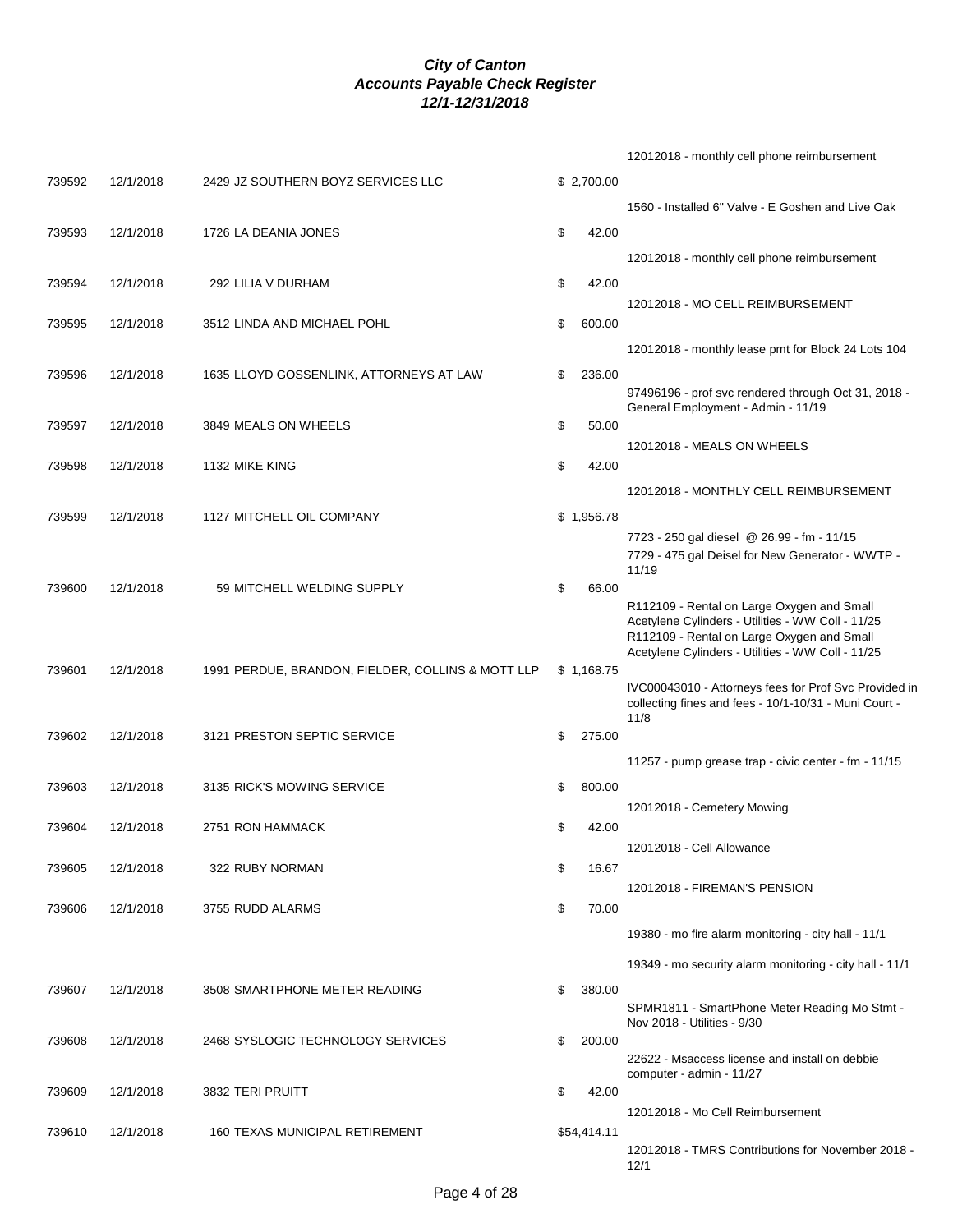|        |           |                                           |              | 12012018 - TMRS Contributions for November 2018 -<br>12/1<br>12012018 - TMRS Contributions for November 2018 -<br>12/1<br>12012018 - TMRS Contributions for November 2018 -<br>12/1<br>12012018 - TMRS Contributions for November 2018 -<br>12/1<br>12012018 - TMRS Contributions for November 2018 -<br>12/1<br>12012018 - TMRS Contributions for November 2018 -<br>12/1<br>12012018 - TMRS Contributions for November 2018 -<br>12/1                                                                                                                                                                                                                                                                                                                              |
|--------|-----------|-------------------------------------------|--------------|----------------------------------------------------------------------------------------------------------------------------------------------------------------------------------------------------------------------------------------------------------------------------------------------------------------------------------------------------------------------------------------------------------------------------------------------------------------------------------------------------------------------------------------------------------------------------------------------------------------------------------------------------------------------------------------------------------------------------------------------------------------------|
| 739611 | 12/1/2018 | 241 TRACTOR SUPPLY CREDIT PLAN            | \$<br>665.80 |                                                                                                                                                                                                                                                                                                                                                                                                                                                                                                                                                                                                                                                                                                                                                                      |
|        |           |                                           |              | 100116031 - chains and ratchet chain boomers -<br>streets - utilities - 10/30<br>300616735 - rubber mallets - long neck brass shutoffs -<br>wwtp - 11/8<br>300616884 - spray paint - masking tape - streets -<br>11/13<br>200499336 - spray enamel - streets - 11/13<br>300616622 - animal trimmers - blade clips - brushes -<br>flea combs - degreaser - fogger - animal shelter - 11/8<br>300616159 - 10lb blade - animal shelter - 11/6<br>300616735 - rubber mallets - long neck brass shutoffs -<br>wwtp - 11/8<br>200498830 - bar holders - bar - fire dept - 11/1<br>200499820 - spray paint - primer - streets - utilities -<br>11/15<br>200499820 - spray paint - primer - streets - utilities -<br>11/15<br>100116031 - chains and ratchet chain boomers - |
|        |           |                                           |              | streets - utilities - 10/30                                                                                                                                                                                                                                                                                                                                                                                                                                                                                                                                                                                                                                                                                                                                          |
| 739612 | 12/1/2018 | 3316 TRIPLE M TRAILERS OF TEXAS/SUNDOWNER | \$<br>53.78  | 1277212 - bushings - bolts - dust cap - equilizer spring -<br>nuts - for trailer - utilities - 11/21                                                                                                                                                                                                                                                                                                                                                                                                                                                                                                                                                                                                                                                                 |
| 739613 | 12/1/2018 | 89 TXU ENERGY                             | \$41,037.39  |                                                                                                                                                                                                                                                                                                                                                                                                                                                                                                                                                                                                                                                                                                                                                                      |
|        |           |                                           |              | 054004449784 - TXU Mo Electric Bill - Blackwell House<br>- Sr Citzn Bldg - Plaza Museum - 11/17<br>054004449787 - TXU Mo Electric Bill - Water Plant -                                                                                                                                                                                                                                                                                                                                                                                                                                                                                                                                                                                                               |
|        |           |                                           |              | New Comm Bldg and Water Tower - 11/17                                                                                                                                                                                                                                                                                                                                                                                                                                                                                                                                                                                                                                                                                                                                |
|        |           |                                           |              | 054004449788 - TXU Mo Electric Bill - WWTP - 11/17                                                                                                                                                                                                                                                                                                                                                                                                                                                                                                                                                                                                                                                                                                                   |
|        |           |                                           |              | 054004449786 - TXU Mo Electric Bill - Utilities - Streets<br>$-11/17$                                                                                                                                                                                                                                                                                                                                                                                                                                                                                                                                                                                                                                                                                                |
|        |           |                                           |              | 054004449786 - TXU Mo Electric Bill - Utilities - Streets                                                                                                                                                                                                                                                                                                                                                                                                                                                                                                                                                                                                                                                                                                            |
|        |           |                                           |              | $-11/17$<br>054004449783 - TXU Mo Electric Bill - Airport - Old City<br>Hall - New City Hall - Records Bldg - Christmas Lights -                                                                                                                                                                                                                                                                                                                                                                                                                                                                                                                                                                                                                                     |
|        |           |                                           |              | 11/17<br>054004449783 - TXU Mo Electric Bill - Airport - Old City<br>Hall - New City Hall - Records Bldg - Christmas Lights -<br>11/17                                                                                                                                                                                                                                                                                                                                                                                                                                                                                                                                                                                                                               |
|        |           |                                           |              | 054004449783 - TXU Mo Electric Bill - Airport - Old City<br>Hall - New City Hall - Records Bldg - Christmas Lights -<br>11/17                                                                                                                                                                                                                                                                                                                                                                                                                                                                                                                                                                                                                                        |
|        |           |                                           |              | 054004449783 - TXU Mo Electric Bill - Airport - Old City                                                                                                                                                                                                                                                                                                                                                                                                                                                                                                                                                                                                                                                                                                             |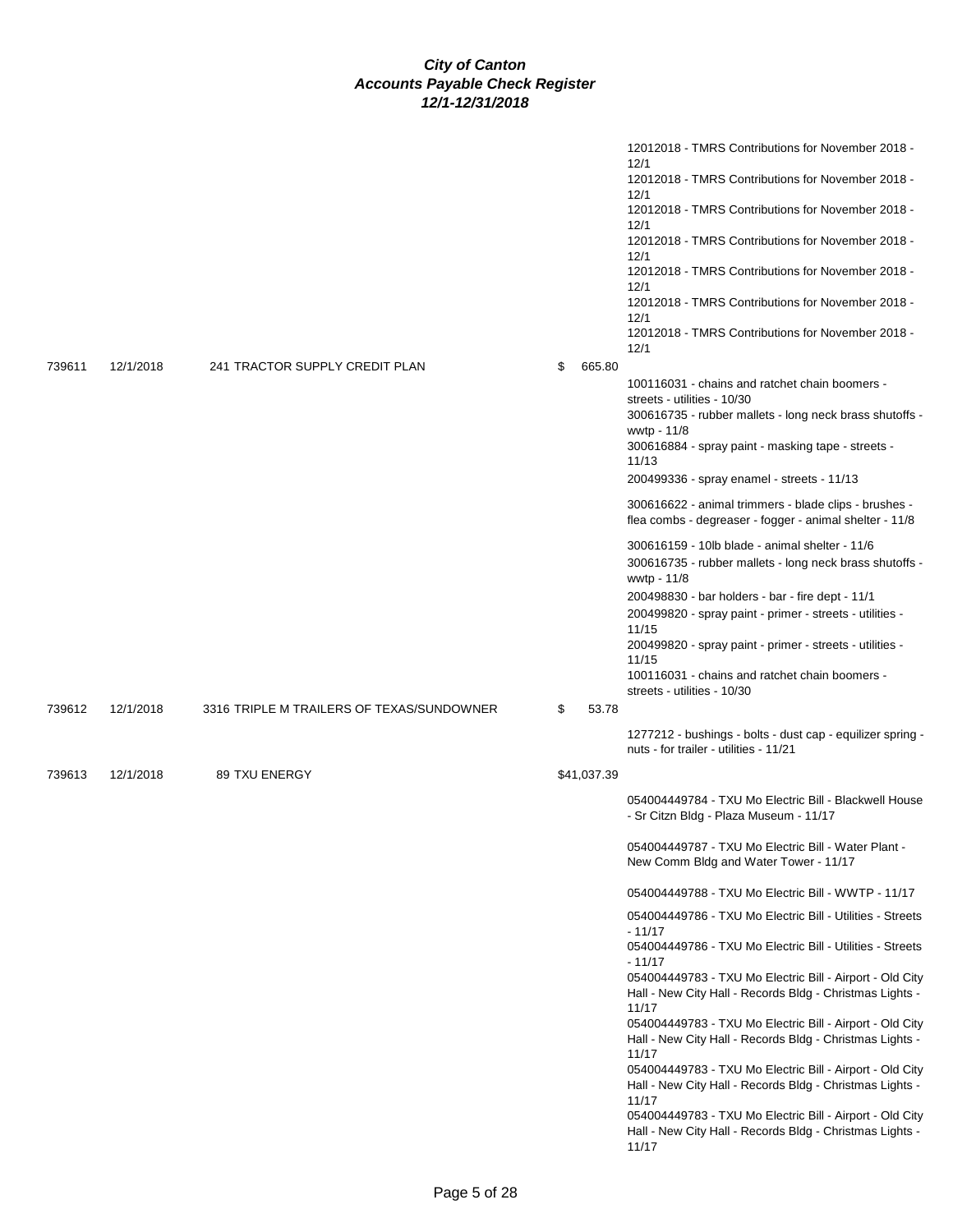|    |        | 054004449784 - TXU Mo Electric Bill - Blackwell House<br>- Sr Citzn Bldg - Plaza Museum - 11/17                                 |
|----|--------|---------------------------------------------------------------------------------------------------------------------------------|
|    |        | 054004449784 - TXU Mo Electric Bill - Blackwell House<br>- Sr Citzn Bldg - Plaza Museum - 11/17                                 |
|    |        | 054004449785 - TXU Mo Electric Bill - WW Coll - 11/17                                                                           |
|    |        | 054004449787 - TXU Mo Electric Bill - Water Plant -<br>New Comm Bldg and Water Tower - 11/17                                    |
|    |        | 054004449783 - TXU Mo Electric Bill - Airport - Old City<br>Hall - New City Hall - Records Bldg - Christmas Lights -<br>11/17   |
|    |        | 054004449790 - TXU MO Electric Bill - FM - Log Cabin -<br>Farmer's Market - Cemetery - TC I - TC II - TC III - TC<br>IV - 11/17 |
|    |        | 054004449790 - TXU MO Electric Bill - FM - Log Cabin -<br>Farmer's Market - Cemetery - TC I - TC II - TC III - TC<br>IV - 11/17 |
|    |        | 054004449790 - TXU MO Electric Bill - FM - Log Cabin -<br>Farmer's Market - Cemetery - TC I - TC II - TC III - TC<br>IV - 11/17 |
|    |        | 054004449790 - TXU MO Electric Bill - FM - Log Cabin -<br>Farmer's Market - Cemetery - TC I - TC II - TC III - TC               |
|    |        | IV - 11/17<br>054004449790 - TXU MO Electric Bill - FM - Log Cabin -<br>Farmer's Market - Cemetery - TC I - TC II - TC III - TC |
|    |        | IV - 11/17<br>054004449790 - TXU MO Electric Bill - FM - Log Cabin -<br>Farmer's Market - Cemetery - TC I - TC II - TC III - TC |
|    |        | IV - 11/17<br>054004449790 - TXU MO Electric Bill - FM - Log Cabin -                                                            |
|    |        | Farmer's Market - Cemetery - TC I - TC II - TC III - TC<br>IV - 11/17                                                           |
|    |        | 054004449790 - TXU MO Electric Bill - FM - Log Cabin -<br>Farmer's Market - Cemetery - TC I - TC II - TC III - TC<br>IV - 11/17 |
|    |        | 054004449790 - TXU MO Electric Bill - FM - Log Cabin -<br>Farmer's Market - Cemetery - TC I - TC II - TC III - TC<br>IV - 11/17 |
|    |        | 054004449779 - TXU Mo Electric bill - Animal Shelter -<br>11/17                                                                 |
|    |        | 054004449780 - TXU Mo Electric Bill - Police Dept -<br>11/17                                                                    |
|    |        | 054004449792 - TXU Mo Electric Bill - Streets - 11/17                                                                           |
|    |        | 054004449782 - TXU Mo Electric Bill - Parks - 11/17                                                                             |
|    |        | 054004449781 - TXU Mo Electric Bill - Fire Dept -<br>11/17                                                                      |
| \$ | 500.00 | 12012018 - Monthly Maintenance                                                                                                  |
| \$ | 130.50 |                                                                                                                                 |
|    |        | 12012018 - independent contract labor - 12/3/2018-<br>12/4/2018 - fm - 12/4                                                     |
| \$ | 130.50 | 12072018 - independent contract labor - 12/3/2018-<br>12/4/2018 - fm - 12/4                                                     |
| \$ | 94.25  |                                                                                                                                 |
|    |        | 12012018 - independent contract labor - 12/3/2018-<br>12/4/2018 - fm - 12/4                                                     |
| \$ | 130.50 | 12012018 - independent contract labor - 12/3/2018-                                                                              |
|    |        | 12/4/2018 - fm - 12/4                                                                                                           |

739614 12/1/2018 2966 VZCM INC

739615 12/7/2018 3011 AMANDA WHEELER

739616 12/7/2018 3235 AMY L YOUNG

739617 12/7/2018 3804 ANGELA BOWTON

739618 12/7/2018 3092 CHARLES BROWN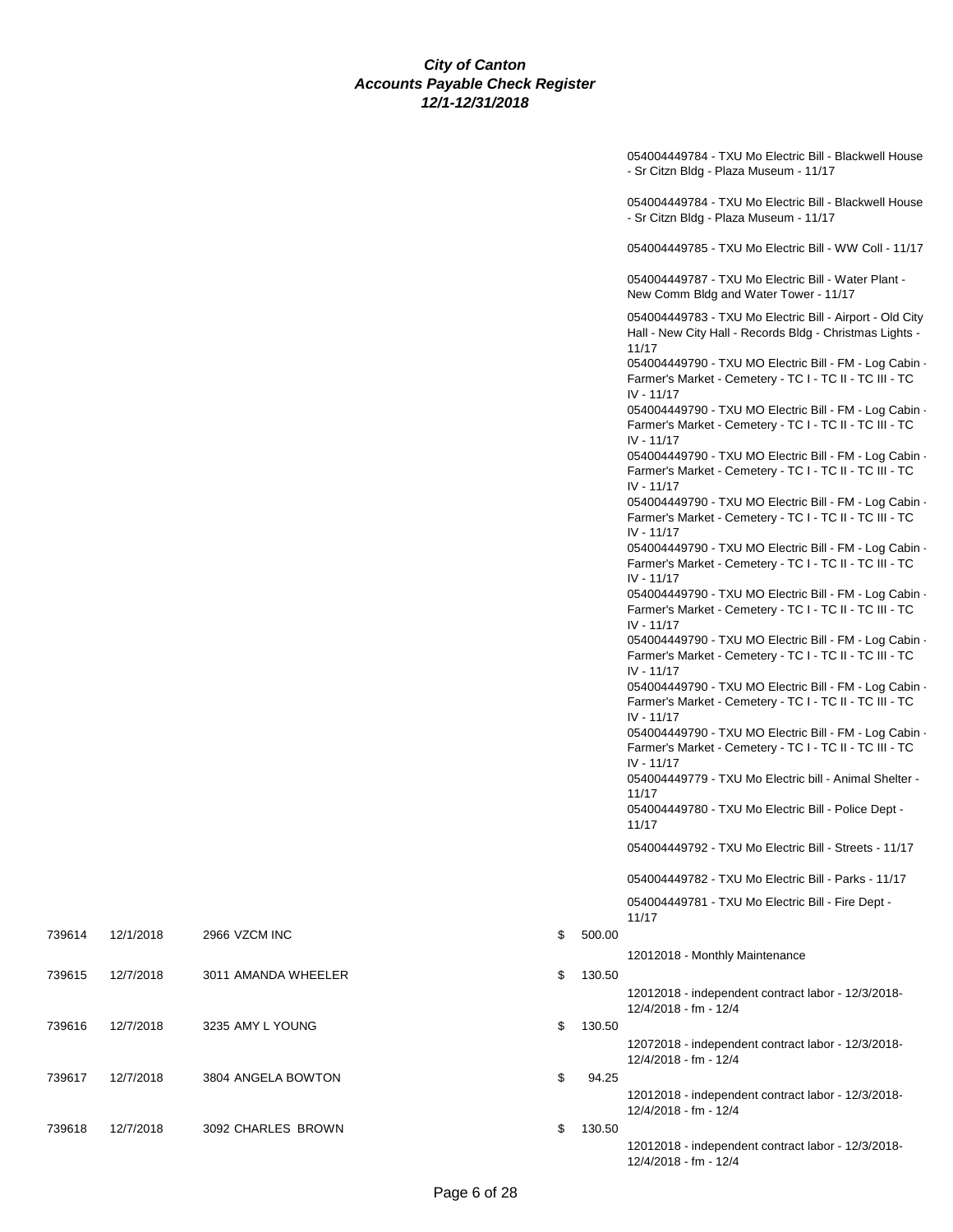| 739619 | 12/7/2018  | 1903 CHARLES CUNNINGHAM             | \$<br>130.50 |                                                                                |
|--------|------------|-------------------------------------|--------------|--------------------------------------------------------------------------------|
|        |            |                                     |              | 12012018 - independent contract labor - 12/3/2018-<br>12/4/2018 - fm - 12/4    |
| 739620 | 12/7/2018  | 3236 DENNIS W YOUNG                 | \$<br>130.50 |                                                                                |
|        |            |                                     |              | 12012018 - independent contract labor - 12/3/2018-<br>12/4/2018 - fm - 12/4    |
| 739621 | 12/7/2018  | 3001 DONALD W WHEELER               | \$<br>130.50 |                                                                                |
|        |            |                                     |              | 12012018 - independent contract labor - 12/3/2018-<br>12/4/2018 - fm - 12/4    |
| 739622 | 12/7/2018  | 3150 ELLEN WHEELER                  | \$<br>130.50 |                                                                                |
|        |            |                                     |              | 12012018 - independent contract labor - 12/3/2018-<br>12/4/2018 - fm - 12/4    |
| 739623 | 12/7/2018  | 3845 HALSTON WELLS                  | \$<br>130.50 |                                                                                |
|        |            |                                     |              | 12012018 - independent contract labor - 12/3/2018-<br>12/4/2018 - fm - 12/4    |
| 739624 | 12/7/2018  | 1881 JAMES JOHNSON                  | \$<br>65.25  |                                                                                |
|        |            |                                     |              | 12032018 - independent contract labor - 12/3/201 - fm -<br>12/4                |
| 739625 | 12/7/2018  | 3371 JODIE YARBROUGH                | \$<br>130.50 |                                                                                |
|        |            |                                     |              | 12012018 - independent contract labor - 12/3/2018-<br>12/4/2018 - fm - 12/4    |
| 739626 | 12/7/2018  | 3163 LINDA ANN WHEELER              | \$<br>130.50 |                                                                                |
|        |            |                                     |              | 12012018 - independent contract labor - 12/3/2018-<br>12/4/2018 - fm - 12/4    |
| 739627 | 12/7/2018  | 3843 REBECCA WELLS                  | \$<br>130.50 |                                                                                |
|        |            |                                     |              | 12012018 - independent contract labor - 12/3/2018-<br>12/4/2018 - fm - 12/4    |
| 739628 | 12/11/2018 | 1593 COLLEEN M BROWN                | \$<br>69.23  |                                                                                |
|        |            |                                     |              | 12112018 - CAUSE-94211-COLLEEN BROWN/JOEL                                      |
| 739629 | 12/11/2018 | 134 MY CREDIT UNION                 | \$<br>175.00 | BROWN--AG CASE#-4591592561                                                     |
|        |            |                                     |              |                                                                                |
|        |            |                                     |              | 12112018 - EMPLOYEE DIRECT SAVINGS DEPOSIT                                     |
|        |            |                                     |              | 12112018 - EMPLOYEE DIRECT SAVINGS DEPOSIT                                     |
|        |            |                                     |              | 12112018 - EMPLOYEE DIRECT SAVINGS DEPOSIT                                     |
|        |            |                                     |              | 12112018 - EMPLOYEE DIRECT SAVINGS DEPOSIT                                     |
| 739630 | 12/11/2018 | 3487 OFFICE OF THE ATTORNEY GENERAL | \$<br>214.62 |                                                                                |
|        |            |                                     |              | 12112018 - Remit Id 000984867563896 - Bridget                                  |
|        |            |                                     |              | Buchanan - Locator Code 4800000                                                |
| 739631 | 12/11/2018 | 3487 OFFICE OF THE ATTORNEY GENERAL | \$<br>158.77 |                                                                                |
|        |            |                                     |              | 12112018 - Remit Id# 00099052410207326U - FIPS                                 |
|        |            |                                     |              | Code 4800000-Mallom Jerry /Joy E Wilson                                        |
| 739632 | 12/11/2018 | 3487 OFFICE OF THE ATTORNEY GENERAL | \$<br>182.31 |                                                                                |
|        |            |                                     |              | 12112018 - REM ID# 00136738301800078 - FIPS                                    |
|        |            |                                     |              | Code 4800000 - Jose Carlos Castillo/Lalicia Lynn<br>Harder                     |
|        |            |                                     |              |                                                                                |
| 739633 | 12/11/2018 | 2736 State Disbursement Unit        | \$<br>138.46 |                                                                                |
|        |            |                                     |              | 12112018 - cause #CV38856/dana/j phillips                                      |
| 739634 | 12/10/2018 | 783 2HOT CHICS CUSTOM SIGN SHOP     | \$<br>66.00  |                                                                                |
|        |            |                                     |              | 181022 - 18x24 coroplast with gromets for hog trap -<br>animal control - 10/22 |
| 739635 | 12/10/2018 | 3337 ABLES LAND INC                 | \$<br>428.76 |                                                                                |
|        |            |                                     |              | 328142-0 - envielopes - pens - file folder tabs - city hall -<br>11/1          |
|        |            |                                     |              | 329820-0 - replacement stamp ink pads - fm - 11/16                             |
|        |            |                                     |              | 328677-0 - envelopes - city hall - 11/7                                        |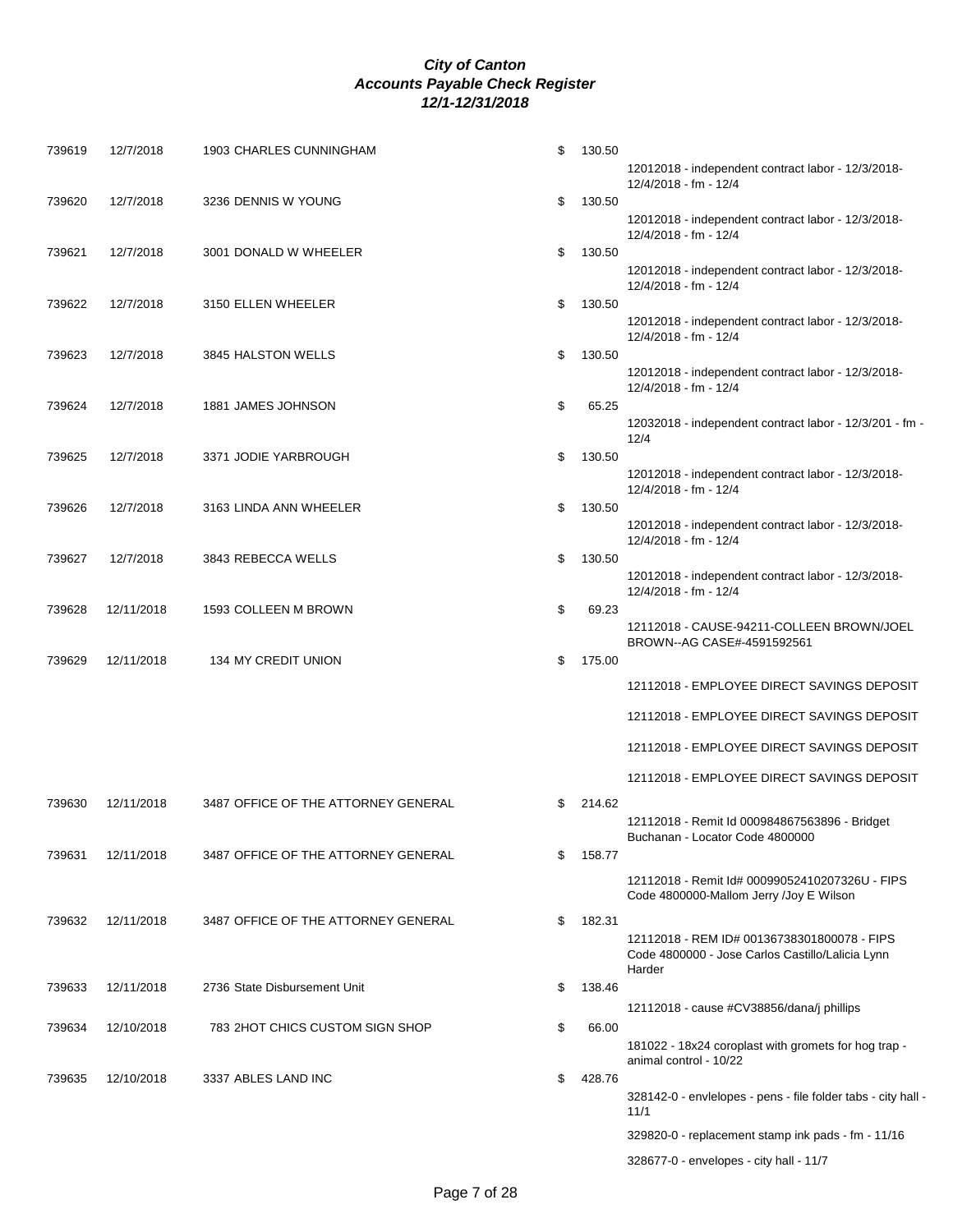|        |            |                                |    |            | 329658-0 - copy paper - city hall - 11/16                                                                                                                                                                                                                         |
|--------|------------|--------------------------------|----|------------|-------------------------------------------------------------------------------------------------------------------------------------------------------------------------------------------------------------------------------------------------------------------|
|        |            |                                |    |            | 328962-0 - toner - fm - 11/9                                                                                                                                                                                                                                      |
|        |            |                                |    |            | 327332-0 - mouse pad for bud - paper - binder clips -<br>pens - copy paper - city hall - 10/26                                                                                                                                                                    |
|        |            |                                |    |            | C 328142-0 - returned envelopes - city hall - 11/8                                                                                                                                                                                                                |
| 739636 | 12/10/2018 | 1363 ALEX'S GREEK CAFE         | \$ | 120.10     |                                                                                                                                                                                                                                                                   |
|        |            |                                |    |            | 4-041670-05 Refund - Utility Billing Refund                                                                                                                                                                                                                       |
| 739637 | 12/10/2018 | 1363 ALVARO ESCALANTE SUAREZ   | \$ | 4.00       |                                                                                                                                                                                                                                                                   |
|        |            |                                |    |            | 3-031600-010 Refund - Utility Billing Refund                                                                                                                                                                                                                      |
|        |            |                                |    |            |                                                                                                                                                                                                                                                                   |
| 739638 | 12/10/2018 | 3400 AMERICAN HEALTH RESOURCES |    | \$3,685.90 |                                                                                                                                                                                                                                                                   |
|        |            |                                |    |            | 12/18-Flex Plan - Flex Plan - Nov 2018 - 12/1                                                                                                                                                                                                                     |
|        |            |                                |    |            | 12/18-funding for New Claims - Funding for New<br>Claims and Fees - Nov 2018 - 12/1<br>12/18-funding for New Claims - Funding for New<br>Claims and Fees - Nov 2018 - 12/1<br>12/18-funding for New Claims - Funding for New<br>Claims and Fees - Nov 2018 - 12/1 |
|        |            |                                |    |            | 12/18-Flex Plan - Flex Plan - Nov 2018 - 12/1                                                                                                                                                                                                                     |
|        |            |                                |    |            | 12/18-Flex Plan - Flex Plan - Nov 2018 - 12/1                                                                                                                                                                                                                     |
|        |            |                                |    |            | 12/18-Flex Plan - Flex Plan - Nov 2018 - 12/1                                                                                                                                                                                                                     |
|        |            |                                |    |            | 12/18-Flex Plan - Flex Plan - Nov 2018 - 12/1                                                                                                                                                                                                                     |
|        |            |                                |    |            | 12/18-Flex Plan - Flex Plan - Nov 2018 - 12/1                                                                                                                                                                                                                     |
|        |            |                                |    |            | 12/18-funding for New Claims - Funding for New<br>Claims and Fees - Nov 2018 - 12/1                                                                                                                                                                               |
|        |            |                                |    |            | 12/18-Flex Plan - Flex Plan - Nov 2018 - 12/1                                                                                                                                                                                                                     |
|        |            |                                |    |            | 12/18-Flex Plan - Flex Plan - Nov 2018 - 12/1                                                                                                                                                                                                                     |
|        |            |                                |    |            | 12/18-Flex Plan - Flex Plan - Nov 2018 - 12/1                                                                                                                                                                                                                     |
|        |            |                                |    |            | 12/18-Flex Plan - Flex Plan - Nov 2018 - 12/1                                                                                                                                                                                                                     |
|        |            |                                |    |            | 12/18-Flex Plan - Flex Plan - Nov 2018 - 12/1                                                                                                                                                                                                                     |
|        |            |                                |    |            | 12/18-funding for New Claims - Funding for New<br>Claims and Fees - Nov 2018 - 12/1                                                                                                                                                                               |
|        |            |                                |    |            | 12/18-Flex Plan - Flex Plan - Nov 2018 - 12/1                                                                                                                                                                                                                     |
|        |            |                                |    |            | 12-18 - Claims Paid in Excess - claims paid in excess                                                                                                                                                                                                             |
|        |            |                                |    |            | of deposit - Nov 2018 - 12/3                                                                                                                                                                                                                                      |
|        |            |                                |    |            | 12-18 - Claims Paid in Excess - claims paid in excess<br>of deposit - Nov 2018 - 12/3                                                                                                                                                                             |
|        |            |                                |    |            | 12-18 - Claims Paid in Excess - claims paid in excess                                                                                                                                                                                                             |
|        |            |                                |    |            | of deposit - Nov 2018 - 12/3                                                                                                                                                                                                                                      |
|        |            |                                |    |            | 12-18 - Claims Paid in Excess - claims paid in excess                                                                                                                                                                                                             |
|        |            |                                |    |            | of deposit - Nov 2018 - 12/3<br>12-18 - Claims Paid in Excess - claims paid in excess                                                                                                                                                                             |
|        |            |                                |    |            | of deposit - Nov 2018 - 12/3                                                                                                                                                                                                                                      |
|        |            |                                |    |            | 12-18 - Claims Paid in Excess - claims paid in excess                                                                                                                                                                                                             |
|        |            |                                |    |            | of deposit - Nov 2018 - 12/3<br>12-18 - Claims Paid in Excess - claims paid in excess                                                                                                                                                                             |
|        |            |                                |    |            | of deposit - Nov 2018 - 12/3                                                                                                                                                                                                                                      |
|        |            |                                |    |            | 12-18 - Claims Paid in Excess - claims paid in excess                                                                                                                                                                                                             |
|        |            |                                |    |            | of deposit - Nov 2018 - 12/3                                                                                                                                                                                                                                      |
|        |            |                                |    |            | 12/18-funding for New Claims - Funding for New<br>Claims and Fees - Nov 2018 - 12/1                                                                                                                                                                               |
|        |            |                                |    |            | 12/18-funding for New Claims - Funding for New                                                                                                                                                                                                                    |
|        |            |                                |    |            | Claims and Fees - Nov 2018 - 12/1                                                                                                                                                                                                                                 |
|        |            |                                |    |            | 12/18-funding for New Claims - Funding for New                                                                                                                                                                                                                    |
|        |            |                                |    |            | Claims and Fees - Nov 2018 - 12/1<br>12/18-funding for New Claims - Funding for New                                                                                                                                                                               |
|        |            |                                |    |            | Claims and Fees - Nov 2018 - 12/1                                                                                                                                                                                                                                 |
|        |            |                                |    |            | 12/18-funding for New Claims - Funding for New                                                                                                                                                                                                                    |
|        |            |                                |    |            | Claims and Fees - Nov 2018 - 12/1                                                                                                                                                                                                                                 |
|        |            |                                |    |            | 12-18 - Claims Paid in Excess - claims paid in excess<br>of deposit - Nov 2018 - 12/3                                                                                                                                                                             |
|        |            |                                |    |            |                                                                                                                                                                                                                                                                   |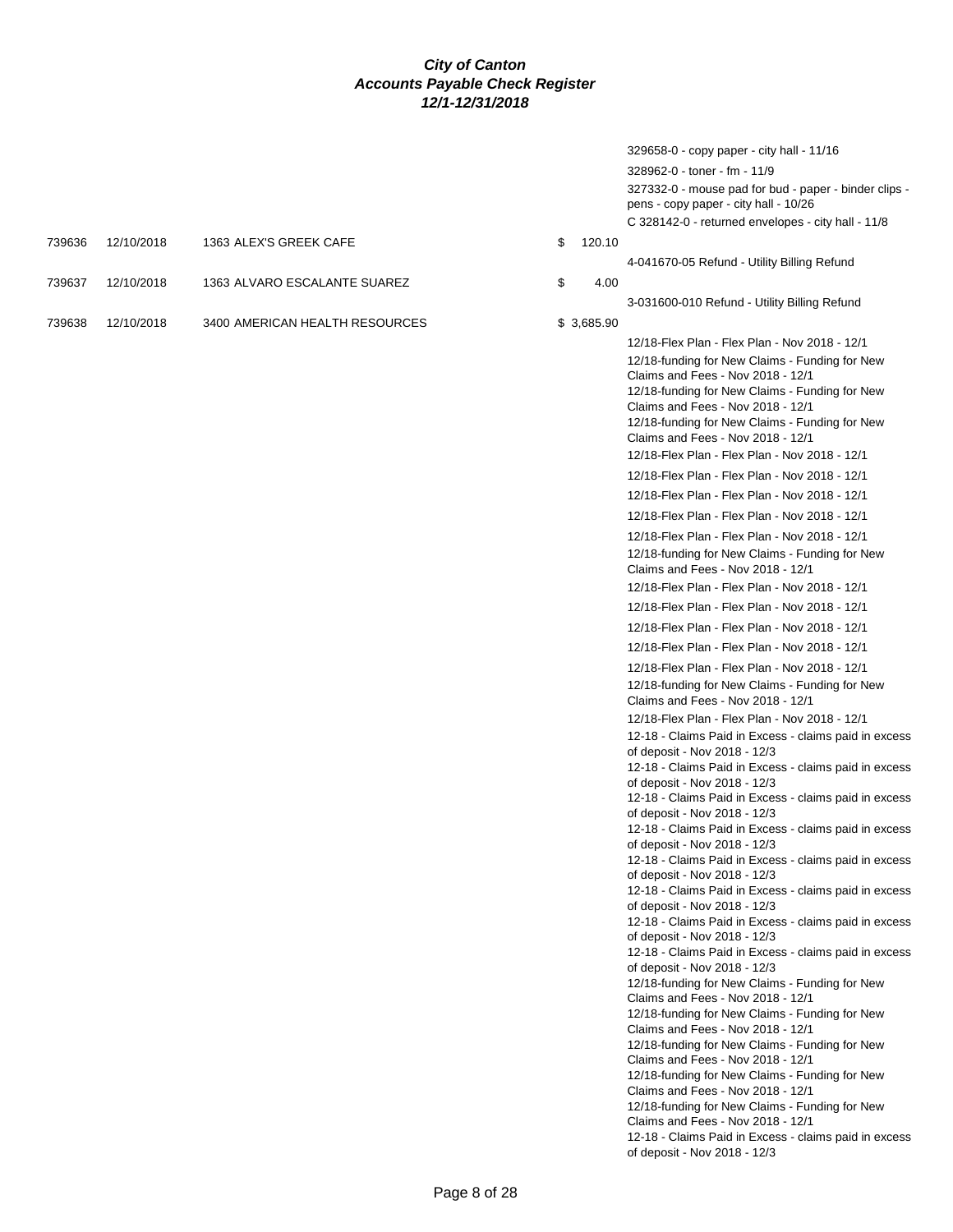|        |            |                                           |              | 12/18-funding for New Claims - Funding for New<br>Claims and Fees - Nov 2018 - 12/1<br>12/18-funding for New Claims - Funding for New<br>Claims and Fees - Nov 2018 - 12/1 |
|--------|------------|-------------------------------------------|--------------|----------------------------------------------------------------------------------------------------------------------------------------------------------------------------|
| 739639 | 12/10/2018 | 1363 AMY SYMNS                            | \$<br>46.78  |                                                                                                                                                                            |
|        |            |                                           |              | 1-013740-010 Refund - Utility Billing Refund                                                                                                                               |
| 739640 | 12/10/2018 | 3 ANA-LAB CORP.                           | \$<br>213.00 |                                                                                                                                                                            |
|        |            |                                           |              | A0443476 - water sample testing - water plant - 12/1                                                                                                                       |
|        |            |                                           |              |                                                                                                                                                                            |
| 739641 | 12/10/2018 | 196 ANALYTICAL ENVIRONMENTAL LABORATORIES | \$<br>726.00 |                                                                                                                                                                            |
|        |            |                                           |              | 24962 - water sample testing - wwtp - 11/30                                                                                                                                |
| 739642 | 12/10/2018 | 3776 AQUAFIX, INC                         | \$<br>404.49 |                                                                                                                                                                            |
|        |            |                                           |              | 26277 - bug juice - wwtp - 12/4                                                                                                                                            |
| 739643 | 12/10/2018 | 3848 ARCOSA AGGREGATES, INC               | \$1,658.64   |                                                                                                                                                                            |
|        |            |                                           |              | 7140564969 - 79.90 tons crushed rock @ 12.5 - streets                                                                                                                      |
|        |            |                                           |              | $-11/8$<br>7140564824 - 25.91 tons crushed rock @ 12.5 - streets                                                                                                           |
|        |            |                                           |              | $-11/7$                                                                                                                                                                    |
|        |            |                                           |              | 7140565093 - 26.88 tons crushed rock @ 12.5 - streets                                                                                                                      |
|        |            |                                           |              | $-11/9$                                                                                                                                                                    |
| 739644 | 12/10/2018 | 3711 ARROW MAGNOLIA INTERNATIONAL INC.    | \$<br>558.79 |                                                                                                                                                                            |
|        |            |                                           |              | IV180010717 - rid ice - spigot - traction melt - for ice<br>days - fm - 11/16                                                                                              |
|        |            |                                           |              | IV180010677 - traction melt - gloves - streets - utilities -                                                                                                               |
|        |            |                                           |              | 11/15                                                                                                                                                                      |
|        |            |                                           |              | IV180010677 - traction melt - gloves - streets - utilities -                                                                                                               |
|        |            |                                           |              | 11/15                                                                                                                                                                      |
|        |            |                                           |              | IV180010676 - bathroom cleaner - utilities -11/15                                                                                                                          |
| 739645 | 12/10/2018 | 3052 ASCO                                 | \$<br>595.76 |                                                                                                                                                                            |
|        |            |                                           |              | PSO039078-1 - couplings - gas struts - oil - for skid                                                                                                                      |
|        |            |                                           |              | steer - fm - 11/23                                                                                                                                                         |
| 739646 | 12/10/2018 | 53 ATMOS ENERGY                           | \$<br>797.92 | 12/18-3036423645 - mo gas billing - civic center -                                                                                                                         |
|        |            |                                           |              | 11/27                                                                                                                                                                      |
|        |            |                                           |              | 12/18-4014938291 - mo gas billing - old city hall - 11/28                                                                                                                  |
|        |            |                                           |              |                                                                                                                                                                            |
|        |            |                                           |              | 12/18-3036825541 - mo gas billing - plaza museum -<br>11/27                                                                                                                |
|        |            |                                           |              | 12/18-4017492249 - mo gas billing - police dept - 11/28                                                                                                                    |
|        |            |                                           |              |                                                                                                                                                                            |
| 739647 | 12/10/2018 | 1363 BARRY BURRAGE                        | \$<br>46.06  |                                                                                                                                                                            |
|        |            |                                           |              | 7-072090-03 Refund - Utility Billing Refund                                                                                                                                |
| 739648 | 12/10/2018 | 15 BILLIE ROSE FLORAL                     | \$<br>156.00 |                                                                                                                                                                            |
|        |            |                                           |              | 013763 - funeral flowers - blake wilson - fire dept -<br>11/30                                                                                                             |
|        |            |                                           |              |                                                                                                                                                                            |
|        |            |                                           |              | 013802 - funeral flowers - charles mitchell -fm - 11/30                                                                                                                    |
| 739649 | 12/10/2018 | 1363 BLAKE GREGORY                        | \$<br>37.34  |                                                                                                                                                                            |
|        |            |                                           |              | 1-013750-05 Refund - Utility Billing Refund                                                                                                                                |
| 739650 | 12/10/2018 | 2836 BLOC DESIGN-BUILD LLC                | \$<br>321.00 |                                                                                                                                                                            |
|        |            |                                           |              | 3825 - prof svc rendered - FSR Troubleshoot and repair                                                                                                                     |
|        |            |                                           |              | breaker tripping feeding SCADA panel at discharge                                                                                                                          |
| 739651 | 12/10/2018 | 211 BORDERS & LONG OIL, INC.              | \$<br>432.38 | pumps - wwtp - 11/30                                                                                                                                                       |
|        |            |                                           |              |                                                                                                                                                                            |
|        |            |                                           |              | 68105 - 153 gal diesel @ 2.82 - fire dept - 11/13                                                                                                                          |
| 739652 | 12/10/2018 | 367 BROWN & HOFMEISTER, LLP               | \$5,186.52   |                                                                                                                                                                            |
|        |            |                                           |              | 0120-000-37166 - Legal Fees - Admin - 12/4                                                                                                                                 |
|        |            |                                           |              | 0120-000-37166 - Legal Fees - Admin - 12/4                                                                                                                                 |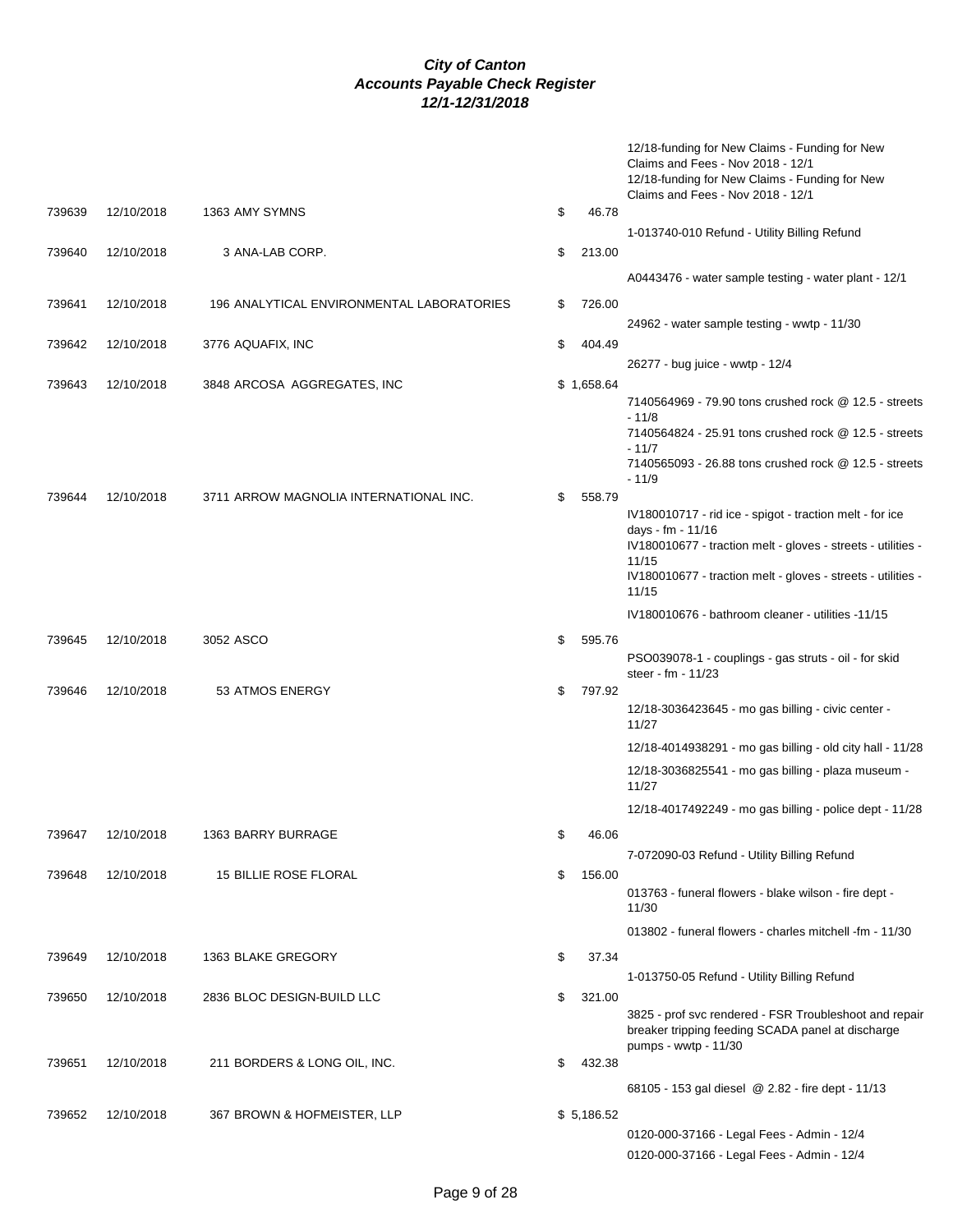|        |            |                                         |              | 0120-000-37166 - Legal Fees - Admin - 12/4<br>0120-000-37166 - Legal Fees - Admin - 12/4<br>0120-000-37166 - Legal Fees - Admin - 12/4<br>0120-000-37166 - Legal Fees - Admin - 12/4<br>0120-000-37166 - Legal Fees - Admin - 12/4<br>0120-000-37166 - Legal Fees - Admin - 12/4 |
|--------|------------|-----------------------------------------|--------------|----------------------------------------------------------------------------------------------------------------------------------------------------------------------------------------------------------------------------------------------------------------------------------|
| 739653 | 12/10/2018 | 1454 BUDGET BUSINESS SYSTEMS            | \$<br>195.43 |                                                                                                                                                                                                                                                                                  |
|        |            |                                         |              | 026382 - mo copier billing - fm - 12/1                                                                                                                                                                                                                                           |
|        |            |                                         |              | 026845 - mo copier billing - fire dept - 12/1<br>026006 - mo copier billing - for Sept 2018 - fire dept -<br>10/1                                                                                                                                                                |
|        |            |                                         |              | 026381 - mo copier billing - police dept - 12/1                                                                                                                                                                                                                                  |
|        |            |                                         |              | 026384 - mo copier billing - muni court - 12/1                                                                                                                                                                                                                                   |
| 739654 | 12/10/2018 | 2848 CANTON HIGH SCHOOL STUDENT COUNCIL | \$<br>690.53 |                                                                                                                                                                                                                                                                                  |
|        |            |                                         |              | 12022018 - independent parking contractor - fm - 12/2                                                                                                                                                                                                                            |
| 739655 | 12/10/2018 | 16 CANTON PARTS PLUS                    | \$<br>43.19  |                                                                                                                                                                                                                                                                                  |
|        |            |                                         |              | 217017/f - fuel filter - diesel kleen boost - fm - 11/15                                                                                                                                                                                                                         |
| 739656 | 12/10/2018 | 240 CANTON ROTARY CLUB                  | \$<br>430.95 |                                                                                                                                                                                                                                                                                  |
|        |            |                                         |              | 11302018 - independent parking contractor - fm - 11/30                                                                                                                                                                                                                           |
| 739657 | 12/10/2018 | 2517 CANTON TEXAS CHAMBER OF COMMERCE   | \$<br>160.00 |                                                                                                                                                                                                                                                                                  |
|        |            |                                         |              | 2877 - Active Membership Annual Dues - City HII - 12/3                                                                                                                                                                                                                           |
| 739658 | 12/10/2018 | <b>19 CANTON VETERINARY CLINIC</b>      | \$<br>48.00  |                                                                                                                                                                                                                                                                                  |
|        |            |                                         |              | 510235 - dogfood for mido - police dept - 11/16                                                                                                                                                                                                                                  |
|        | 12/10/2018 |                                         |              |                                                                                                                                                                                                                                                                                  |
| 739659 |            | 3539 CASTILLIAN MASONIC LODGE           | \$1,189.38   |                                                                                                                                                                                                                                                                                  |
|        |            |                                         |              | 12012018 - independent parking contractor - fm - 12/1                                                                                                                                                                                                                            |
| 739660 | 12/10/2018 | 2716 CHRISTUS TMF HEALTH & FITNESS      | \$<br>220.00 | 12012018 - TMF mo gym membership dues - Nov                                                                                                                                                                                                                                      |
|        |            |                                         |              | 2018 - Admin - 12/1                                                                                                                                                                                                                                                              |
|        |            |                                         |              | 12042018 - TMF mo gym membership dues - Dec 2018<br>- Admin - 12/1                                                                                                                                                                                                               |
| 739661 | 12/10/2018 | 1363 CINDY MALOUF                       | \$<br>58.38  |                                                                                                                                                                                                                                                                                  |
|        |            |                                         |              | 10-101520-05 Refund - Utility Billing Refund                                                                                                                                                                                                                                     |
| 739662 | 12/10/2018 | 3471 COMMUNITY INTERNET PROVIDERS       | \$<br>86.77  |                                                                                                                                                                                                                                                                                  |
|        |            |                                         |              | 19301 - mo internet svc - dec 2018 - old city hall - 12/1                                                                                                                                                                                                                        |
| 739663 | 12/10/2018 | 189 COMPLETE BUSINESS SYSTEMS           | \$1,070.65   |                                                                                                                                                                                                                                                                                  |
|        |            |                                         |              | 573499 - mo copier billing - city hall - 12/4                                                                                                                                                                                                                                    |
|        |            |                                         |              | 573499 - mo copier billing - city hall - 12/4                                                                                                                                                                                                                                    |
| 739664 | 12/10/2018 | 156 CONTINENTAL RESEARCH CORP.          | \$<br>99.59  | 471047-CRC-2 - washers - nuts - wire - streets - utilities-                                                                                                                                                                                                                      |
|        |            |                                         |              | ww coll - 11/8                                                                                                                                                                                                                                                                   |
|        |            |                                         |              | 471047-CRC-2 - washers - nuts - wire - streets - utilities-<br>ww coll - 11/8                                                                                                                                                                                                    |
|        |            |                                         |              | 471047-CRC-2 - washers - nuts - wire - streets - utilities-<br>ww coll - 11/8                                                                                                                                                                                                    |
| 739665 | 12/10/2018 | 992 DAILEY MEDICAL CLINIC               | \$<br>60.00  |                                                                                                                                                                                                                                                                                  |
|        |            |                                         |              | 25465 - canton pd urine drug screen - jaci heard -<br>police dept - 10/2                                                                                                                                                                                                         |
| 739666 | 12/10/2018 | 1038 DOUGLAS W BELZER                   | \$<br>600.00 |                                                                                                                                                                                                                                                                                  |
|        |            |                                         |              | 157 - food service inspections - city - fm - 12/2                                                                                                                                                                                                                                |
|        |            |                                         |              | 157 - food service inspections - city - fm - 12/2                                                                                                                                                                                                                                |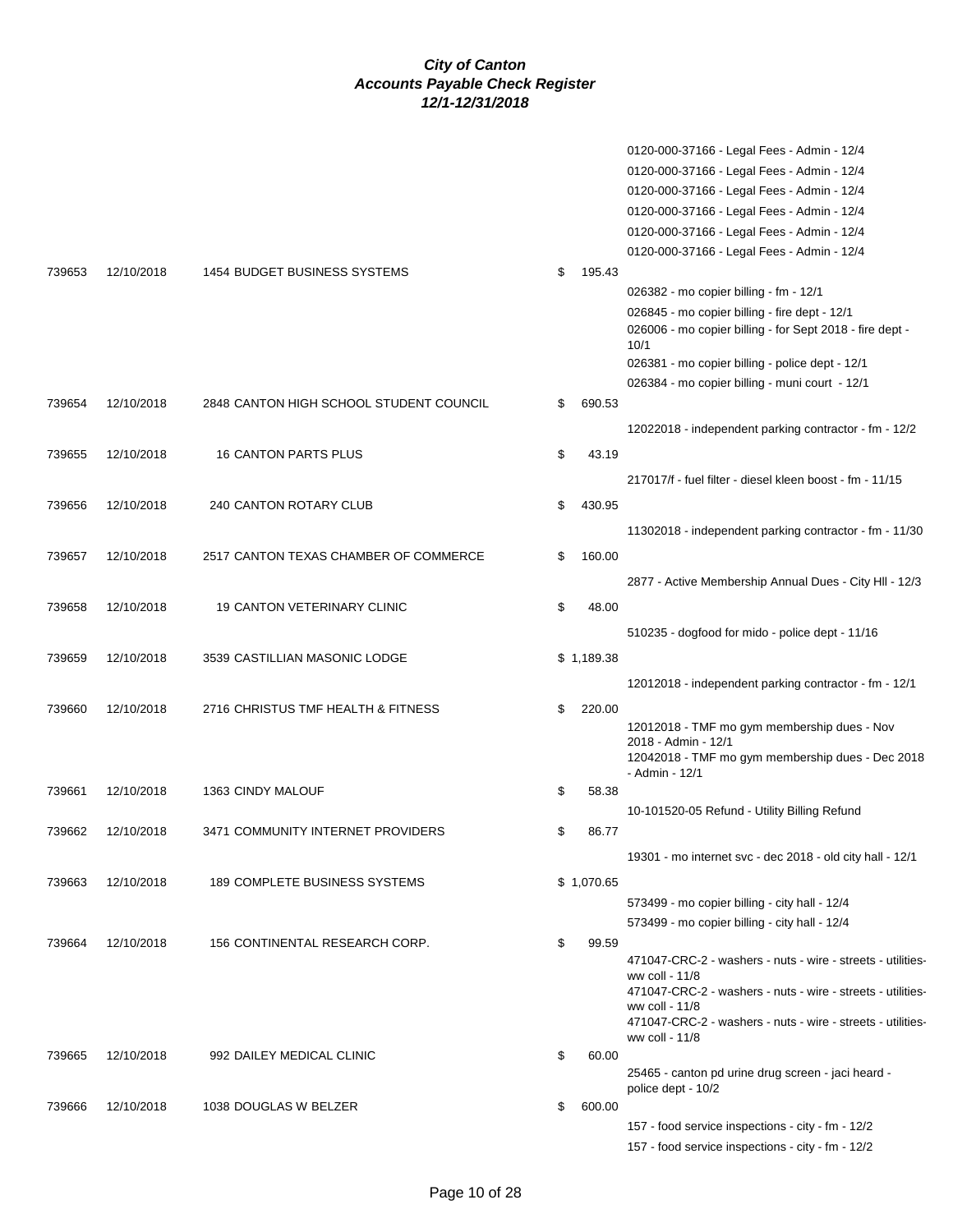| 739667 | 12/10/2018 | 133 EAGLE LABS, INC.                          | \$2,932.00   |                                                                                                                |
|--------|------------|-----------------------------------------------|--------------|----------------------------------------------------------------------------------------------------------------|
|        |            |                                               |              | 29912 - Chemfloc 760 - WWTP - 12/3                                                                             |
| 739668 | 12/10/2018 | 348 EAGLE SECURITY SYSTEMS, INC.              | \$<br>65.00  |                                                                                                                |
|        |            |                                               |              | 37994 - svc - wwtp - 11/21                                                                                     |
| 739669 | 12/10/2018 | 3716 EAST TEXAS ALARM                         | \$<br>48.50  |                                                                                                                |
|        |            |                                               |              | 1117744 - mo alarm monitoring - communi bldg - 12/1                                                            |
| 739670 | 12/10/2018 | 3785 ELECTRICAL EXPERTISE INC                 | \$3,610.00   |                                                                                                                |
|        |            |                                               |              |                                                                                                                |
|        |            |                                               |              | 6542 - Electrical Engineer Svc - Generator and<br>Automatic Transfer Switch Project for Lift Station           |
|        |            |                                               |              |                                                                                                                |
| 739671 | 12/10/2018 | 2722 Emergency Services Marketing Corp., Inc. | \$<br>735.00 |                                                                                                                |
|        |            |                                               |              | 18404 - Year Three of Three Year subscription Fee - I<br>am responding.com - Telephone Call Cost - Fire Dept - |
|        |            |                                               |              | 10/19                                                                                                          |
|        |            |                                               |              | 18404 - Year Three of Three Year subscription Fee - I                                                          |
|        |            |                                               |              | am responding.com - Telephone Call Cost - Fire Dept -<br>10/19                                                 |
| 739673 | 12/10/2018 | 3276 FERGUSON WATERWORKS                      | \$<br>498.17 |                                                                                                                |
|        |            |                                               |              | 0989448 - 4" valve - utilities - 11/5                                                                          |
| 739674 | 12/10/2018 | 3674 FIRST NATIONAL BANK TEXAS                | \$37,939.20  |                                                                                                                |
|        |            |                                               |              | 12022018 - Loan 0000080370 000 - Interest Payment -                                                            |
|        |            |                                               |              | 12/2                                                                                                           |
| 739675 | 12/10/2018 | 2067 FOUR BROTHERS                            | \$2,164.74   |                                                                                                                |
|        |            |                                               |              | C3166809 - Fuel Injection Pump - Unit 48 - Streets -                                                           |
|        |            |                                               |              | 10/18                                                                                                          |
| 739676 | 12/10/2018 | 3489 FRONTIER                                 | \$<br>305.55 | 12/18-903-567-2920-042011-5 - mo phone svc - fm cc                                                             |
|        |            |                                               |              | machines - 11/25                                                                                               |
|        |            |                                               |              | 12/18-210-022-8875-060280-5 - mo phone svc - fm                                                                |
|        |            |                                               |              | data line - 11/25                                                                                              |
|        |            |                                               |              | 12/18-210-022-8874-123083-5 - mo phone svc - fm<br>emergency alert - 11/25                                     |
|        |            |                                               |              | 12/18-903-567-0319-062106-5 - mo phone svc - plaza                                                             |
|        |            |                                               |              | museum - 11/25                                                                                                 |
|        |            |                                               |              | 12/18-903-567-1191-070913-5 - mo fax svc - fire dept -<br>12/1                                                 |
|        |            |                                               |              | 12/18-903-567-6686-012684-5 - mo phone svc - sr                                                                |
|        |            |                                               |              | citzn bldg - 11/25                                                                                             |
|        |            |                                               |              | 12/18-210-030-4284-090696-5 - mo phone svc - fm<br>data line - 11/25                                           |
| 739677 | 12/10/2018 | 2908 GRACE FAMILY CHURCH                      | \$<br>383.37 |                                                                                                                |
|        |            |                                               |              |                                                                                                                |
|        |            |                                               |              | 11292018 - independent parking contractor - fm - 11/29                                                         |
| 739678 | 12/10/2018 | 891 GT DISTRIBUTORS INC.                      | \$<br>693.98 |                                                                                                                |
|        |            |                                               |              | INV0686107 - uniform vest - jacie heard - police dept -                                                        |
| 739679 | 12/10/2018 | 858 H AND H CLEANING SERVICE                  | \$<br>900.00 | 11/30                                                                                                          |
|        |            |                                               |              | 0013923 - strip and apply 2 coats of wax - 11/29/2018 -                                                        |
|        |            |                                               |              | sr citzn bldg - 12/2                                                                                           |
| 739680 | 12/10/2018 | 2709 HBC BUILDING CENTER                      | \$3,272.23   |                                                                                                                |
|        |            |                                               |              | 41940 - spray paint - anch shackle pin - for tractor =                                                         |
|        |            |                                               |              | utilities - 11/19                                                                                              |
|        |            |                                               |              | 42038 - utility lamps - fm- 11/27<br>42020 - swing repair at old kaufman park - doulbl link -                  |
|        |            |                                               |              | eye - 11/26                                                                                                    |
|        |            |                                               |              | 42077 - mulch - blackwell house - 11/28                                                                        |
|        |            |                                               |              | 42064 - replacement light bulbs - fm - 11/27                                                                   |
|        |            |                                               |              | 42015 - snap links - eye hooks - for swing repair - parks                                                      |
|        |            |                                               |              | $-11/26$                                                                                                       |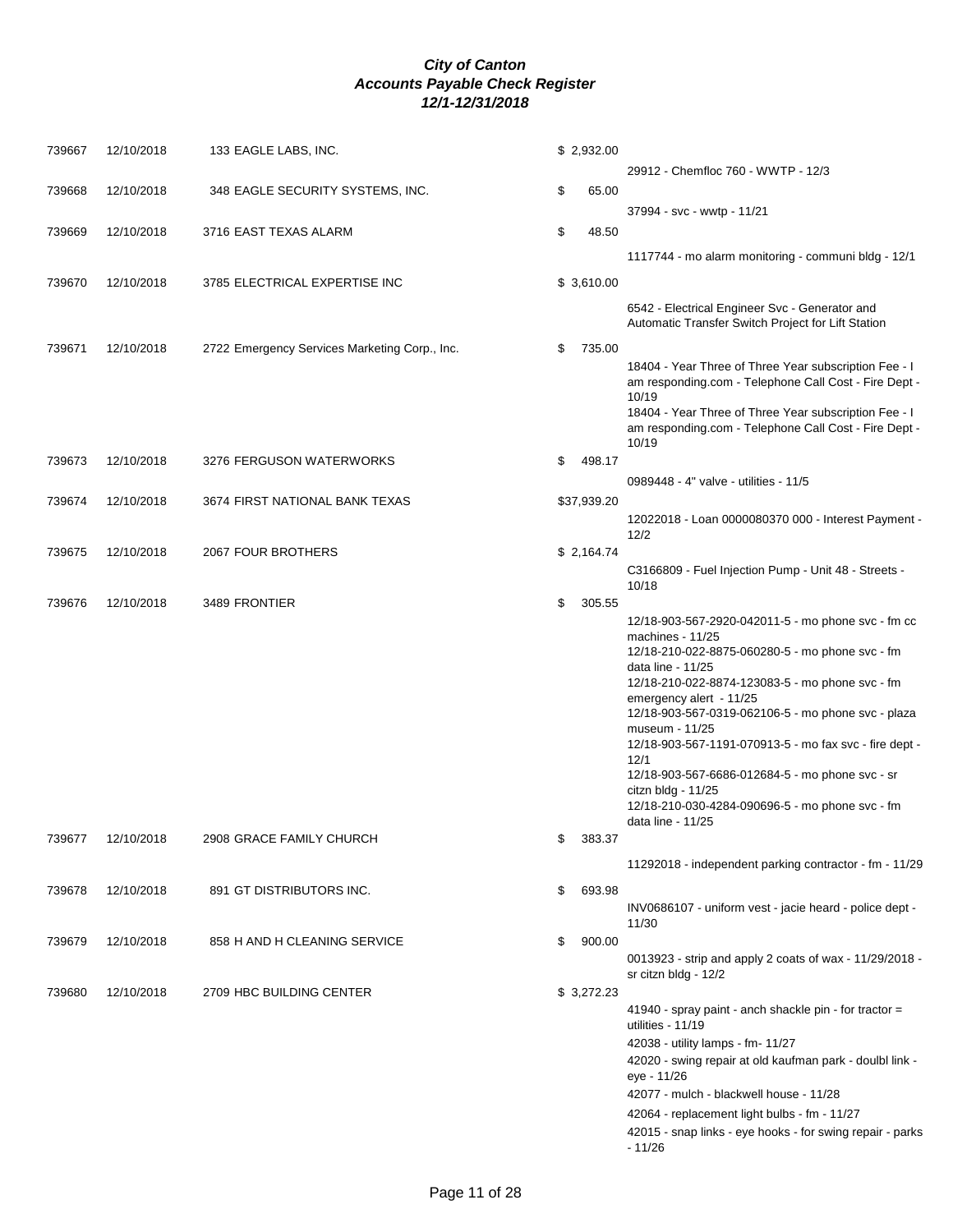41793 - thread rods - hardware to build a box at pd police dept - 11/13 41966 - pole saw chain - streets - 11/20 41941 - saw blade for k-12 saw - streets - 11/19 42009 - chains for pole saw - utilities - 11/26 41937 - cleaner - batteries - for trapping - police dept animal control - 11/19 42022 - mini roller kit flex seal - surface prep - fire dept - 11/26 42082 - tape - for south wall - fire dept - 11/28 41937 - cleaner - batteries - for trapping - police dept animal control - 11/19 42053 - gate bolts for boat ramp gate repair - parks - 11/27 41725 - lock - fm - 11/8 41973 - spray paint - for tractor = utilities - 11/19 41633 - mulch- blackwell house - 11/6 41796 - tapcube hd ground - utilities - 11/13 41811 - replacement light bulbs - ems bldg - 11/13 41919 - screws - conduit straps - fm - 11/19 041813 - chain saw chains - fm - 11/13 41814 - ultra oil - chain saw chains - fm - 11/13 41904 - pvc pipe - cleanout - elbows - couplings - round grate - for installation of drain - fm - 11/16 41788 - furn filters - fm - 11/13 41899 - electrical wire - fm - 11/16 41982 - pvc primer and cement - restroom repair - fm - 11/21 41744 - lumber - fm - 11/9 41684 - concrete - for crack repair - fm - 11/7 41703 - gopher bait - mulch - parks - 11/8 41697 - electric ballasts - fm - 11/8 41808 - paint - paint brush - for restrooms - fm - 11/13 41798 - heat lamps for cold temps - fm - 11/13 41939 - pvc pipe - restroom repair - fm - 11/19 41923 - coupling adapter for drain - fm - 11/19 42117 - tape ruler - level - hammer - construc screws countersink drill insert - drill bit - hardware - lumber water plant - 11/29 41784 - golves - streets - 11/13 41675 - kitchen strainer - flushmeter handle kit toiletgasket - for restroom - fm - 11/7

42058 - caulkgun - batters - great stuff - wwtp - 11/27

41855 - cable ties - utility knife and blades - fm - 11/15

41841 - cable ties for wind screens - parks - 11/14

41630 - threadlocker - fm- 11/6

42102 - tartan tape - flex seal - mini roller kit - flex tape surface prep - fire dept - 11/28

41652 - fertilizer for treets - parks - 11/6

K91943 - heater - water plant - 11/19

41768 - cable ties - duct tape - water plant - 11/12

42137 - pvc primer - cement - pipe - couplings - for bathroom repair - utilities - 11/29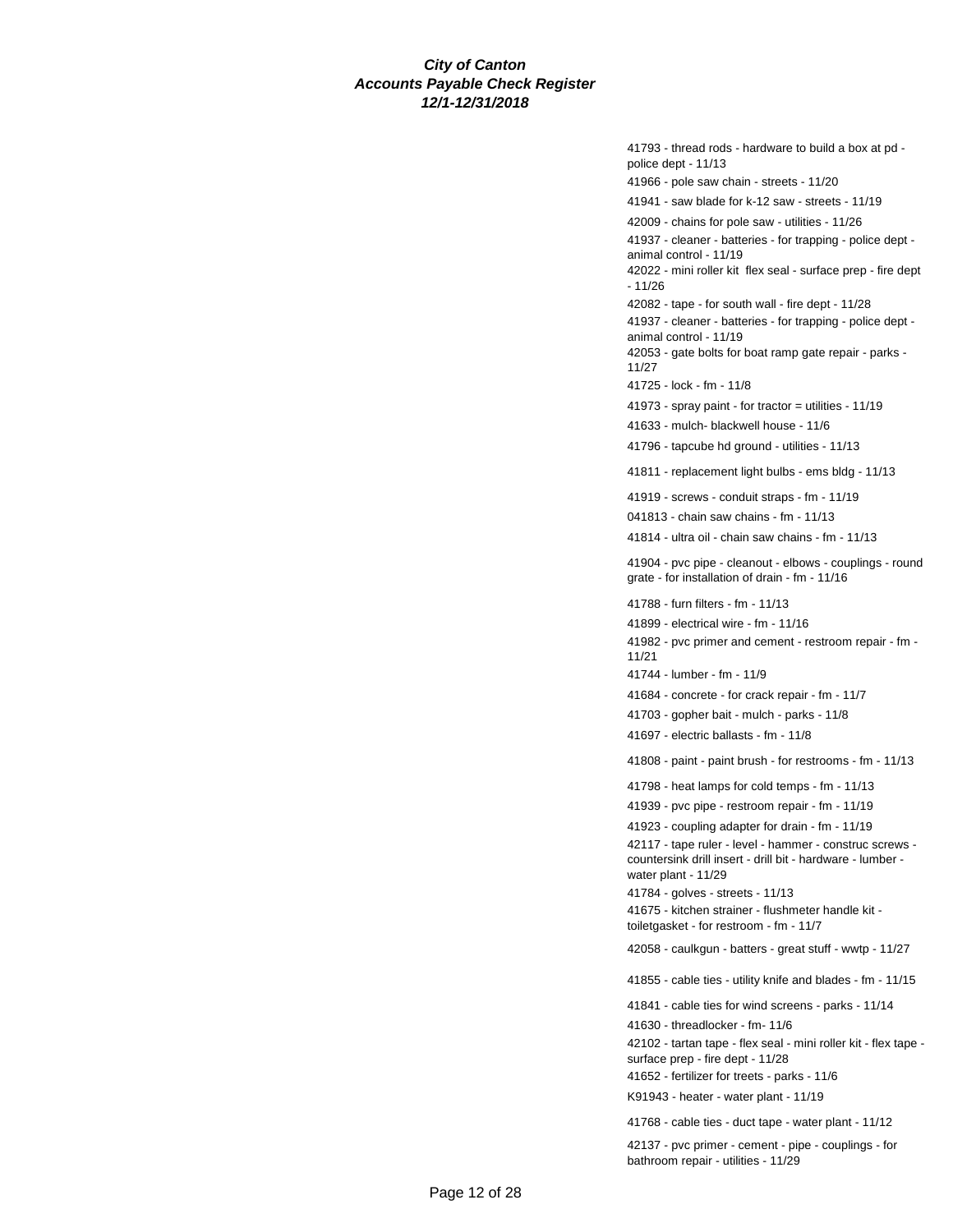|    |             | 42130 - ballcock adjust for shop bathroom - utilities -                                                        |
|----|-------------|----------------------------------------------------------------------------------------------------------------|
|    |             | 11/28<br>42113 - spray paint for tractor - utilities - 11/29                                                   |
|    |             | 41957 - paint for benches - parks - 11/20                                                                      |
|    |             | $41871$ - repalcement a/c filters - fm - 11/15                                                                 |
|    |             | 41772 - chain saw chain - spark plugs - fire dept - 11/12                                                      |
|    |             |                                                                                                                |
|    |             | 41862 - welding rods - utilities - ww coll - 11/15<br>41862 - welding rods - utilities - ww coll - 11/15       |
|    |             | 41795 - finishing pad - spray paint for tractor - streets -<br>11/13                                           |
|    |             | 41895 - pipe seal - streets - 11/16                                                                            |
|    |             | 41910 - spraypaint - for tractor - utilities - 11/15                                                           |
|    |             | 41628 - hardware - fm- 11/6                                                                                    |
|    |             | 41773 - outside faucet covers - fire dept - 11/12                                                              |
|    |             | 41539 - lumber - paintbrush - caulk - fire dept - 11/1                                                         |
|    |             | 41859 - silicone sealant - plastic bonder - police dept -<br>11/15                                             |
|    |             | 41669 - deer corn - for trapping hogs - animal shelter -<br>11/7                                               |
|    |             | 41737 - blue tarps - heaters - wwtp - 11/9                                                                     |
|    |             | 41707 - glue - jig kit - respirator - caulkgun - clamps -<br>hardware - lumber - pegboard - water plant - 11/8 |
|    |             | 41611 - cement - wwtp - 11/5                                                                                   |
|    |             | 41564 - batteries - water plant - 11/2                                                                         |
|    |             | 41540 - paint - fire dept - 11/1                                                                               |
|    |             | 41872 - spraypaint - for tractor - utilities - 11/15                                                           |
| \$ | 13.82       | 1-011740-08 Refund - Utility Billing Refund                                                                    |
| \$ | 47.30       |                                                                                                                |
|    |             | 1-013770-04 Refund - Utility Billing Refund                                                                    |
| \$ | 85.71       |                                                                                                                |
|    |             | 5-053471-02 Refund - Utility Billing Refund                                                                    |
| \$ | 45.32       |                                                                                                                |
| \$ | 32.05       | 6-062230-013 Refund - Utility Billing Refund                                                                   |
|    |             | 11-111080-02 Refund - Utility Billing Refund                                                                   |
| \$ | 29.34       |                                                                                                                |
|    |             | 2-022030-02 Refund - Utility Billing Refund                                                                    |
| \$ | 779.00      |                                                                                                                |
|    |             | 03362692-IN - VLX Upgrade kit for wireless<br>microphone and in-car base - police dept - 11/15                 |
|    | \$34,979.76 |                                                                                                                |
|    |             | 11302018 - 2017 Road Improvements - Goshen Street -<br>Pay Reg No 6 - 11/30                                    |
|    | \$ 3,039.00 | 36425 A - light duty fab step - new truck - fire dept -                                                        |
|    |             | 12/4                                                                                                           |
|    |             | 36424 A - winch wound motor roller - for new truck - fire<br>dept - 12/4                                       |
|    |             | 36423 A - front winch bumper for new truck - fire dept                                                         |
|    |             | 36423 A - front winch bumper for new truck - fire dept                                                         |

739684 12/10/2018 1363 Hope Whitaker

739685 12/10/2018 1363 JANA BISHOP

739687 12/10/2018 1363 JOEY MYERS

739688 12/10/2018 1363 John McKinney

739689 12/10/2018 1363 JOSHUA or STACEY RICKMAN

739691 12/10/2018 3795 LONGVIEW BRIDGE AND ROAD, LTD

739690 12/10/2018 1267 L3 COMMUNICATIONS

739692 12/10/2018 124 MUFFLER & HITCH SHOP

739686 12/10/2018 1363 JEANNE TAYLOR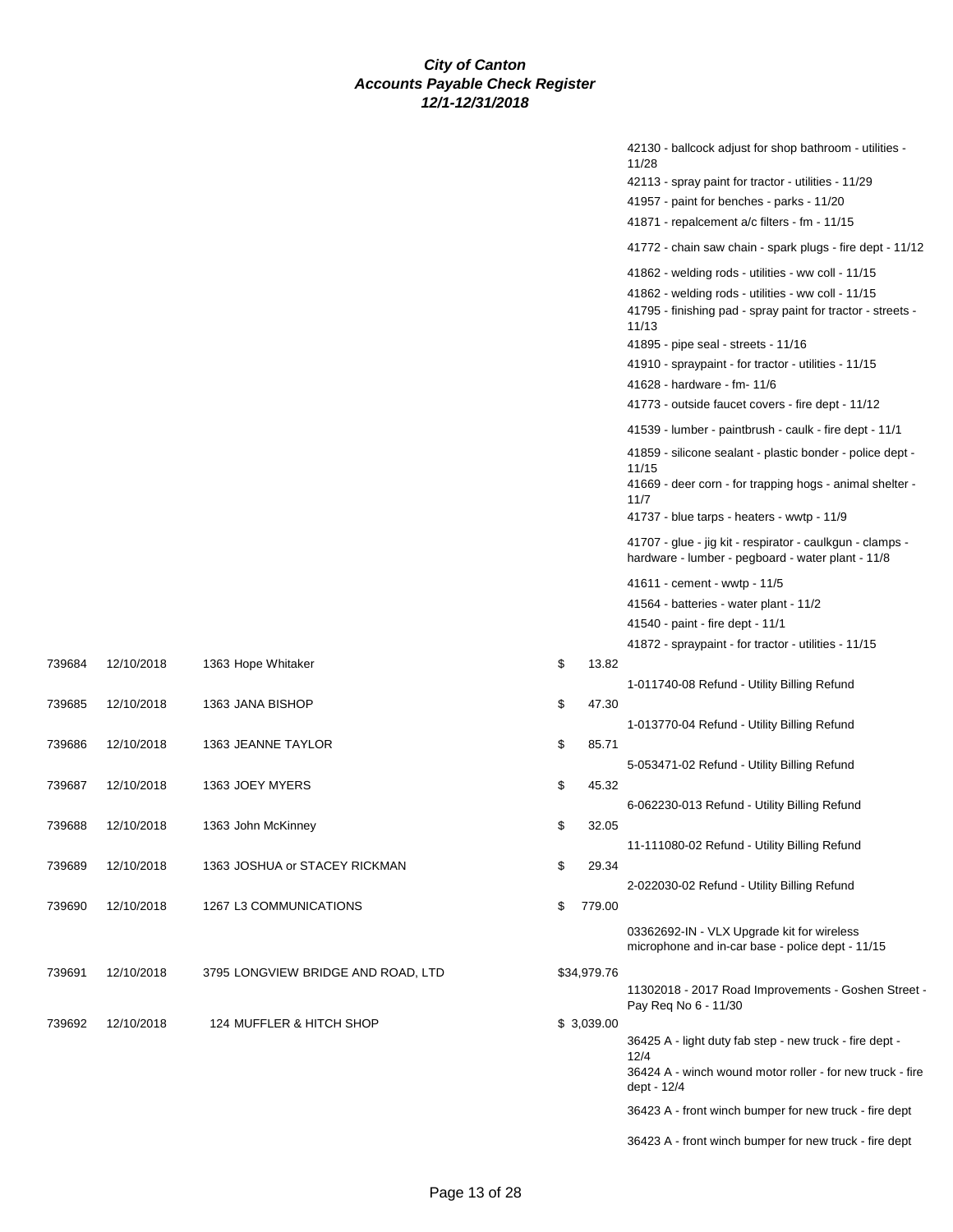| 739693 | 12/10/2018 | 1363 NATHAN MOORE                         | \$<br>72.15  |                                                                                                                        |
|--------|------------|-------------------------------------------|--------------|------------------------------------------------------------------------------------------------------------------------|
| 739694 | 12/10/2018 | 3852 NATIONAL PEN CO, LLC                 | \$<br>194.44 | 7-071410-02 Refund - Utility Billing Refund                                                                            |
|        |            |                                           |              | 110419693 - 250 soft touch pen with stylus - animal<br>shelter - 11/15                                                 |
| 739695 | 12/10/2018 | 3604 NEW BENEFITS, LTD                    | \$<br>632.49 |                                                                                                                        |
|        |            |                                           |              | BENIES1410-635267 - Fresh Benies mo membership<br>dues - ending period Nov 30, 2018 - 11/30                            |
|        |            |                                           |              | BENIES1410-635267 - Fresh Benies mo membership<br>dues - ending period Nov 30, 2018 - 11/30                            |
|        |            |                                           |              | BENIES1410-635267 - Fresh Benies mo membership<br>dues - ending period Nov 30, 2018 - 11/30                            |
|        |            |                                           |              | BENIES1410-635267 - Fresh Benies mo membership<br>dues - ending period Nov 30, 2018 - 11/30                            |
|        |            |                                           |              | BENIES1410-635267 - Fresh Benies mo membership<br>dues - ending period Nov 30, 2018 - 11/30                            |
|        |            |                                           |              | BENIES1410-635267 - Fresh Benies mo membership<br>dues - ending period Nov 30, 2018 - 11/30                            |
|        |            |                                           |              | BENIES1410-635267 - Fresh Benies mo membership<br>dues - ending period Nov 30, 2018 - 11/30                            |
|        |            |                                           |              | BENIES1410-635267 - Fresh Benies mo membership<br>dues - ending period Nov 30, 2018 - 11/30                            |
|        |            |                                           |              | BENIES1410-635267 - Fresh Benies mo membership<br>dues - ending period Nov 30, 2018 - 11/30                            |
|        |            |                                           |              | BENIES1410-635267 - Fresh Benies mo membership<br>dues - ending period Nov 30, 2018 - 11/30                            |
|        |            |                                           |              | BENIES1410-635267 - Fresh Benies mo membership<br>dues - ending period Nov 30, 2018 - 11/30                            |
|        |            |                                           |              | BENIES1410-635267 - Fresh Benies mo membership<br>dues - ending period Nov 30, 2018 - 11/30                            |
|        |            |                                           |              | BENIES1410-635267 - Fresh Benies mo membership<br>dues - ending period Nov 30, 2018 - 11/30                            |
|        |            |                                           |              | BENIES1410-635267 - Fresh Benies mo membership<br>dues - ending period Nov 30, 2018 - 11/30                            |
| 739696 | 12/10/2018 | 3851 NICKELSON HEATING & AIR CONDITIONING | \$<br>125.00 |                                                                                                                        |
| 739697 | 12/10/2018 | 294 O'REILLY AUTOMOTIVE INC.              | \$2,430.78   | 112018 - svc on a/c unit - animal shelter - 11/1                                                                       |
|        |            |                                           |              | 0891-396323 - unit 101 - head light - fm - 11/8                                                                        |
|        |            |                                           |              | 0891-395977 - fan assembly - unit 51 - police dept -                                                                   |
|        |            |                                           |              | 11/7<br>0891-395779 - unit 17 - motor oil - mini lamps - stop                                                          |
|        |            |                                           |              | leak - oil treatment - utilities - 12/6<br>0891-394528 - gray car - air filter - carb cleaner - police<br>dept - 10/30 |
|        |            |                                           |              | 0891-394544 - motor oil - wiper blades - gray car -<br>police dept - 10/30                                             |
|        |            |                                           |              | 0891-394679 - power steering fluid - utilities - 10/31                                                                 |
|        |            |                                           |              | 0891-398309 - body mount kits - unit pd 21 - police<br>dept - 11/19                                                    |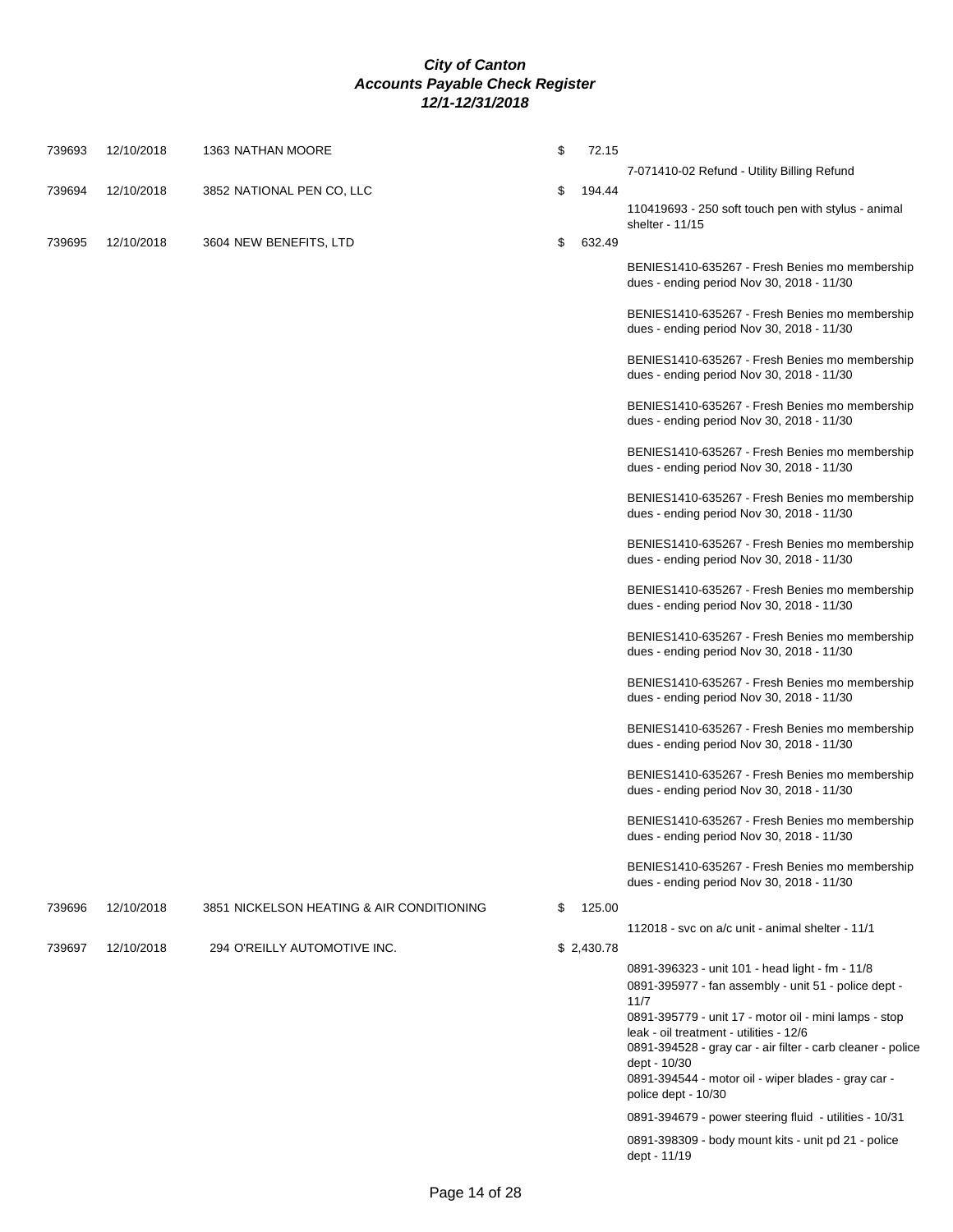0891-394860 - cable clutch - unit 6 - utilities - 11/1

0891-394907 - duct tape - utilities - 11/1

0891-394767 - unit 51 - struts - control arm assemblys police dept - 10/31

0891-397370 - unit 103 - adhesive - tail pipe - muffler clamp rain cap - fm - 11/16

0891-399888 - replacement glass - fm - 11/27

0891-399890 - returned blower resister - unit 2 - utilities - 11/26

0891-399889 - returned - blower motor - unit 2 - utilities - 11/26

0891-399563 - blower motor - unit 2 - utilities - 11/26

0891-399701 - warranty return - assembly -body kits police dept - 11/26

0891-399600 - assembly - police dept - 11/26

0891-399910 - gray car - thermostat - police dept - 11/27

0891-399892 - aniti freeze - oil filters - motor oil - stop leak - streets - utilities - 11/27

0891-398573 - fuse assortment - unit 103 - fm - 11/20

0891-397604 - oil filters - motor oil - antifreez - wiper fluid - cut off wheel - streets - utilities - 10/15

0891-397128 - unit 126 - battery - admin - 11/13

0891-394601 - unit 22 - power steering fluid - police dept - 10/31

0891-394231 - 02 sensors - unit 121 - water plant - 10/30

0891-399892 - aniti freeze - oil filters - motor oil - stop leak - streets - utilities - 11/27

0891-396426 - unit pd 12 - fan assembly - connectors thermostat - police dept - 11/10

0891-394645 - cabin filter - police dept - 10/31

0891-397146 - trans hose - unit 48 - streets - 11/13

0891-396199 - unit 17 - oil pump - utilities - 12/14

0891-397387 - cutoff wheel - utilities - 11/15

0891-397604 - oil filters - motor oil - antifreez - wiper fluid - cut off wheel - streets - utilities - 10/15

0891-394490 - credit return - socket set - utilities - 10/30

739699 12/10/2018 3036 ORKIN PEST CONTROL \$ 447.09

177017834 - orkin mo pest control stmt - sr citzn bldg - 11/7 177017854 - orkin mo pest control stmt - plaza museum - 11/7 177018555 - orkin mo pest control stmt - fire dept - 11/7 179863812 - orkin mo pest control stmt - old city hall - 11/7 177018031 - orkin mo pest control stmt - new city hall - 11/7 177018572 - orkin mo pest control stmt - log cabin - 11/7 177017833 - orkin mo pest control stmt - blackwell house - 11/7 177018556 - orkin mo pest control stmt - civic center - 11/7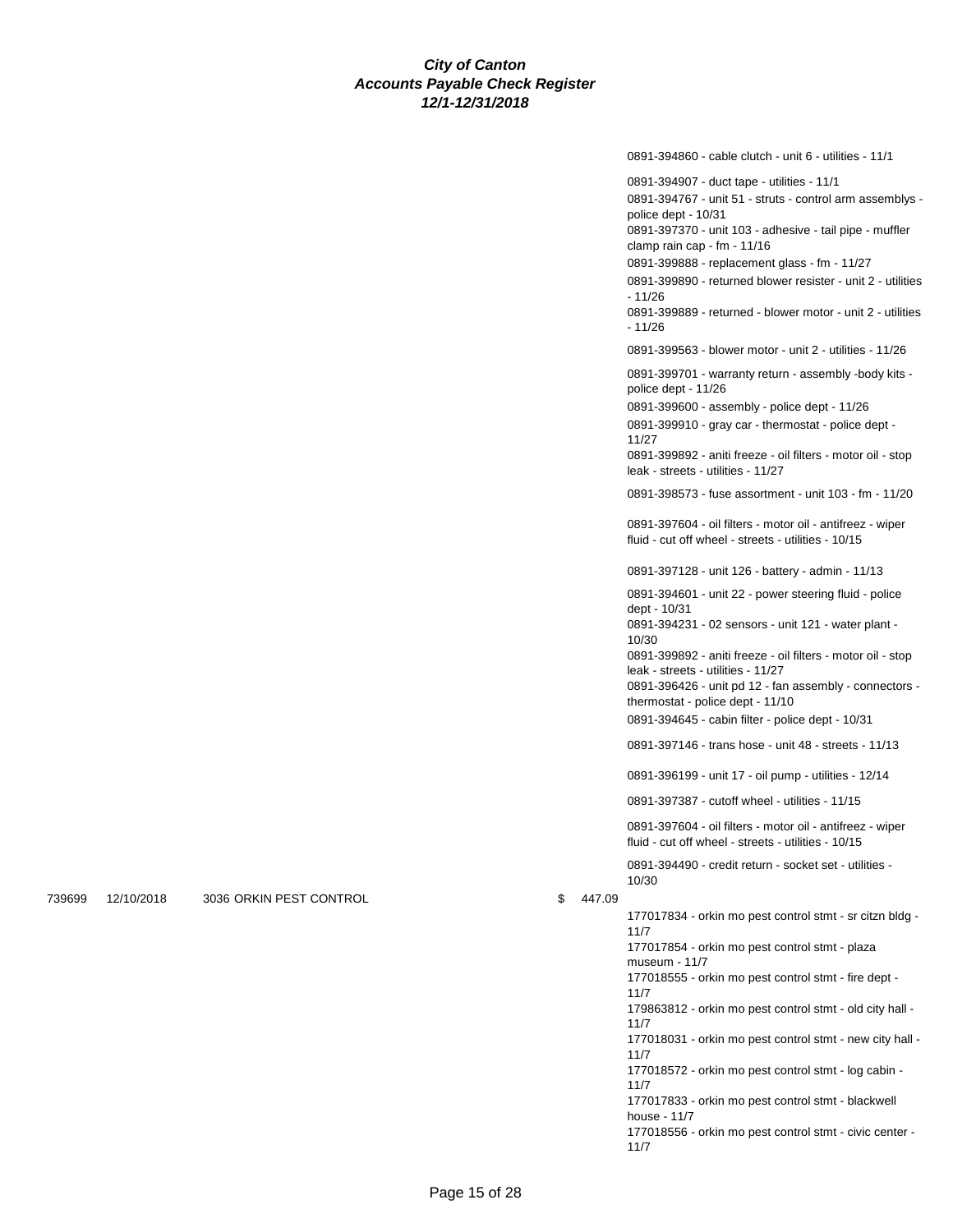177018554 - mo pest control stmt - police dept - 11/27 177019352 - orkin mo pest control stmt -tc 4 - 11/7 739700 12/10/2018 3357 Pacesetter K9 LLC \$ 375.00

|        |            |                                                   |              | 1383 - Annual Recertification Course - K-9 - Police<br>Dept - 11/27 |
|--------|------------|---------------------------------------------------|--------------|---------------------------------------------------------------------|
| 739701 | 12/10/2018 | 2936 PEOPLES                                      | \$3,928.89   |                                                                     |
|        |            |                                                   |              | 12/18-0010451101 - mo internet billing - 12/1                       |
|        |            |                                                   |              | 12/18-0010672601 - mo internet svc- fire dept - 12/1                |
|        |            |                                                   |              | 12/18-0010451101 - mo internet billing - 12/1                       |
|        |            |                                                   |              | 12/18-0010451101 - mo internet billing - 12/1                       |
|        |            |                                                   |              | 12/18-0010451101 - mo internet billing - 12/1                       |
|        |            |                                                   |              | 12/18-0010451101 - mo internet billing - 12/1                       |
|        |            |                                                   |              | 12/18-0010451101 - mo internet billing - 12/1                       |
|        |            |                                                   |              | 12/18-0010451101 - mo internet billing - 12/1                       |
|        |            |                                                   |              | 12/18-0010451101 - mo internet billing - 12/1                       |
|        |            |                                                   |              | 12/18-0010451101 - mo internet billing - 12/1                       |
|        |            |                                                   |              | 12/18-0010451101 - mo internet billing - 12/1                       |
|        |            |                                                   |              | 12/18-0010451101 - mo internet billing - 12/1                       |
| 739702 | 12/10/2018 | 1991 PERDUE, BRANDON, FIELDER, COLLINS & MOTT LLP | \$<br>385.45 |                                                                     |
|        |            |                                                   |              | IVC00043279 - Attorney fees and prof svc provided in                |
|        |            |                                                   |              | collecting fees and fines - sept 2018 - muni court - 12/3           |
| 739703 | 12/10/2018 | 1239 PETTY CASH-FM-LOG CABIN                      | \$<br>121.77 |                                                                     |
|        |            |                                                   |              | 122072018 - replenish petty cash - fm - 12/7                        |
|        |            |                                                   |              | 122072018 - replenish petty cash - fm - 12/7                        |
|        |            |                                                   |              | 122072018 - replenish petty cash - fm - 12/7                        |
|        |            |                                                   |              | 122072018 - replenish petty cash - fm - 12/7                        |
| 739704 | 12/10/2018 | 83 PITNEY BOWES GLOBAL FINANCIAL SERV. LLC        | \$<br>440.88 | 3307618467 - Quarterly Lease Payment - Postage                      |
|        |            |                                                   |              | Machine - FM - 12/1                                                 |
| 739705 | 12/10/2018 | 84 POSTMASTER                                     | \$<br>528.78 |                                                                     |
|        |            |                                                   |              | 11292018 - Permit #1 - Postage Replenishment -                      |
| 739706 | 12/10/2018 | 3842 PUBLIC SAFETY CENTER                         | \$<br>278.93 | Utilities - 11/29                                                   |
|        |            |                                                   |              | 5835943 - carbon hoods - fire dept - 11/8                           |
|        |            |                                                   |              | 5838818 - gloves - fire dept - 11/26                                |
| 739707 | 12/10/2018 | 1867 QUILL CORPORATION                            | \$<br>145.99 |                                                                     |
|        |            |                                                   |              | 3078943 - toner - utilities - 11/29                                 |
| 739708 | 12/10/2018 | 1363 ROBERT BLACKMAN                              | \$<br>27.96  |                                                                     |
|        |            |                                                   |              | 5-052500-016 Refund - Utility Billing Refund                        |
| 739709 | 12/10/2018 | 1363 ROCK TENN                                    | \$<br>83.81  |                                                                     |
|        |            |                                                   |              | 99-99005 Refund - Utility Billing Refund                            |
| 739710 | 12/10/2018 | 3755 RUDD ALARMS                                  | \$<br>70.00  |                                                                     |
|        |            |                                                   |              | 19429 - mo security alarm stmt - dec 2018 - new city<br>hall - 12/1 |
|        |            |                                                   |              | 19447 - mo fire alarm stmt - dec 2018 - new city hall -             |
|        |            |                                                   |              | 12/1                                                                |
| 739711 | 12/10/2018 | 2157 SANITATION SOLUTIONS                         | \$53,364.24  |                                                                     |
|        |            |                                                   |              | 8BX-00309 - mo trash svc - 12/6                                     |
|        |            |                                                   |              | 8BX-00309 - mo trash svc - 12/6                                     |
|        |            |                                                   |              | 8BX-00309 - mo trash svc - 12/6                                     |
|        |            |                                                   |              | 8BX-00309 - mo trash svc - 12/6                                     |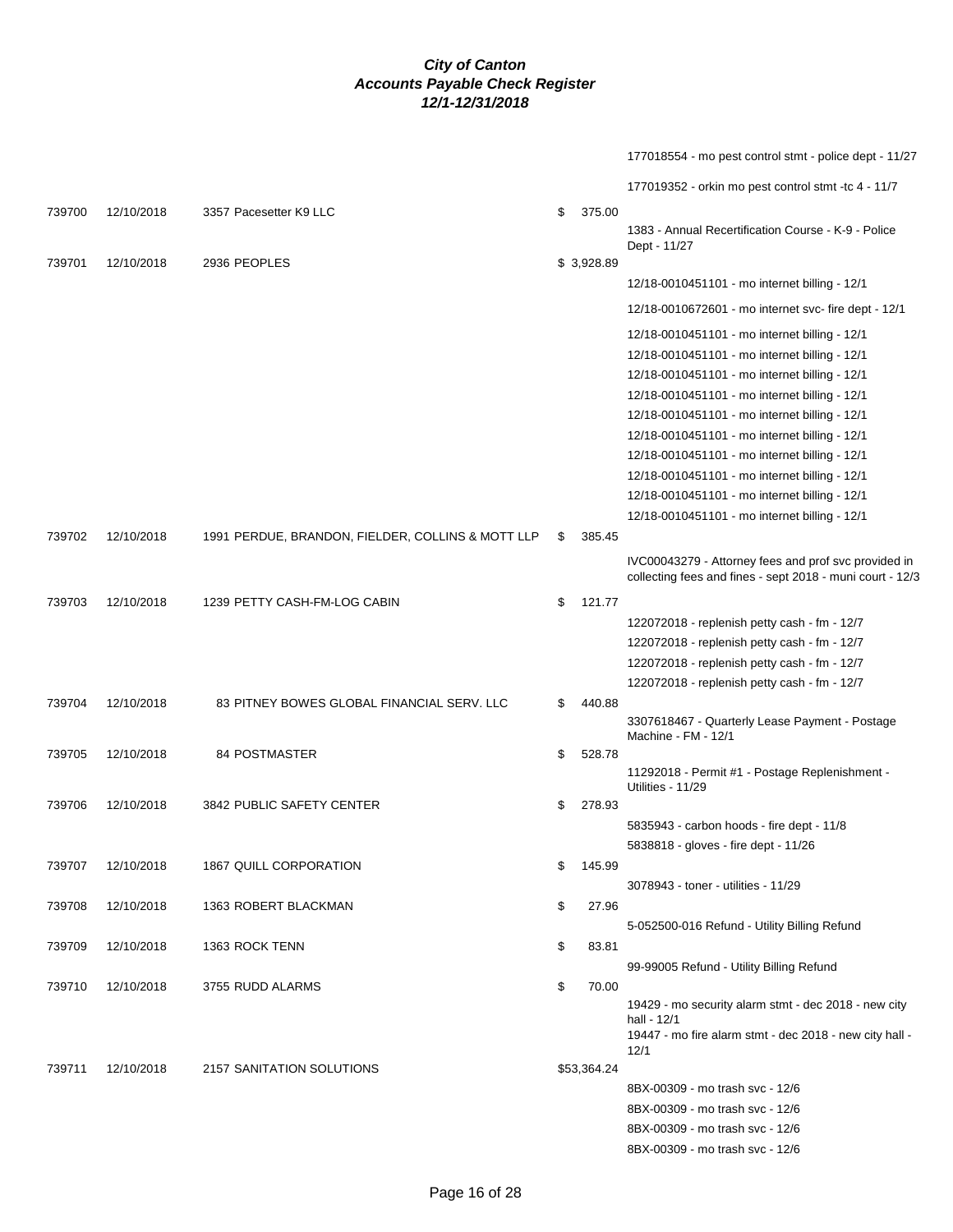|        |            |                                                     |    |            | 8BX-00309 - mo trash svc - 12/6                                                                                                                                                           |
|--------|------------|-----------------------------------------------------|----|------------|-------------------------------------------------------------------------------------------------------------------------------------------------------------------------------------------|
|        |            |                                                     |    |            | 8BX-00309 - mo trash svc - 12/6                                                                                                                                                           |
|        |            |                                                     |    |            | 8BX-00309 - mo trash svc - 12/6                                                                                                                                                           |
|        |            |                                                     |    |            | 8BX-00309 - mo trash svc - 12/6                                                                                                                                                           |
|        |            |                                                     |    |            | 8BX-00309 - mo trash svc - 12/6                                                                                                                                                           |
|        |            |                                                     |    |            | 8BX-00309 - mo trash svc - 12/6                                                                                                                                                           |
|        |            |                                                     |    |            |                                                                                                                                                                                           |
|        |            |                                                     |    |            | 8BX-00309 - mo trash svc - 12/6                                                                                                                                                           |
| 739712 | 12/10/2018 | 3450 SCOTT AND SONS                                 |    | \$1,400.00 |                                                                                                                                                                                           |
|        |            |                                                     |    |            | 11619 - Installed bay heaters - fire dept - 12/4                                                                                                                                          |
| 739713 | 12/10/2018 | 394 SIERRA PACKAGING, INC                           |    | \$6,868.37 |                                                                                                                                                                                           |
|        |            |                                                     |    |            | 160818 - Bathroom Supplies - FM - 11/15                                                                                                                                                   |
| 739714 | 12/10/2018 | <b>66 SITE SANITATION SERVICE</b>                   | S  | 630.00     |                                                                                                                                                                                           |
|        |            |                                                     |    |            | 100-12-18 - portable toilet rental - dec 2018 - 12/5                                                                                                                                      |
|        |            |                                                     |    |            | 100-12-18 - portable toilet rental - dec 2018 - 12/5                                                                                                                                      |
|        |            |                                                     |    |            | 100-12-18 - portable toilet rental - dec 2018 - 12/5                                                                                                                                      |
|        |            |                                                     |    |            | 100-12-18 - portable toilet rental - dec 2018 - 12/5                                                                                                                                      |
| 739715 | 12/10/2018 | 3230 STAPLES ADVANTAGE                              | \$ | 391.56     |                                                                                                                                                                                           |
|        |            |                                                     |    |            | 3397799876 - toner for debbie - utilities - 11/30                                                                                                                                         |
|        |            |                                                     |    |            | 3397799877 - toner for terri - ww coll - 11/30                                                                                                                                            |
| 739716 | 12/10/2018 | 2468 SYSLOGIC TECHNOLOGY SERVICES                   |    | \$1,050.00 |                                                                                                                                                                                           |
|        |            |                                                     |    |            | 22652 - Server, NAS, switch, router, UTM, CJIS and<br>firewall pen - police dept - 12/4<br>22651 - server, sql, ad, event viewer, managed switch<br>and firewall maint - city hall - 12/4 |
| 739717 | 12/10/2018 | 1363 TAYLOR BARNES DISTINCTIVE HOMES / Rusty Barnes | \$ | 49.97      |                                                                                                                                                                                           |
|        |            |                                                     |    |            | 12-121425 Refund - Utility Billing Refund                                                                                                                                                 |
| 739718 | 12/10/2018 | 3853 TEXAS COMMUNITY MEDIA, LLC                     | \$ | 270.46     |                                                                                                                                                                                           |
|        |            |                                                     |    |            | 50858600-1118 - tyler morning telegraph - classified                                                                                                                                      |
|        |            |                                                     |    |            | ads - job ads - wwtp - 11/30                                                                                                                                                              |
| 739719 | 12/10/2018 | 1037 TEXAS SOCIAL SECURITY PROGRAM                  | \$ | 35.00      |                                                                                                                                                                                           |
|        |            |                                                     |    |            | 12072018 - Acct # 9290669 - Annual Administrative<br>Fee for Texas Social Security Program - 12/7                                                                                         |
| 739720 | 12/10/2018 | 3316 TRIPLE M TRAILERS OF TEXAS/SUNDOWNER           | \$ | 76.11      |                                                                                                                                                                                           |
|        |            |                                                     |    |            | 1277290 - unit 30 and 37 - license plate light bulb -<br>replacement lights - fm - 11/28                                                                                                  |
| 739721 | 12/10/2018 | 2475 UNDERGROUND UTILITY SUPPLY                     |    | \$4,836.85 |                                                                                                                                                                                           |
|        |            |                                                     |    |            | 139235 - valve boxes - end collar leak clamp bolts and<br>nuts - utilities - 11/27                                                                                                        |
|        |            |                                                     |    |            | 139433 - cleanout boots - ww coll - 11/20                                                                                                                                                 |
|        |            |                                                     |    |            | 138898 - max adapter couplings - ww coll - 11/9                                                                                                                                           |
|        |            |                                                     |    |            | 139284 - tuffgrip - trans gaskets - t-head bolts and nuts -<br>utilities - 11/27                                                                                                          |
|        |            |                                                     |    |            | 138895 - heavy wall sewer pipe - lubricant - ww coll -                                                                                                                                    |
|        |            |                                                     |    |            | 11/9<br>138897 - max adaptor couplings - meter boxes - ww                                                                                                                                 |
|        |            |                                                     |    |            | coll - utilities - 11/9<br>138897 - max adaptor couplings - meter boxes - ww<br>coll - utilities - 11/9                                                                                   |
|        |            |                                                     |    |            | 138892 - master meters - utilities - 11/9                                                                                                                                                 |
|        |            |                                                     |    |            | 138894 - collar leak clamp nuts and bolts - utilities -                                                                                                                                   |
|        |            |                                                     |    |            | 11/14                                                                                                                                                                                     |
|        |            |                                                     |    |            | 138893 - collar leak clamp nuts and bolts - utilities -<br>11/14                                                                                                                          |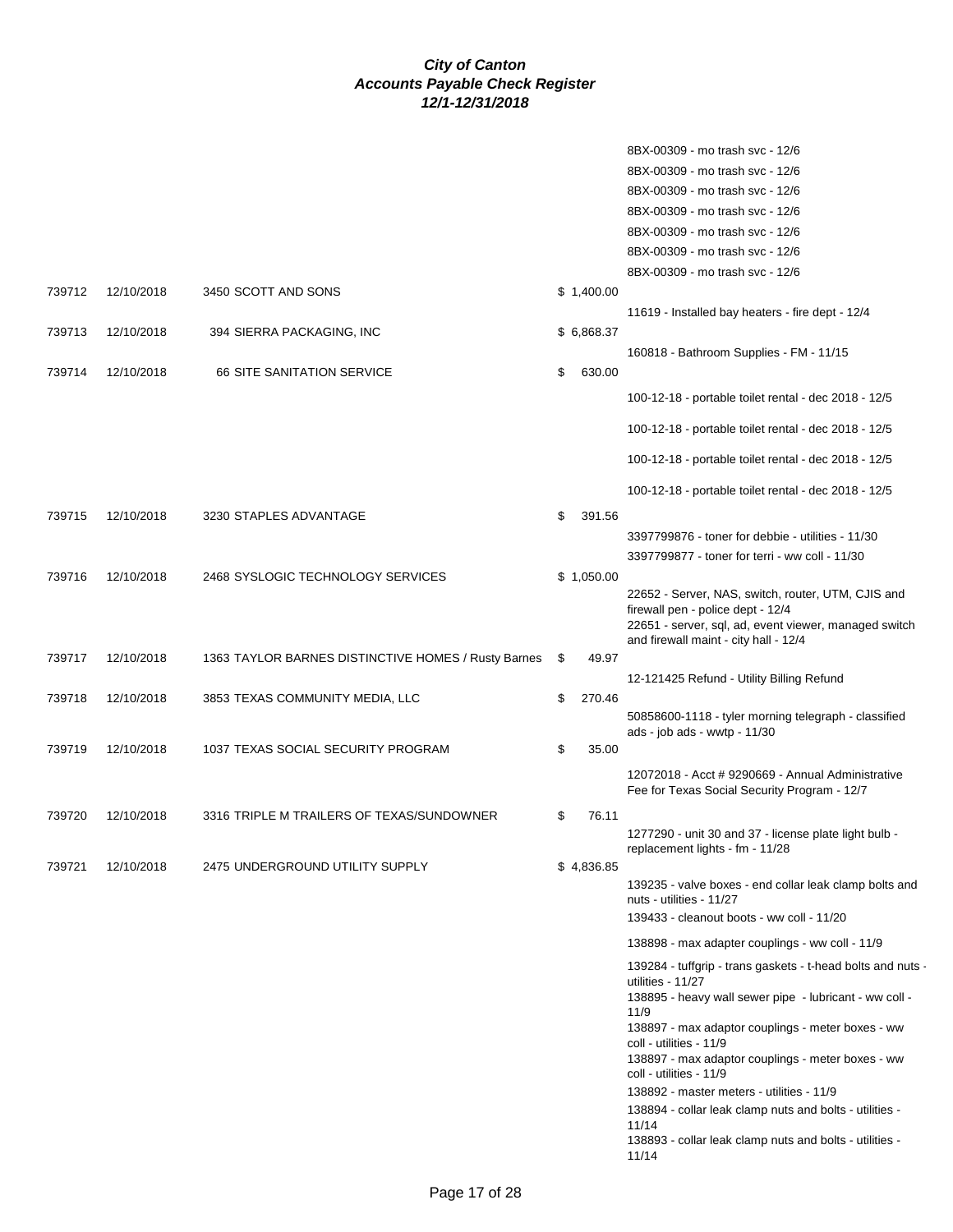|        |            |                                         |              | 139233 - steel coupling - plastic saddle tees - utilities -<br>11/14<br>139090 - master meters - utilities - 11/9                                                                                                                                                                                                                                                                                                                                                                                                                                                                                                                                                                                                                                                                                               |
|--------|------------|-----------------------------------------|--------------|-----------------------------------------------------------------------------------------------------------------------------------------------------------------------------------------------------------------------------------------------------------------------------------------------------------------------------------------------------------------------------------------------------------------------------------------------------------------------------------------------------------------------------------------------------------------------------------------------------------------------------------------------------------------------------------------------------------------------------------------------------------------------------------------------------------------|
|        |            |                                         |              | 139728 - service tubing - solid inserts - utilities - 11/28                                                                                                                                                                                                                                                                                                                                                                                                                                                                                                                                                                                                                                                                                                                                                     |
|        |            |                                         |              | 139089 - master meters - utilities - 11/9                                                                                                                                                                                                                                                                                                                                                                                                                                                                                                                                                                                                                                                                                                                                                                       |
|        |            |                                         |              | 138896 - max adaptor couplings - ww coll - 11/9                                                                                                                                                                                                                                                                                                                                                                                                                                                                                                                                                                                                                                                                                                                                                                 |
|        |            |                                         |              | 139232 - sewer wye with dwv - heavy wall sewer pipe -<br>ww coll - 11/9                                                                                                                                                                                                                                                                                                                                                                                                                                                                                                                                                                                                                                                                                                                                         |
| 739722 | 12/10/2018 | 200 UNITED SYSTEMS TECHNOLOGY INC       | \$<br>112.50 |                                                                                                                                                                                                                                                                                                                                                                                                                                                                                                                                                                                                                                                                                                                                                                                                                 |
| 739723 | 12/10/2018 | 3065 US BANK EQUIPMENT FINANCE          |              | PS-346824 - remote training - admin - 11/30                                                                                                                                                                                                                                                                                                                                                                                                                                                                                                                                                                                                                                                                                                                                                                     |
|        |            |                                         | \$<br>127.20 | 371572058 - mo copier lease payment - police dept -<br>11/20                                                                                                                                                                                                                                                                                                                                                                                                                                                                                                                                                                                                                                                                                                                                                    |
| 739724 | 12/10/2018 | 3065 US BANK EQUIPMENT FINANCE          | \$<br>168.28 | 371848250 - mo copier lease payment - fire dept -<br>11/23                                                                                                                                                                                                                                                                                                                                                                                                                                                                                                                                                                                                                                                                                                                                                      |
| 739725 | 12/10/2018 | 3065 US BANK EQUIPMENT FINANCE          | \$<br>257.84 |                                                                                                                                                                                                                                                                                                                                                                                                                                                                                                                                                                                                                                                                                                                                                                                                                 |
|        |            |                                         |              | 372131904 - mo copier lease payment - fm - 12/1                                                                                                                                                                                                                                                                                                                                                                                                                                                                                                                                                                                                                                                                                                                                                                 |
| 739726 | 12/10/2018 | 3065 US BANK EQUIPMENT FINANCE          | \$<br>100.00 |                                                                                                                                                                                                                                                                                                                                                                                                                                                                                                                                                                                                                                                                                                                                                                                                                 |
|        |            |                                         |              | 372584904 - mo copier lease payment - muni court -<br>12/4                                                                                                                                                                                                                                                                                                                                                                                                                                                                                                                                                                                                                                                                                                                                                      |
| 739727 | 12/10/2018 | 702 VAN ZANDT COUNTY APPRAISAL DISTRICT | \$9,211.40   | 11302018 - 2019 Appraisal and Collection District 1st<br>Quarter Budget Allocation - 12/4<br>11302018 - 2019 Appraisal and Collection District 1st<br>Quarter Budget Allocation - 12/4                                                                                                                                                                                                                                                                                                                                                                                                                                                                                                                                                                                                                          |
| 739728 | 12/10/2018 | 17 VAN ZANDT NEWSPAPER LLC              | \$<br>557.10 | 452698 - 2x3 chron disp - wastewater system tech - job<br>ad - wwtp - 11/30<br>452247 - canton herald - bids for auditing services -<br>legal ad - admin - 11/14<br>452712 - canton herald - leg ad - ordinance 2018-29 -<br>game room machines - 11/29<br>452484 - canton herald - legal ad - on line auctin -<br>surplus items - admin - 11/29<br>451315 - canton herald - public hearing - contemplated<br>annexation - admin - 10/4<br>452660 - class ad - bids - financial accounting services -<br>admin - 11/15<br>452596 - 2x3 herald cldsp - wastewater system tech -<br>job ad - wwtp - 11/29<br>441501 - 2x3 guide dispay - renewal of lots - fm - 11/30<br>452593 - canton herald - public hearing - change of<br>zoning - admin - $11/29$<br>441492 - 2x5 guide display - rates and rentals - fm - |
|        |            |                                         |              | 11/30                                                                                                                                                                                                                                                                                                                                                                                                                                                                                                                                                                                                                                                                                                                                                                                                           |
| 739729 | 12/10/2018 | 3227 WALKER HEATING & COOLING           | \$<br>798.92 | 125222 - Replacement Check for check 739402 -<br>installed evaporator fan motor on walk in freezer -<br>animal shelter - 10/9                                                                                                                                                                                                                                                                                                                                                                                                                                                                                                                                                                                                                                                                                   |
| 739730 | 12/10/2018 | 105 WALMART COMMUNITY/RFCSLLC           | \$1,203.54   | P927300NG01D447Y7 - gift cards for employee<br>thanksgiving lunch - 11/14<br>P927300ND01Q0N4XT - groceries for city empoyee<br>thanksgiving lunch - 11/11<br>P927300ND01Q0N4XT - groceries for city empoyee<br>thanksgiving lunch - 11/11<br>P927300ND01Q0N4XT - groceries for city empoyee<br>thanksgiving lunch - 11/11                                                                                                                                                                                                                                                                                                                                                                                                                                                                                       |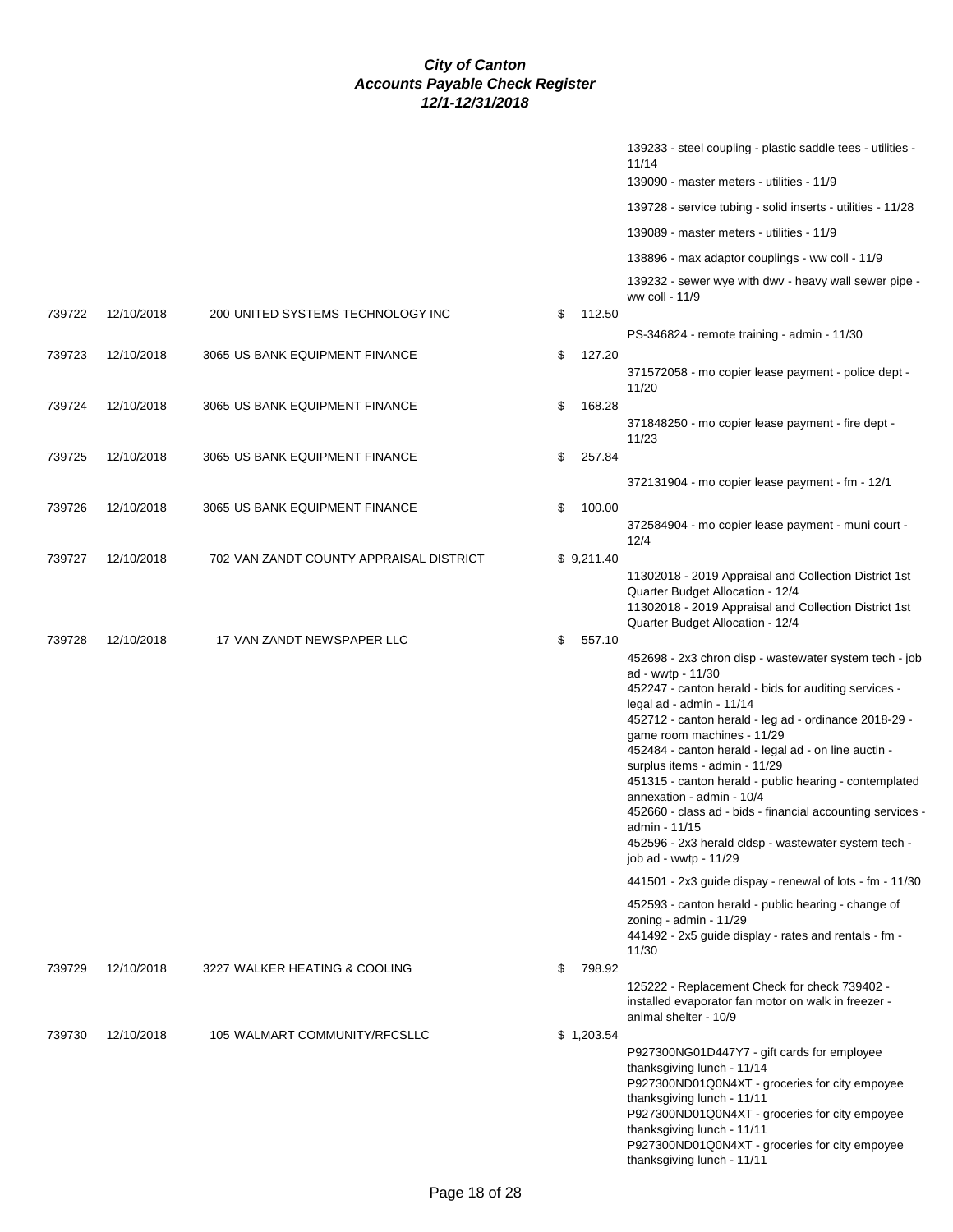P927300N801A3YDQ6 - cornucopia - electric cables inverter - paper plates - for employee thanksgiving lunch - 11/6 P927300N801A3YDQ6 - cornucopia - electric cables inverter - paper plates - for employee thanksgiving lunch - 11/6 P927300N801A3YDQ6 - cornucopia - electric cables inverter - paper plates - for employee thanksgiving lunch - 11/6 P927300N801A3YDQ6 - cornucopia - electric cables inverter - paper plates - for employee thanksgiving lunch - 11/6 P927300N801A3YDQ6 - cornucopia - electric cables inverter - paper plates - for employee thanksgiving lunch - 11/6 P927300N801A3YDQ6 - cornucopia - electric cables inverter - paper plates - for employee thanksgiving lunch - 11/6 P927300N801A3YDQ6 - cornucopia - electric cables inverter - paper plates - for employee thanksgiving lunch - 11/6 P927300ND01Q0N4XT - groceries for city empoyee thanksgiving lunch - 11/11 P927300NG01D447Y7 - gift cards for employee thanksgiving lunch - 11/14 P927300ND01Q0N4XT - groceries for city empoyee thanksgiving lunch - 11/11 P927300NG01D447Y7 - gift cards for employee thanksgiving lunch - 11/14 P927300NG01D447Y7 - gift cards for employee thanksgiving lunch - 11/14 P927300NG01D447Y7 - gift cards for employee thanksgiving lunch - 11/14 P927300NG01D447Y7 - gift cards for employee thanksgiving lunch - 11/14 P927300NG01D447Y7 - gift cards for employee thanksgiving lunch - 11/14 P927300NG01D447Y0 - groceries for city empoyee thanksgiving lunch - 11/14 P927300MN0131QA22 - cady - equate pad - for halloween candy - muni court - 10/18 P927300N0017BGF4Q - sugar - coffee - water - fm - 10/29 P927300MX015MP0ZQ - bottled water - city hall - 10/25 P927300NG01D447Y0 - groceries for city empoyee thanksgiving lunch - 11/14 P927300NG01D447Y0 - groceries for city empoyee thanksgiving lunch - 11/14 P927300ND01Q0N4XT - groceries for city empoyee thanksgiving lunch - 11/11 P927300NG01D447Y0 - groceries for city empoyee thanksgiving lunch - 11/14 P927300NG01D447Y0 - groceries for city empoyee thanksgiving lunch - 11/14 P927300NG01D447Y0 - groceries for city empoyee thanksgiving lunch - 11/14 P927300NG01D447XG - groceries for city empoyee thanksgiving lunch - 11/14 P927300NG01D447Y0 - groceries for city empoyee thanksgiving lunch - 11/14 P927300ND01Q0N4XT - groceries for city empoyee thanksgiving lunch - 11/11 P927300NG01D447XG - groceries for city empoyee thanksgiving lunch - 11/14 P927300NG01D447XG - groceries for city empoyee thanksgiving lunch - 11/14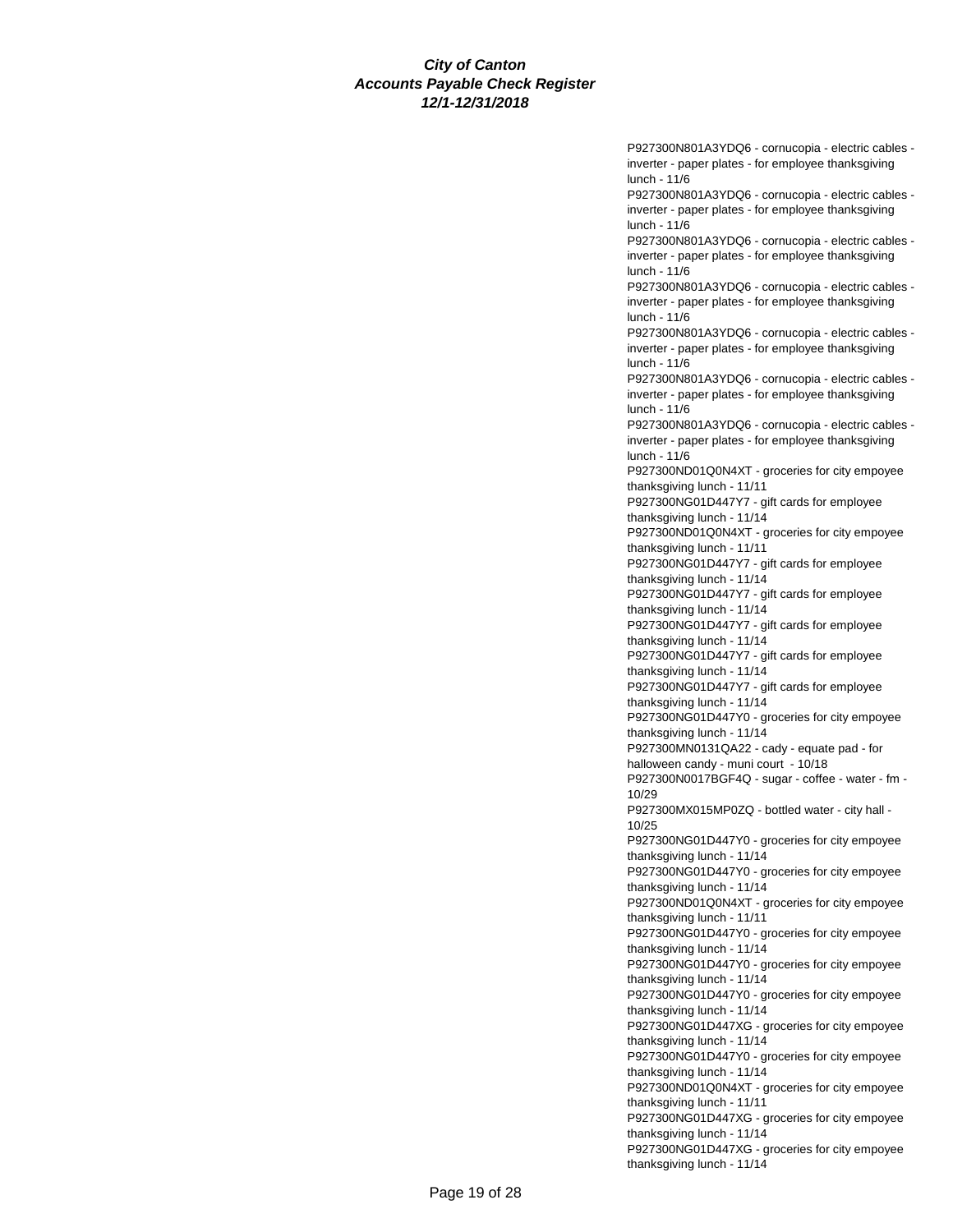|        |            |                                    |              | P927300NG01D447XG - groceries for city empoyee<br>thanksgiving lunch - 11/14<br>P927300NG01D447XG - groceries for city empoyee<br>thanksgiving lunch - 11/14<br>P927300NG01D447XG - groceries for city empoyee<br>thanksgiving lunch - 11/14<br>P927300NG01D447XG - groceries for city empoyee<br>thanksgiving lunch - 11/14 |
|--------|------------|------------------------------------|--------------|------------------------------------------------------------------------------------------------------------------------------------------------------------------------------------------------------------------------------------------------------------------------------------------------------------------------------|
| 739731 | 12/10/2018 | 2726 WINDSTREAM                    | \$<br>91.99  |                                                                                                                                                                                                                                                                                                                              |
|        |            |                                    |              | 70795699 - mo phone svc- wwtp - 12/10                                                                                                                                                                                                                                                                                        |
| 739732 | 12/10/2018 | 3798 ZITO MEDIA                    | \$<br>63.15  |                                                                                                                                                                                                                                                                                                                              |
|        |            |                                    |              | 12/18-390-342696 - mo cable billing - police dept - 12/1                                                                                                                                                                                                                                                                     |
| 739733 | 12/10/2018 | 3798 ZITO MEDIA                    | \$<br>60.34  |                                                                                                                                                                                                                                                                                                                              |
|        |            |                                    |              | 12/18-390-342694 - mo cable billing - fire dept - 12/1                                                                                                                                                                                                                                                                       |
|        |            |                                    |              |                                                                                                                                                                                                                                                                                                                              |
| 739734 | 12/21/2018 | 2654 4M CONSTRUCTION SERVICES INC. | \$2,361.50   |                                                                                                                                                                                                                                                                                                                              |
|        |            |                                    |              | 1214 - labor repair water lines - wwtp - 12/11                                                                                                                                                                                                                                                                               |
| 739735 | 12/21/2018 | 3722 AACA PARTS & SUPPLIES         | \$1,963.37   |                                                                                                                                                                                                                                                                                                                              |
|        |            |                                    |              | 6232767 - gas refill exchanges nitrogen, acetylene,<br>oxygen - vacuum pump cps products - compressor -<br>civic center a/c repair - 11/27                                                                                                                                                                                   |
|        |            |                                    |              | 6226544 - relay fan - mars contactor - freon - hub - fan<br>blade - for civic center a/c repair - fm - 10/31                                                                                                                                                                                                                 |
|        |            |                                    |              | 6227978 - replacement parts for a/c repair - civic center<br>$- fm - 11/6$                                                                                                                                                                                                                                                   |
|        |            |                                    |              | 6231980 - refill nitrogen, acetylene, and oxygen - clean<br>shot - for a/c - civic center - 11/21<br>6227979 - refill nitrogen - civic center a/c repair - fm -                                                                                                                                                              |
|        |            |                                    |              | 11/6                                                                                                                                                                                                                                                                                                                         |
| 739736 | 12/21/2018 | 158 ACTION CLEANING SYSTEMS, INC.  | \$<br>325.00 |                                                                                                                                                                                                                                                                                                                              |
|        |            |                                    |              | T39590 - 55 gall drum car wash soap - dept split -<br>12/13                                                                                                                                                                                                                                                                  |
|        |            |                                    |              | T39590 - 55 gall drum car wash soap - dept split -                                                                                                                                                                                                                                                                           |
|        |            |                                    |              | 12/13<br>T39590 - 55 gall drum car wash soap - dept split -                                                                                                                                                                                                                                                                  |
|        |            |                                    |              | 12/13                                                                                                                                                                                                                                                                                                                        |
|        |            |                                    |              | T39590 - 55 gall drum car wash soap - dept split -<br>12/13                                                                                                                                                                                                                                                                  |
|        |            |                                    |              | T39590 - 55 gall drum car wash soap - dept split -                                                                                                                                                                                                                                                                           |
|        |            |                                    |              | 12/13<br>T39590 - 55 gall drum car wash soap - dept split -                                                                                                                                                                                                                                                                  |
|        |            |                                    |              | 12/13<br>T39590 - 55 gall drum car wash soap - dept split -                                                                                                                                                                                                                                                                  |
|        |            |                                    |              | 12/13                                                                                                                                                                                                                                                                                                                        |
|        |            |                                    |              | T39590 - 55 gall drum car wash soap - dept split -<br>12/13                                                                                                                                                                                                                                                                  |
|        |            |                                    |              | T39590 - 55 gall drum car wash soap - dept split -                                                                                                                                                                                                                                                                           |
|        |            |                                    |              | 12/13<br>T39590 - 55 gall drum car wash soap - dept split -                                                                                                                                                                                                                                                                  |
|        |            |                                    |              | 12/13<br>T39590 - 55 gall drum car wash soap - dept split -                                                                                                                                                                                                                                                                  |
| 739737 | 12/21/2018 | 3576 ADVANCED COMMUNICATIONS LLC   | \$1,256.50   | 12/13                                                                                                                                                                                                                                                                                                                        |
|        |            |                                    |              | 100726 - mo phone svc - water plant - 12/18                                                                                                                                                                                                                                                                                  |
|        |            |                                    |              | 100725 - mo phone svc - animal shelter - 12/18                                                                                                                                                                                                                                                                               |
|        |            |                                    |              | 100727 - mo phone svc - sr citzn bldg - 12/18                                                                                                                                                                                                                                                                                |
|        |            |                                    |              | 100728 - mo phone svc - civic center - 12/18                                                                                                                                                                                                                                                                                 |
|        |            |                                    |              | 100729 - mo phone svc - utilities - 12/18                                                                                                                                                                                                                                                                                    |
|        |            |                                    |              | 100716 - mo phone svc - police dept - 12/18                                                                                                                                                                                                                                                                                  |
|        |            |                                    |              |                                                                                                                                                                                                                                                                                                                              |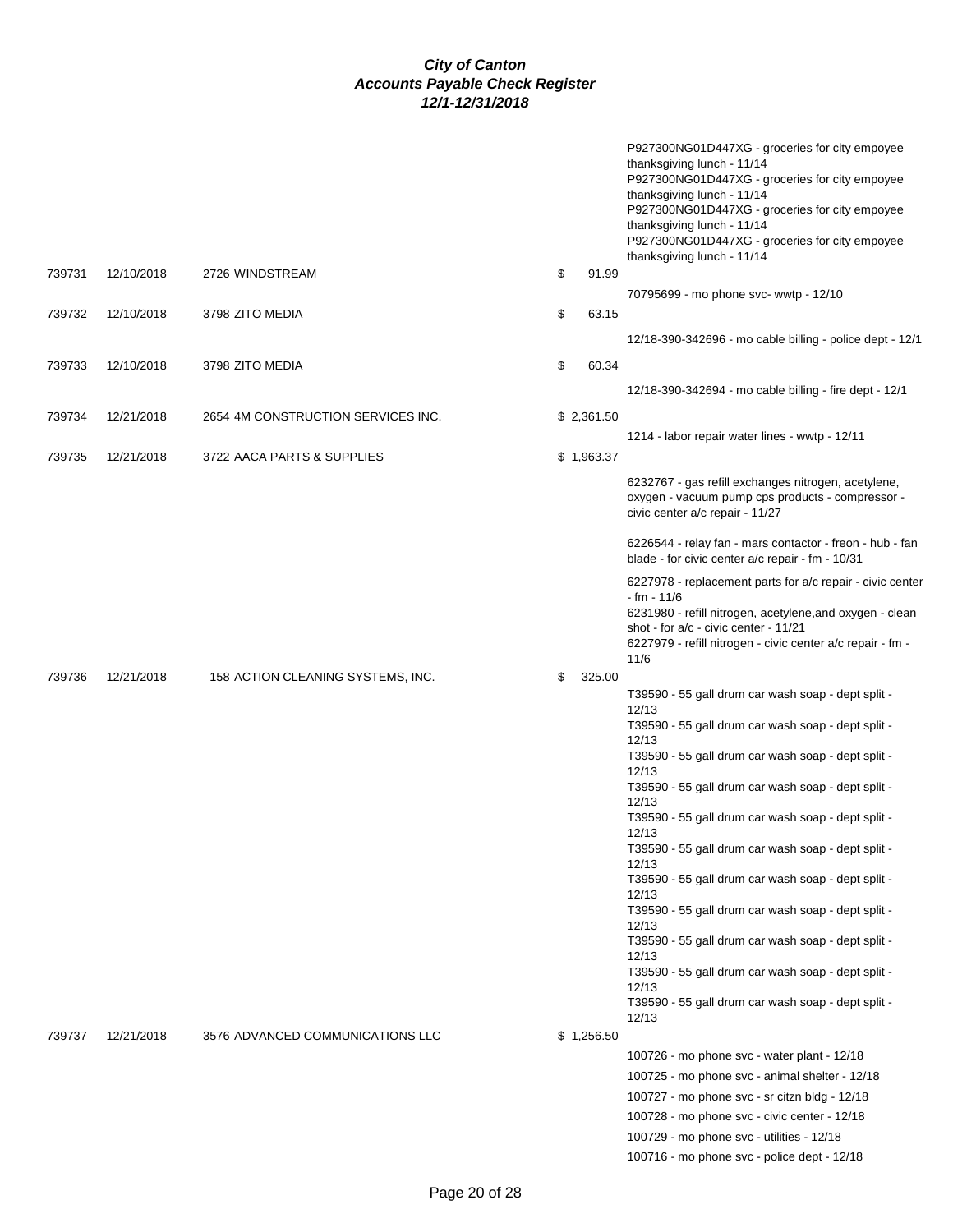|              | 100721 - mo phone svc - city hall - 12/18                                                                       |
|--------------|-----------------------------------------------------------------------------------------------------------------|
|              | 100724 - mo phone svc - fm - 12/18                                                                              |
| \$<br>82.68  |                                                                                                                 |
|              | M0189687330 - mo cancer policy premiums - nov 2018<br>- 11/26                                                   |
|              | M0189687330 - mo cancer policy premiums - nov 2018<br>- 11/26                                                   |
|              | M0189687330 - mo cancer policy premiums - nov 2018<br>- 11/26                                                   |
|              | M0189687330 - mo cancer policy premiums - nov 2018<br>- 11/26                                                   |
| \$1,314.76   |                                                                                                                 |
|              | INV03700641 - coloring books -fire prevention and<br>awareness program - fire dept - 9/27                       |
| \$<br>80.00  |                                                                                                                 |
|              | 34171 - canine spay - jessie bates - animal shelter -<br>10/31                                                  |
| \$<br>153.18 |                                                                                                                 |
|              | POS040282-1 - support - couplings - for tractor repair -<br>$fm - 12/5$                                         |
| \$<br>125.00 | 087557 - replaced deadlock - library - 12/4                                                                     |
| \$2,776.21   |                                                                                                                 |
|              | 0543684N400AJQGNG - dollar tree - plastic spoons<br>and forks for inmates meals - police dept - 11/3            |
|              | 5548382N4BLH0A1JP - walmart - cornucopia - for                                                                  |
|              | employee thanksgiving lunch - 11/3<br>5548382N4BLH0A1JP - walmart - cornucopia - for                            |
|              | employee thanksgiving lunch - 11/3                                                                              |
|              | 7530637NQ7SZPAN3B - greenberg smoked turkeys -<br>employee thanksgiving lunch - 11/11                           |
|              | 7530637NQ7SZPAN3B - greenberg smoked turkeys -                                                                  |
|              | employee thanksgiving lunch - 11/11<br>7530637NQ7SZPAN3B - greenberg smoked turkeys -                           |
|              | employee thanksgiving lunch - 11/11                                                                             |
|              | 7530637NQ7SZPAN3B - greenberg smoked turkeys -                                                                  |
|              | employee thanksgiving lunch - 11/11<br>7530637NQ7SZPAN3B - greenberg smoked turkeys -                           |
|              | employee thanksgiving lunch - 11/11                                                                             |
|              | 8558746NES66QKK5K - the farmhouse - city manager<br>lunch - debra johnson - lonny cluck - teri pruitt - admin - |
|              | 11/13<br>0548680N8RBGM3S17 - exxonmobil- tobacco for                                                            |
|              | trustees - police dept - 11/7                                                                                   |
|              | 0548680NERBGM0R6Z - exxonmobil - tobacco for                                                                    |
|              | trustees - police dept - 11/13<br>5543286NF5V0L2TQG - amazon - pens - police dept -<br>11/15                    |
|              | 7536943NYE4WWPZ50 - buttermilks - meal for                                                                      |
|              | trustees - police dept - 11/29<br>0548680NMRBGMEGLV - exxonmobile = tobacco for                                 |
|              | trustees - police dept - 11/30                                                                                  |
|              | 5526352NZRBGL1JAG - taco bell - meal for trustees -<br>police dept - 11/30                                      |
|              | 0548680PORORBGKSJJ9 - exxonmobil - tobacco for<br>trustees - police dept - 12/1                                 |
|              | 0543684NF00QQH8FM - cert mail- subpenas - police<br>dept - 11/14                                                |
|              | 5543286N75SD1L933 - liberty kitchen - taco shack -<br>meal for trustees - police dept - 11/26                   |
|              | 7530637NQ7SZPAN3B - greenberg smoked turkeys -                                                                  |

employee thanksgiving lunch - 11/11

739739 12/21/2018 3826 AMERICAN SOLUTIONS FOR BUSINESS 739740 12/21/2018 3753 ANIMAL PROTECTION LEAGUE 739741 12/21/2018 3052 ASCO 739742 12/21/2018 215 CANTON LOCKSMITH

739738 12/21/2018 422 AMERICAN HERITAGE LIFE INS CO

739743 12/21/2018 1496 CARD SERVICES-CITY OF CANTON-0093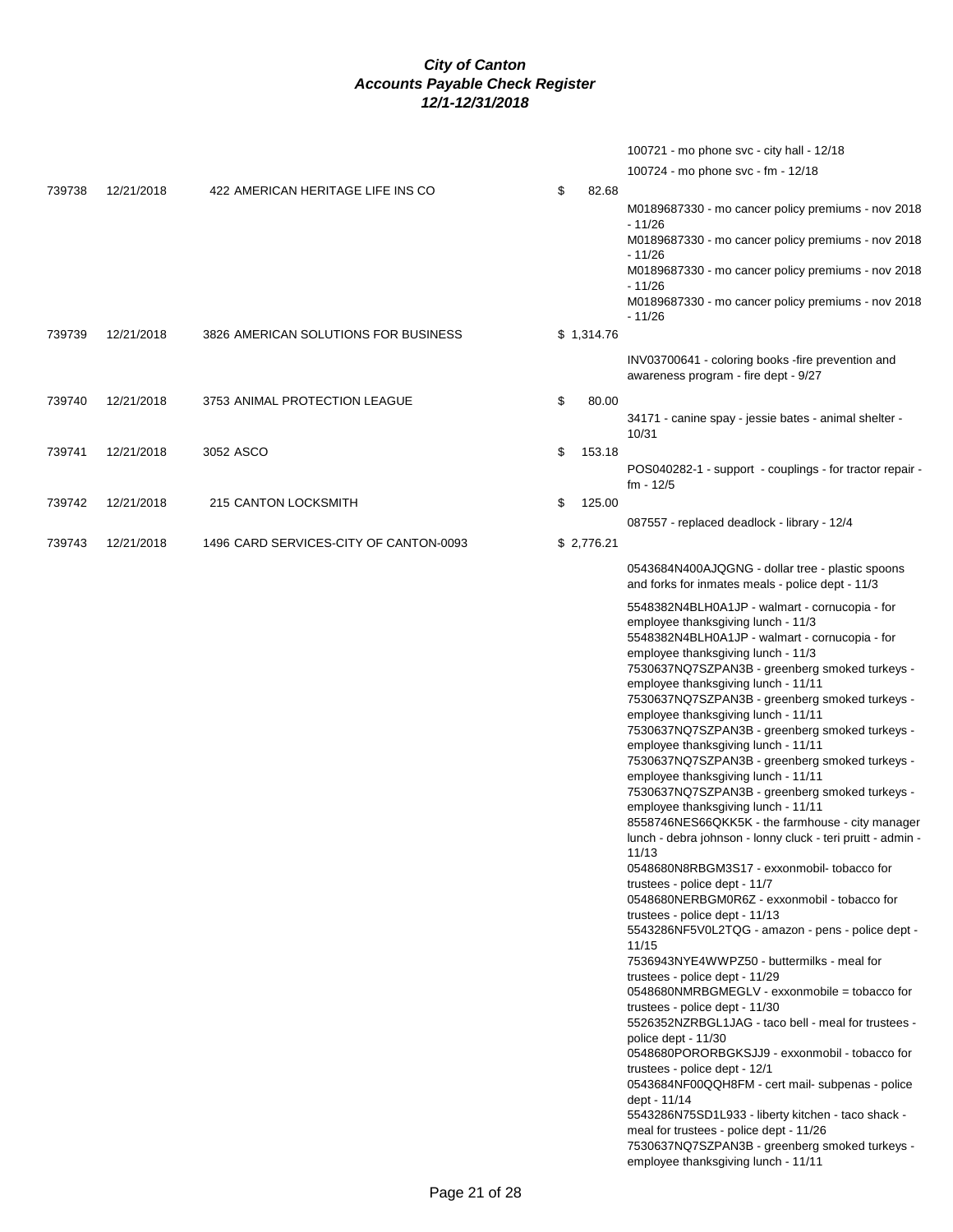0543684NZ8PKSVJ8H - big lots - tealights - napkins steak knifes - twig picks - ornament hooks - for employee christmas lunch - 12/1 2553606N42Y2E5YQW - brookshires - groceries for trustee meals - police dept - 11/3 5531020NE2D9WASXT - lkq - credit returned - front seat = police dept - 10/23 5531020NE2D9WAVOL - lkq - credit returned - front seat = police dept - 10/23 5513158N4BM953A8T - microsoft - email accounts - 11/2 5542315NVJ83NXTTP - texas municipal clerks - tmccp election law seminar - frisco - debra johnson - bristal lewis - admin - 11/26 0543684NZ8PKSVJ8H - big lots - tealights - napkins steak knifes - twig picks - ornament hooks - for employee christmas lunch - 12/1 5543286NZ5SM9AD5B - google - cantontex.com email accounts - 12/3 5543286NF5V066L7S - amazon - copy paper - police dept - 11/15 0543684NZ8PKSVJ8H - big lots - tealights - napkins steak knifes - twig picks - ornament hooks - for employee christmas lunch - 12/1 5548382N4BLH0A1JP - walmart - cornucopia - for employee thanksgiving lunch - 11/3 0543684NZ8PKSVJ8H - big lots - tealights - napkins steak knifes - twig picks - ornament hooks - for employee christmas lunch - 12/1 0543684NZ8PKSVJ8H - big lots - tealights - napkins steak knifes - twig picks - ornament hooks - for employee christmas lunch - 12/1 5542135NVJ83NXTT5 - texas municipal clerks - annual membership dues - debra johnson - admin - 11/26 5548382N4BLH0A1JP - walmart - cornucopia - for employee thanksgiving lunch - 11/3 5548382N4BLH0A1JP - walmart - cornucopia - for employee thanksgiving lunch - 11/3 5548382N4BLH0A1JP - walmart - cornucopia - for employee thanksgiving lunch - 11/3

2553606NM2Y40F9WK - texas comm on fire protection - bud sanford - renewal - fire dept - 11/20

0543684NZ8PKSVJ8H - big lots - tealights - napkins steak knifes - twig picks - ornament hooks - for employee christmas lunch - 12/1

2526508N6000H8FMF - van zandt county tax - veh reg - unit 104, 14, 116, E-1 - streets - water plant - utilities fire dept - 11/6

5542135N9J818A0WW - art printing of texas - door hanger notifications - animal control - 11/6

5543286N45SMX7QVE - circle k - drinks and snacks for guys working on busted sewer line - admin - 11/3

5542950N5S0N37X14 - paypal - voltage regulators for golf carts - fm - 11/5

0543684N900BMBQLK - usps - package shipping - fm - 11/8

5548382NM2LR6M967 - walmart - chili season - paper bowls - crackers - cheese - canned tomatoes - mix vegies - corn - hamburger meat - onion - beef base - for employee chili lunch - fire dept - 11/20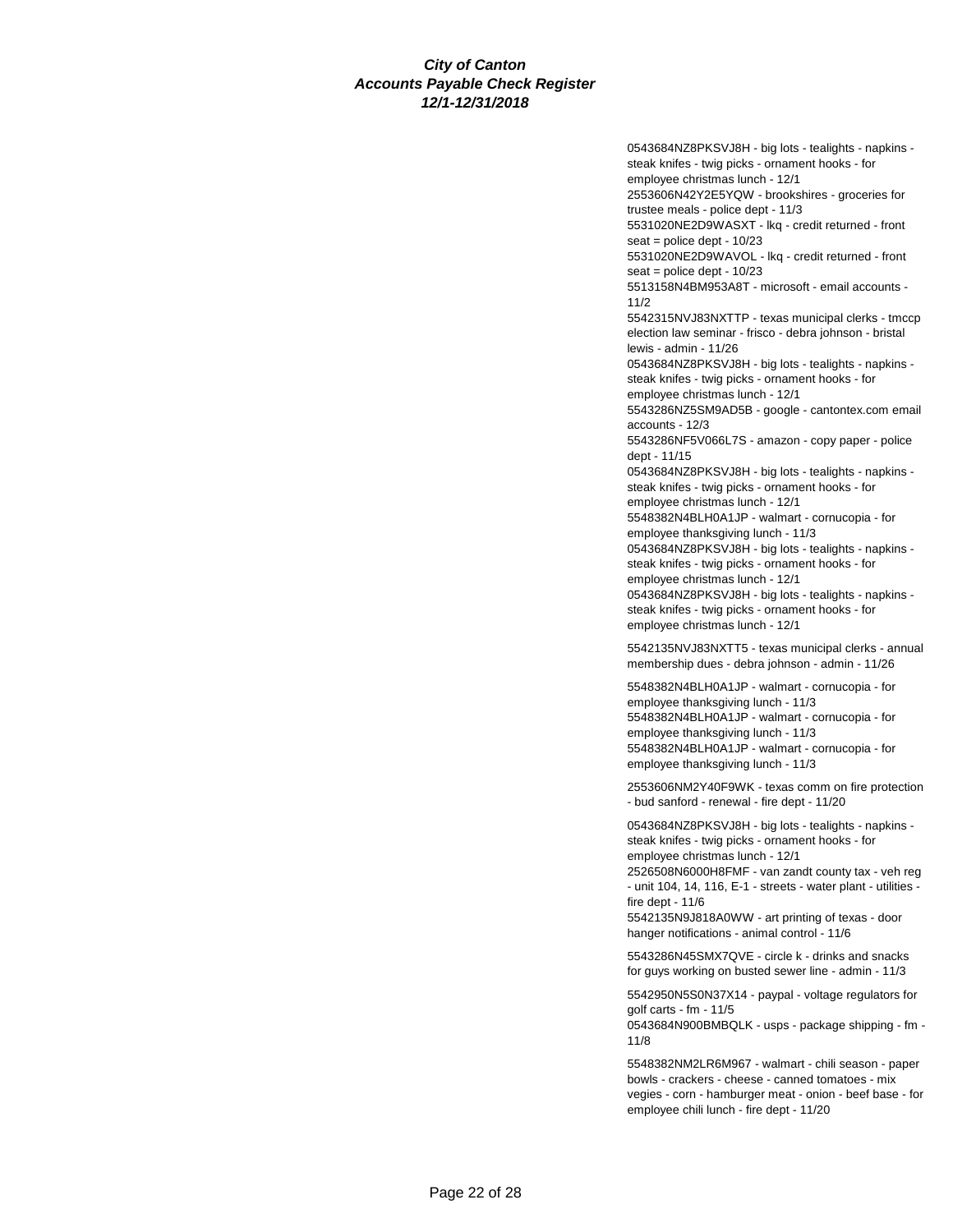|        |            |                          |              | 2553606NM2Y2EGWJH - brookshire - beef stew mix -<br>corn chips - ground turkey - cake - cupcakes - cookies -<br>for employee chili lunch - fire dept - 11/20                                                                                                                                                                                                                                                                                                                                                                                                                                                                                                                                                                                    |
|--------|------------|--------------------------|--------------|-------------------------------------------------------------------------------------------------------------------------------------------------------------------------------------------------------------------------------------------------------------------------------------------------------------------------------------------------------------------------------------------------------------------------------------------------------------------------------------------------------------------------------------------------------------------------------------------------------------------------------------------------------------------------------------------------------------------------------------------------|
|        |            |                          |              | 0543684NL00DQ6QLY - usps - shipped air sample for<br>testing - fire dept - 11/19<br>0543684N7BL9GEV0 - coffee - cleaner - fire dept -<br>11/6                                                                                                                                                                                                                                                                                                                                                                                                                                                                                                                                                                                                   |
|        |            |                          |              | 5543286N85SEYYPT4 - teex ecommerce - chip clark -<br>refund did not attend class - dev svc - 11/7                                                                                                                                                                                                                                                                                                                                                                                                                                                                                                                                                                                                                                               |
|        |            |                          |              | 2526508N6000H8FMF - van zandt county tax - veh reg<br>- unit 104, 14, 116, E-1 - streets - water plant - utilities -<br>fire dept - $11/6$<br>5548382NA2LR7Z6JS - walmart - sd card for body<br>camera - police dept - 11/9<br>5548382NA2LR46N2Q - walmart - water - fire dept -<br>11/9<br>2526508N6000H8FMF - van zandt county tax - veh reg<br>- unit 104, 14, 116, E-1 - streets - water plant - utilities -<br>fire dept - $11/6$<br>0543684NX00D7DSS8 - usps - postage - police dept -<br>11/28<br>0548680NLRBGM4WN7 - exxonmobil - tobacco for<br>trustees - police dept - 11/19                                                                                                                                                         |
|        |            |                          |              | 0543684NNBLJZFPL5 - walmart - tea - napkins - for<br>employee chili lunch - water - fire dept - 11/21                                                                                                                                                                                                                                                                                                                                                                                                                                                                                                                                                                                                                                           |
|        |            |                          |              | 2553606NY2YZZXLD2 - canton café - meal for trustees<br>- police dept - 11/28<br>2526508N6000H8FMF - van zandt county tax - veh reg<br>- unit 104, 14, 116, E-1 - streets - water plant - utilities -<br>fire dept - $11/6$<br>2526508NZ000JTF13 - van zandt co tax - veh reg -<br>police dept - 11/30<br>0548680NZRBGLH09V - exxonmobile - tobacco for<br>trustees - police dept - 11/20<br>0548680NVRBGLVJTV - exxonmobile - tobacco for<br>trustees - police dept - 11/28<br>2553606NM2Y2EGVFN - brookshires - groceries for<br>trustee meals - police dept - 11/20<br>0548680NXRBGM29FE - exxonmobil - tobacco for<br>trustees - police dept - 11/26<br>2526508NZ000JTEWF - van zandt co tax - veh reg -<br>unit pd 63 - police dept - 11/30 |
|        |            |                          |              | 5542950NPJHA6JZ - boarbuster svc - mo subscription<br>to boarbuster - animal shleter - 11/23<br>5543286NY5SF9A0RE - nfpa natl fire prot - nfpa                                                                                                                                                                                                                                                                                                                                                                                                                                                                                                                                                                                                  |
|        |            |                          |              | membership - fire dep - 11/29<br>2526508N6000JG90G - van zandt county gov pay fee -                                                                                                                                                                                                                                                                                                                                                                                                                                                                                                                                                                                                                                                             |
|        |            |                          |              | veh reg - credit card charge - admin - 11/30<br>2553606NY2YZZYLD2 - brookshire - groceries for                                                                                                                                                                                                                                                                                                                                                                                                                                                                                                                                                                                                                                                  |
| 739746 | 12/21/2018 | 875 CEDC                 | \$70,013.63  | trustee meals - police dept - 11/29                                                                                                                                                                                                                                                                                                                                                                                                                                                                                                                                                                                                                                                                                                             |
|        |            |                          |              | 12182018 - CEDC State Sales Tax - November 2018                                                                                                                                                                                                                                                                                                                                                                                                                                                                                                                                                                                                                                                                                                 |
| 739747 | 12/21/2018 | 875 CEDC                 | \$<br>406.50 | 12182018-2 - City Sales Tax to CEDC                                                                                                                                                                                                                                                                                                                                                                                                                                                                                                                                                                                                                                                                                                             |
|        |            |                          |              | 12182018-2 - City Sales Tax to CEDC                                                                                                                                                                                                                                                                                                                                                                                                                                                                                                                                                                                                                                                                                                             |
| 739748 | 12/21/2018 | 3791 DEEN KUBOTA LLC     | \$<br>40.57  | 1025295 - washer nozzle unit 119 - fm - 12/13                                                                                                                                                                                                                                                                                                                                                                                                                                                                                                                                                                                                                                                                                                   |
| 739749 | 12/21/2018 | 3490 EAGLE FUEL & OIL LP | \$10,105.15  |                                                                                                                                                                                                                                                                                                                                                                                                                                                                                                                                                                                                                                                                                                                                                 |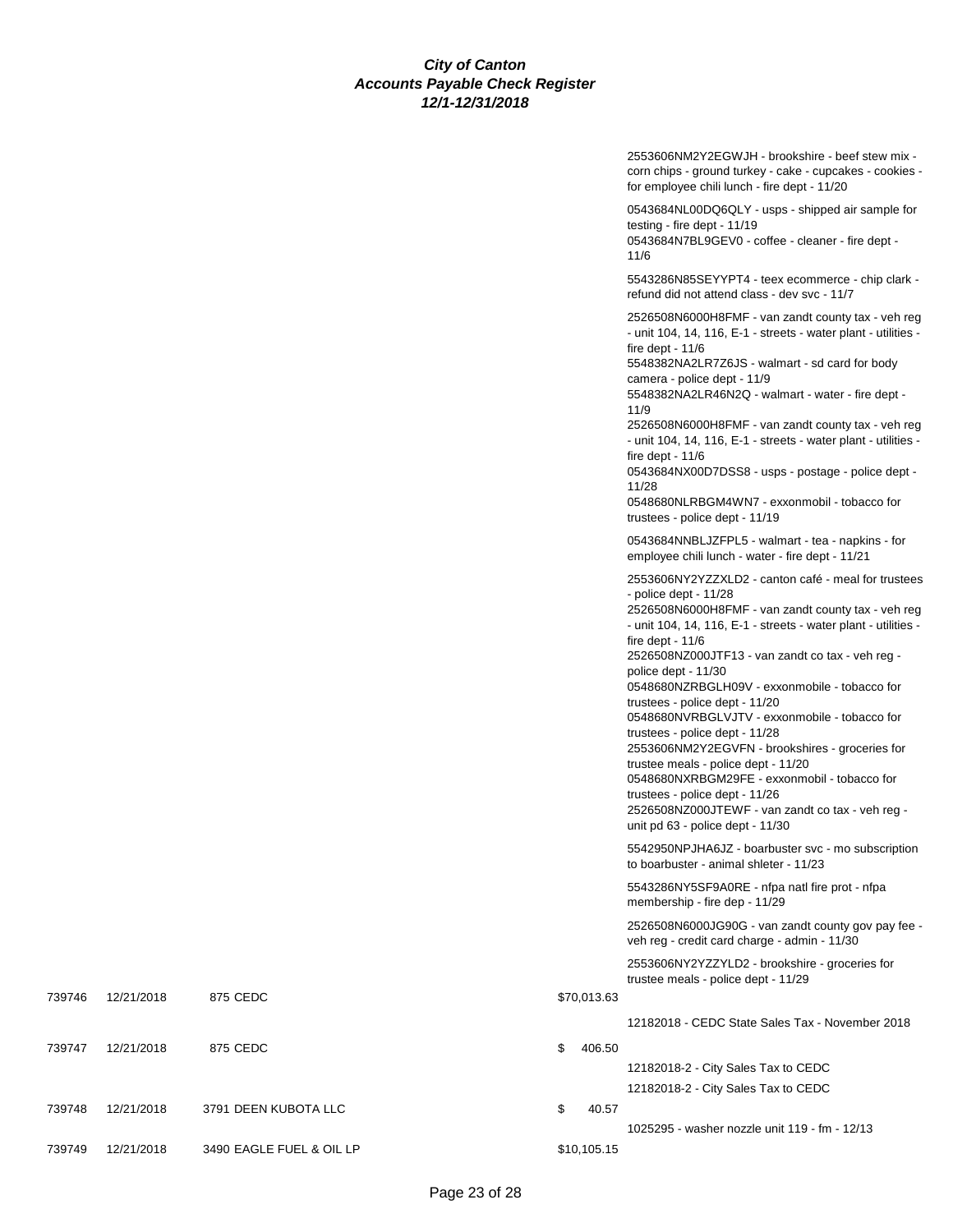|        |            |                                         |              | 119477 - 5000 gal Unleaded Gasoline                                |
|--------|------------|-----------------------------------------|--------------|--------------------------------------------------------------------|
|        |            |                                         |              | 119478 - 500 gal Diesel for Equipment - Utilities - 12/11          |
|        |            |                                         |              | 119477 - 5000 gal Unleaded Gasoline                                |
|        |            |                                         |              | 119477 - 5000 gal Unleaded Gasoline                                |
|        |            |                                         |              | 119477 - 5000 gal Unleaded Gasoline                                |
|        |            |                                         |              | 119477 - 5000 gal Unleaded Gasoline                                |
|        |            |                                         |              | 119477 - 5000 gal Unleaded Gasoline                                |
|        |            |                                         |              | 119477 - 5000 gal Unleaded Gasoline                                |
|        |            |                                         |              | 119477 - 5000 gal Unleaded Gasoline                                |
|        |            |                                         |              | 119477 - 5000 gal Unleaded Gasoline                                |
|        |            |                                         |              | 119477 - 5000 gal Unleaded Gasoline                                |
|        |            |                                         |              | 119477 - 5000 gal Unleaded Gasoline                                |
| 739750 | 12/21/2018 | 2110 ERIC PICKENS                       | \$<br>50.00  |                                                                    |
|        |            |                                         |              | 12012018 - reimbursment for work boots - streets -<br>11/30        |
| 739751 | 12/21/2018 | 35 ETTL ENGINEERS & CONSULTANTS         | \$<br>429.85 |                                                                    |
|        |            |                                         |              | 18112000045 - 2017 Road Improvements Goshen St -                   |
|        |            |                                         |              | Material Testing - 12/13                                           |
| 739752 | 12/21/2018 | 2067 FOUR BROTHERS                      | \$<br>114.68 |                                                                    |
|        |            |                                         |              | C3167199 - unit 48 - fuel tube - streets - 12/19                   |
| 739753 | 12/21/2018 | 3489 FRONTIER                           | \$<br>63.99  | 12/18-903-567-0484-050302-5 - mo phone svc - fm -                  |
|        |            |                                         |              | 12/10                                                              |
| 739754 | 12/21/2018 | <b>46 HICKMAN ELECTRIC &amp; PUMP</b>   | \$<br>371.00 |                                                                    |
|        |            |                                         |              | 5854 - svc and repair on well pump - water plant -<br>11/13        |
| 739755 | 12/21/2018 | 3537 LOUGHMILLER INSTITUTE              | \$<br>175.00 |                                                                    |
|        |            |                                         |              | 20404 - new hire - police evaluation - calen harris -              |
|        |            |                                         |              | police dept - 12/12                                                |
| 739756 | 12/21/2018 | 794 MID AMERICAN RESEARCH CHEMICAL CORP | \$<br>135.56 |                                                                    |
|        |            |                                         |              | 0653262-IN - all purpose cleaner - streets - 12/7                  |
| 739757 | 12/21/2018 | 2796 MR D'S 10 MINUTE OIL CHANGE        | \$<br>28.00  |                                                                    |
|        |            |                                         |              | 102904 - unit pd 62 - state inspection - police dept -<br>11/30    |
|        |            |                                         |              | 101546 - unit 4 - state inspection - city hall - 11/9              |
|        |            |                                         |              | 101876 - unit pd 63 - state inspection - police dept -<br>11/15    |
|        |            |                                         |              | 102905 - unit pd 61 - state inspection - police dept -             |
|        |            |                                         |              | 11/30                                                              |
| 739758 | 12/21/2018 | 3854 PADEN BAKER                        | \$<br>50.00  |                                                                    |
|        |            |                                         |              | 12172018 - reimbursement for safety boots - water<br>plant - 12/17 |
| 739759 | 12/21/2018 | 108 PETTY CASH-CITY OF CANTON           | \$<br>380.07 |                                                                    |
|        |            |                                         |              | 12182018 - Reimburse Petty Cash - City Hall - 12/18                |
|        |            |                                         |              | 12182018 - Reimburse Petty Cash - City Hall - 12/18                |
|        |            |                                         |              | 12182018 - Reimburse Petty Cash - City Hall - 12/18                |
|        |            |                                         |              | 12182018 - Reimburse Petty Cash - City Hall - 12/18                |
|        |            |                                         |              | 12182018 - Reimburse Petty Cash - City Hall - 12/18                |
|        |            |                                         |              | 12182018 - Reimburse Petty Cash - City Hall - 12/18                |
|        |            |                                         |              | 12182018 - Reimburse Petty Cash - City Hall - 12/18                |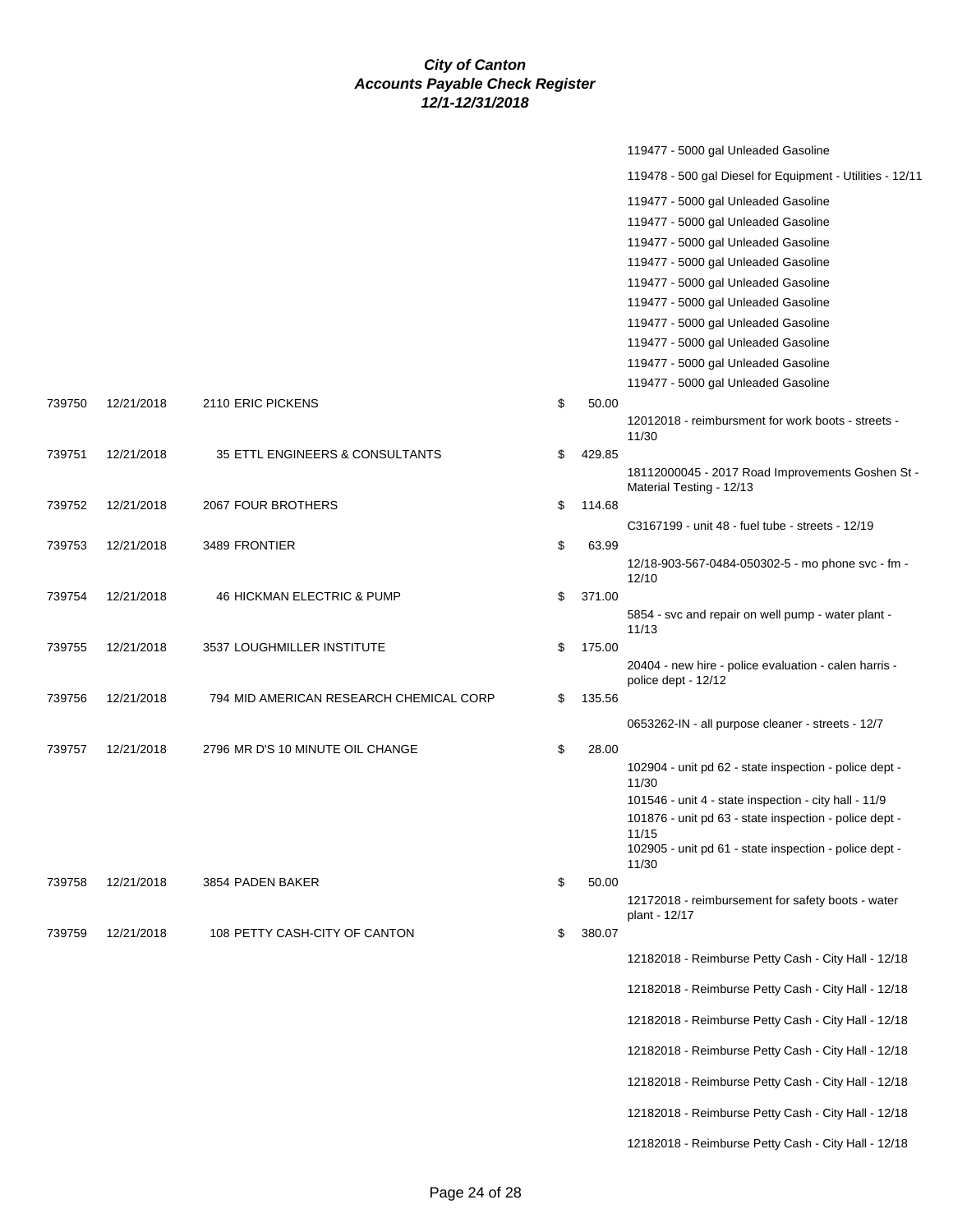|        |            |                                               |              | 12182018 - Reimburse Petty Cash - City Hall - 12/18                                                                                                                                                                               |
|--------|------------|-----------------------------------------------|--------------|-----------------------------------------------------------------------------------------------------------------------------------------------------------------------------------------------------------------------------------|
|        |            |                                               |              | 12182018 - Reimburse Petty Cash - City Hall - 12/18                                                                                                                                                                               |
|        |            |                                               |              | 12182018 - Reimburse Petty Cash - City Hall - 12/18                                                                                                                                                                               |
| 739760 | 12/21/2018 | 3738 PROLIFIC WELDING                         | \$<br>925.00 | 05252024 - Old City Hall - Handrail Insurance Claim -<br>Welding - 12/11                                                                                                                                                          |
| 739761 | 12/21/2018 | 3076 REFRIGERATED SPECIALIST INC              | \$<br>250.30 |                                                                                                                                                                                                                                   |
| 739762 | 12/21/2018 | 2891 RTR CONSTRUCTION INC                     | \$30,150.00  | S444407 - ice machine repair - fire dept - 12/12                                                                                                                                                                                  |
| 739763 | 12/21/2018 | 394 SIERRA PACKAGING, INC                     | \$3,561.59   | 12072018 - Generator Install - WWTP                                                                                                                                                                                               |
| 739764 | 12/21/2018 | 119 TEXAS COMMISSION ON ENVIRONMENTAL QUALITY | \$<br>200.00 | 162265 - Bathroom Supplies - FM - 12/11                                                                                                                                                                                           |
|        |            |                                               |              | 12/18-20041761 - Stormwater Permit TXR05BT25 FY<br>19 - WWTP - 12/31                                                                                                                                                              |
| 739765 | 12/21/2018 | 3644 TODD PETERSON                            | \$1,950.00   | 12202018 - Prof Svc Rendered - Inspections, plan<br>reviews, contractor meetings, Nov 19-Dec 18 - Dev Svc<br>$-12/20$                                                                                                             |
| 739766 | 12/21/2018 | 79 TRINITY VALLEY ELEC COOP                   | \$<br>89.31  | 12/18-30043297004 - TVEC mo electric billing - Burnet<br>Trl - 12/7<br>12/18-30043297002 - TVEC mo electric billing -<br>Artesian Well - 12/7                                                                                     |
| 739767 | 12/21/2018 | 3070 UNIFIRST                                 | \$1,915.30   |                                                                                                                                                                                                                                   |
|        |            |                                               |              | 828 3718999 - unifirst weekly stmt - fm - parks - 11/29                                                                                                                                                                           |
|        |            |                                               |              | 828 3716207 - unifirst weekly stmt - utilities - streets -<br>11/22<br>828 3716207 - unifirst weekly stmt - utilities - streets -<br>11/22<br>828 3716211 - unifirst weekly stmt - utilities - water<br>plant - 11/22             |
|        |            |                                               |              | 828 3716210 - unifirst weekly stmt - city hall - 11/22                                                                                                                                                                            |
|        |            |                                               |              | 828 3716208 - unifirst weekly stmt - fm - parks - 11/22                                                                                                                                                                           |
|        |            |                                               |              | 828 3713576 - unifirst weekly stmt - water plant -<br>utilities - $11/15$<br>828 3713576 - unifirst weekly stmt - water plant -<br>utilities - $11/15$<br>828 3713576 - unifirst weekly stmt - water plant -<br>utilities - 11/15 |
|        |            |                                               |              | 828 3713575 - unifirst weekly stmt - city hall - 11/15                                                                                                                                                                            |
|        |            |                                               |              | 828 3713573 - unifirst weekly stmt - fm - parks - 11/15                                                                                                                                                                           |
|        |            |                                               |              | 828 3713573 - unifirst weekly stmt - fm - parks - 11/15                                                                                                                                                                           |
|        |            |                                               |              | 828 3713577 - unifirst weekly stmt - wwtp - 11/15                                                                                                                                                                                 |
|        |            |                                               |              | 828 3713577 - unifirst weekly stmt - wwtp - 11/15                                                                                                                                                                                 |
|        |            |                                               |              | 828 3713574 - unifirst weekly stmt - civic center - 11/15                                                                                                                                                                         |
|        |            |                                               |              | 828 3713572 - unifirst weekly stmt - streets - utilities -<br>11/15<br>828 3713572 - unifirst weekly stmt - streets - utilities -<br>11/15                                                                                        |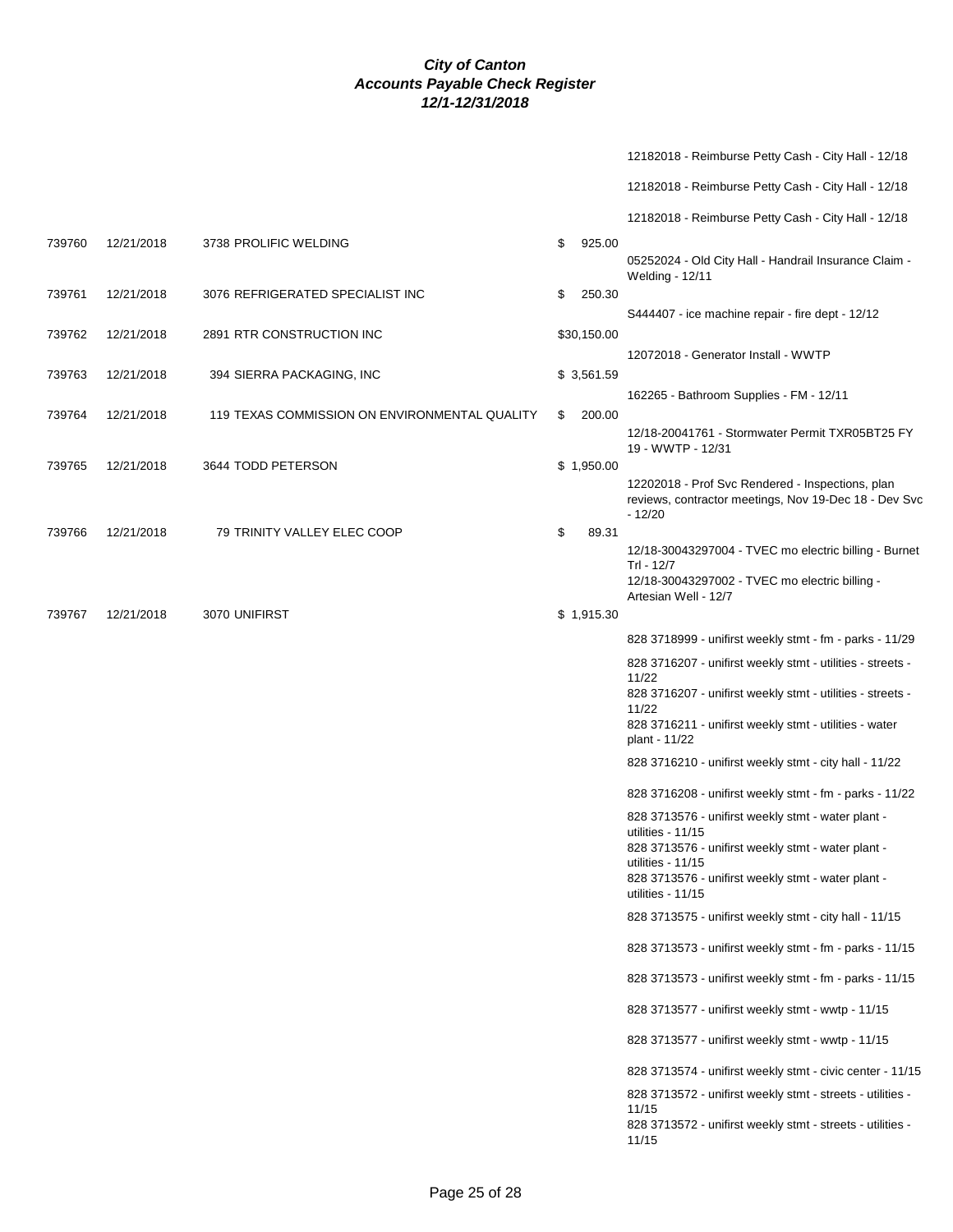828 3716207 - unifirst weekly stmt - utilities - streets - 11/22 828 3719003 - unifirst weekly stmt - wwtp - 11/29 828 3719000 - unifirst weekly stmt - civic center - 11/29 828 3708325 - unifirst weekly stmt - fm - parks - 11/1 828 3718998 - unifirst weekly stmt - streets - utilities - 11/29 828 3718998 - unifirst weekly stmt - streets - utilities - 11/29 828 3718998 - unifirst weekly stmt - streets - utilities - 11/29 828 3719002 - unifirst weekly stmt - water plant utilities - 11/29 828 3719002 - unifirst weekly stmt - water plant utilities - 11/29 828 3716212 - unifirst weekly stmt - wwtp - 11/22 828 3719001 - unifirst weekly stmt - city hall - 11/29 828 3718999 - unifirst weekly stmt - fm - parks - 11/29 828 3716208 - unifirst weekly stmt - fm - parks - 11/22 828 3719003 - unifirst weekly stmt - wwtp - 11/29 828 3716209 - unifirst weekly stmt -civic center - 11/22 828 3713572 - unifirst weekly stmt - streets - utilities - 11/15 828 3716212 - unifirst weekly stmt - wwtp - 11/22 828 3716211 - unifirst weekly stmt - utilities - water plant - 11/22 828 3716211 - unifirst weekly stmt - utilities - water plant - 11/22 828 3719002 - unifirst weekly stmt - water plant utilities - 11/29 808 3708329 - unifirst weekly stmt - wwtp - 11/1 828 3708324 - unifirst weekly stmt -utilities - streets - 11/1 828 3710902 - unifirst weekly stmt - streets - utilities - 11/8 808 3708329 - unifirst weekly stmt - wwtp - 11/1 828 3708327 - unifirst weekly stmt - city hall - 11/1 828 3708326 - unifirst weekly stmt - civic center - 11/1 828 3708325 - unifirst weekly stmt - fm - parks - 11/1 828 3708324 - unifirst weekly stmt -utilities - streets - 11/1 828 3708324 - unifirst weekly stmt -utilities - streets - 11/1 828 3708328 - unifirst weekly stmt -utilities- water plant  $-11/1$ 828 3708328 - unifirst weekly stmt -utilities- water plant - 11/1 828 3708328 - unifirst weekly stmt -utilities- water plant  $-11/1$ 828 3710906 - unifirst weekly stmt - water plant utilities - 11/8 828 3710905 - unifirst weekly stmt - city hall - 11/8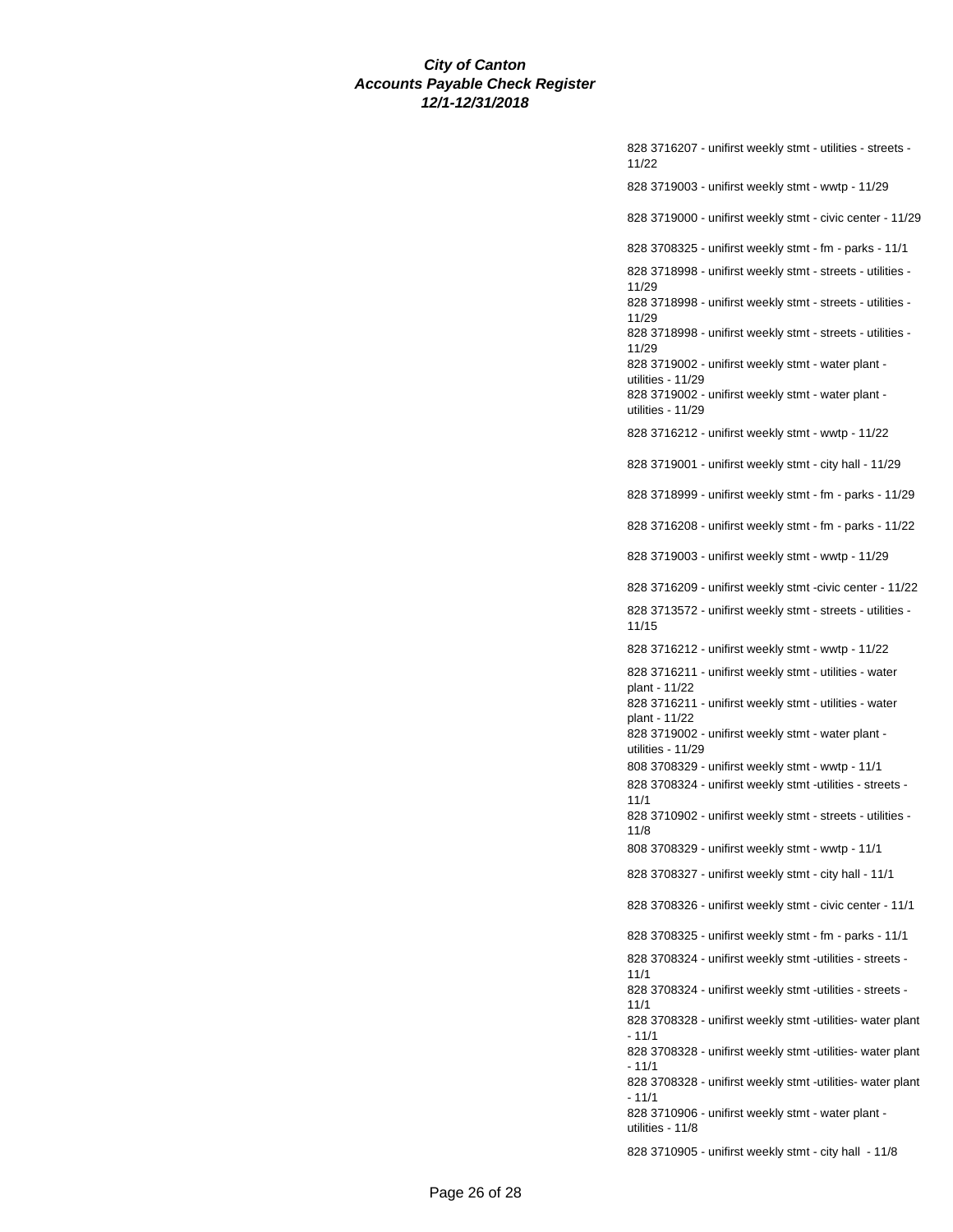|        |            |                                   |              | 828 3710902 - unifirst weekly stmt - streets - utilities -<br>11/8<br>828 3710902 - unifirst weekly stmt - streets - utilities -<br>11/8<br>828 3710906 - unifirst weekly stmt - water plant -<br>utilities - 11/8<br>828 3710906 - unifirst weekly stmt - water plant -<br>utilities - 11/8<br>828 3710903 - unifirst weekly stmt - fm - parks - 11/8<br>828 3710903 - unifirst weekly stmt - fm - parks - 11/8<br>828 3710904 - unifirst weekly stmt - civic center - 11/8<br>828 3710907 - unifirst weekly stmt - wwtp - 11/8<br>828 3710907 - unifirst weekly stmt - wwtp - 11/8                                                                                                                                                                                                                                                                                                                                                                                           |
|--------|------------|-----------------------------------|--------------|--------------------------------------------------------------------------------------------------------------------------------------------------------------------------------------------------------------------------------------------------------------------------------------------------------------------------------------------------------------------------------------------------------------------------------------------------------------------------------------------------------------------------------------------------------------------------------------------------------------------------------------------------------------------------------------------------------------------------------------------------------------------------------------------------------------------------------------------------------------------------------------------------------------------------------------------------------------------------------|
| 739769 | 12/21/2018 | 3065 US BANK EQUIPMENT FINANCE    | \$<br>235.63 | 372072645 - mo copier lease payment - city hall - 11/27                                                                                                                                                                                                                                                                                                                                                                                                                                                                                                                                                                                                                                                                                                                                                                                                                                                                                                                        |
| 739770 | 12/21/2018 | 3241 VERIZON WIRELESS             | \$1,777.81   | 9819397732 - mo wireless service - 12/1<br>9819397732 - mo wireless service - 12/1<br>9819397732 - mo wireless service - 12/1<br>9819397732 - mo wireless service - 12/1<br>9819397732 - mo wireless service - 12/1<br>9819397732 - mo wireless service - 12/1<br>9819397732 - mo wireless service - 12/1<br>9819397732 - mo wireless service - 12/1<br>9819397732 - mo wireless service - 12/1<br>9819397732 - mo wireless service - 12/1<br>9819397732 - mo wireless service - 12/1<br>9819397732 - mo wireless service - 12/1<br>9819397732 - mo wireless service - 12/1<br>9819397732 - mo wireless service - 12/1<br>9819397732 - mo wireless service - 12/1<br>9819397732 - mo wireless service - 12/1<br>9819397732 - mo wireless service - 12/1<br>9819397732 - mo wireless service - 12/1<br>9819397732 - mo wireless service - 12/1<br>9819397732 - mo wireless service - 12/1<br>9819397732 - mo wireless service - 12/1<br>9819397732 - mo wireless service - 12/1 |
| 739771 | 12/21/2018 | 3287 VFIS OF TEXAS                | \$3,892.00   | 45195 - blanket account and sickness insurance policy<br>renewal - fire dept - 11/12                                                                                                                                                                                                                                                                                                                                                                                                                                                                                                                                                                                                                                                                                                                                                                                                                                                                                           |
| 739772 | 12/21/2018 | 1593 COLLEEN M BROWN              | \$<br>69.23  | 12212018 - CAUSE-94211-COLLEEN BROWN/JOEL<br>BROWN--AG CASE#-4591592561                                                                                                                                                                                                                                                                                                                                                                                                                                                                                                                                                                                                                                                                                                                                                                                                                                                                                                        |
| 739773 | 12/21/2018 | 565 JOE FRY CONCRETE CONSTRUCTION | \$<br>975.00 | 12202018 - driveway repair from water leak @ Dairy<br>Palace - streets - 12/20                                                                                                                                                                                                                                                                                                                                                                                                                                                                                                                                                                                                                                                                                                                                                                                                                                                                                                 |
| 739774 | 12/21/2018 | 134 MY CREDIT UNION               | \$<br>175.00 | 12212018 - EMPLOYEE DIRECT SAVINGS DEPOSIT                                                                                                                                                                                                                                                                                                                                                                                                                                                                                                                                                                                                                                                                                                                                                                                                                                                                                                                                     |
|        |            |                                   |              | 12212018 - EMPLOYEE DIRECT SAVINGS DEPOSIT                                                                                                                                                                                                                                                                                                                                                                                                                                                                                                                                                                                                                                                                                                                                                                                                                                                                                                                                     |